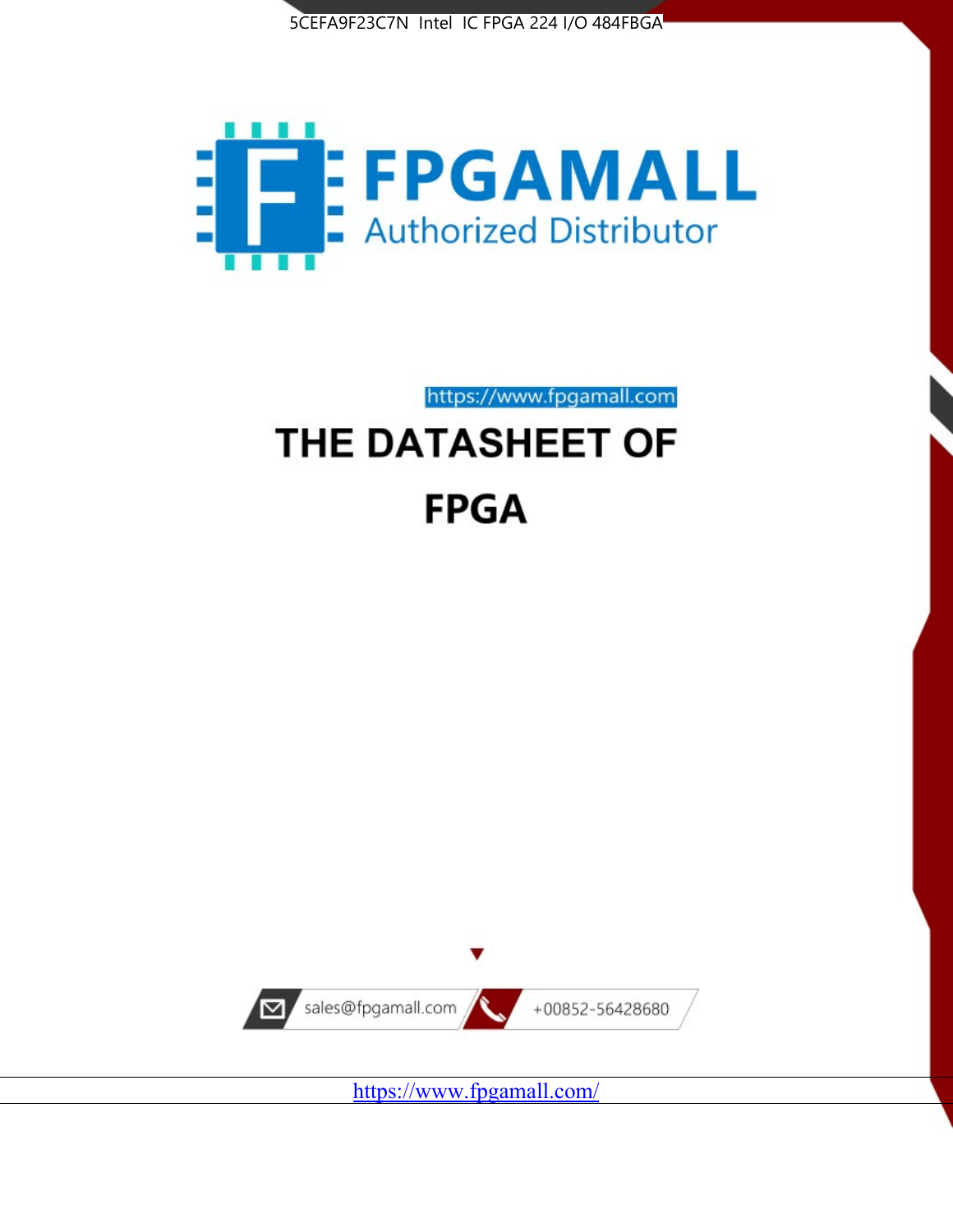5CEFA9F23C7N Intel IC FPGA 224 I/O 484FBGA



# **Cyclone V Device Overview**



**CV-51001 | 2018.05.07** Latest document on the web: **[PDF](https://www.altera.com/en_US/pdfs/literature/hb/cyclone-v/cv_51001.pdf)** | **[HTML](https://www.altera.com/documentation/sam1403480548153.html)**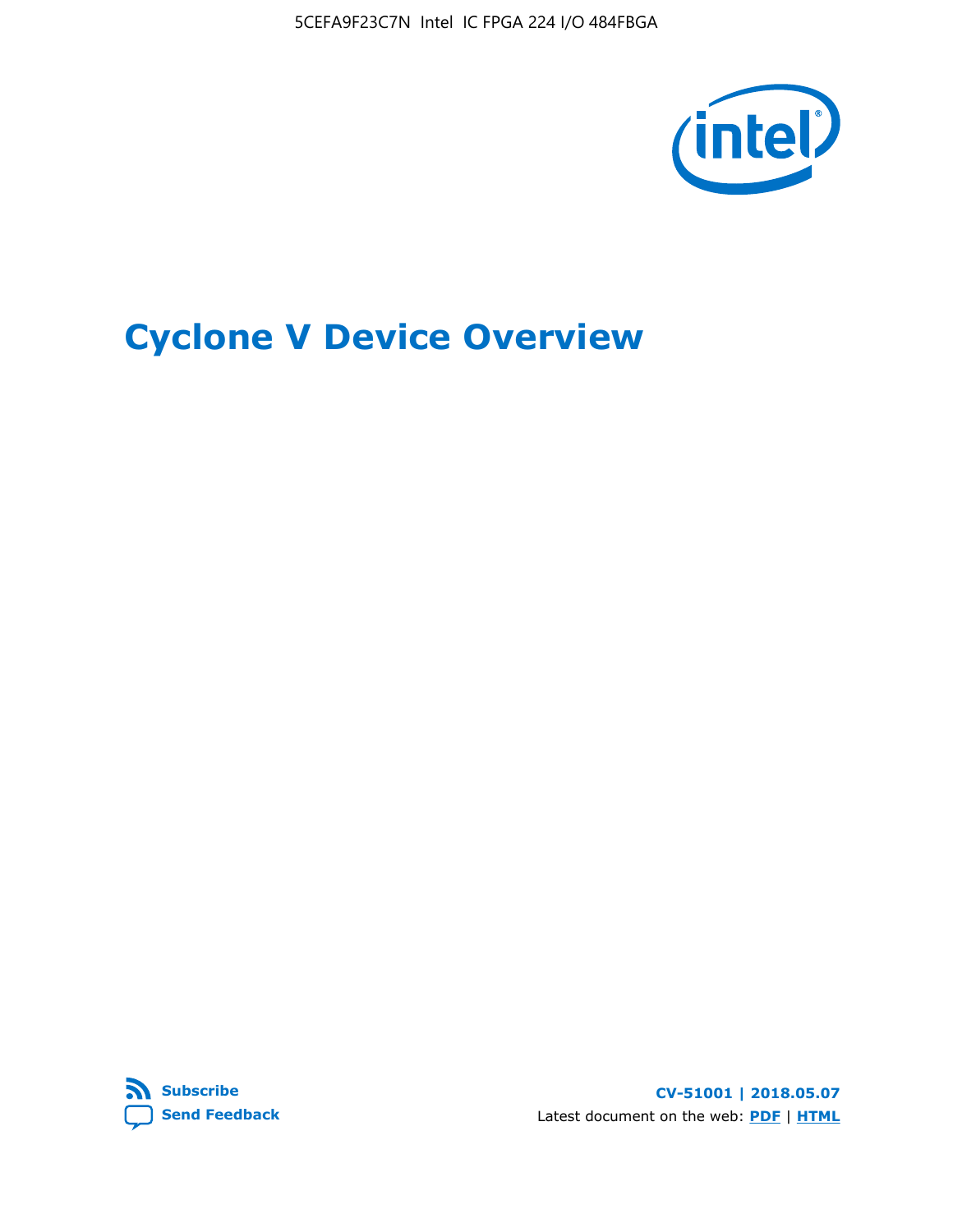

# **Contents**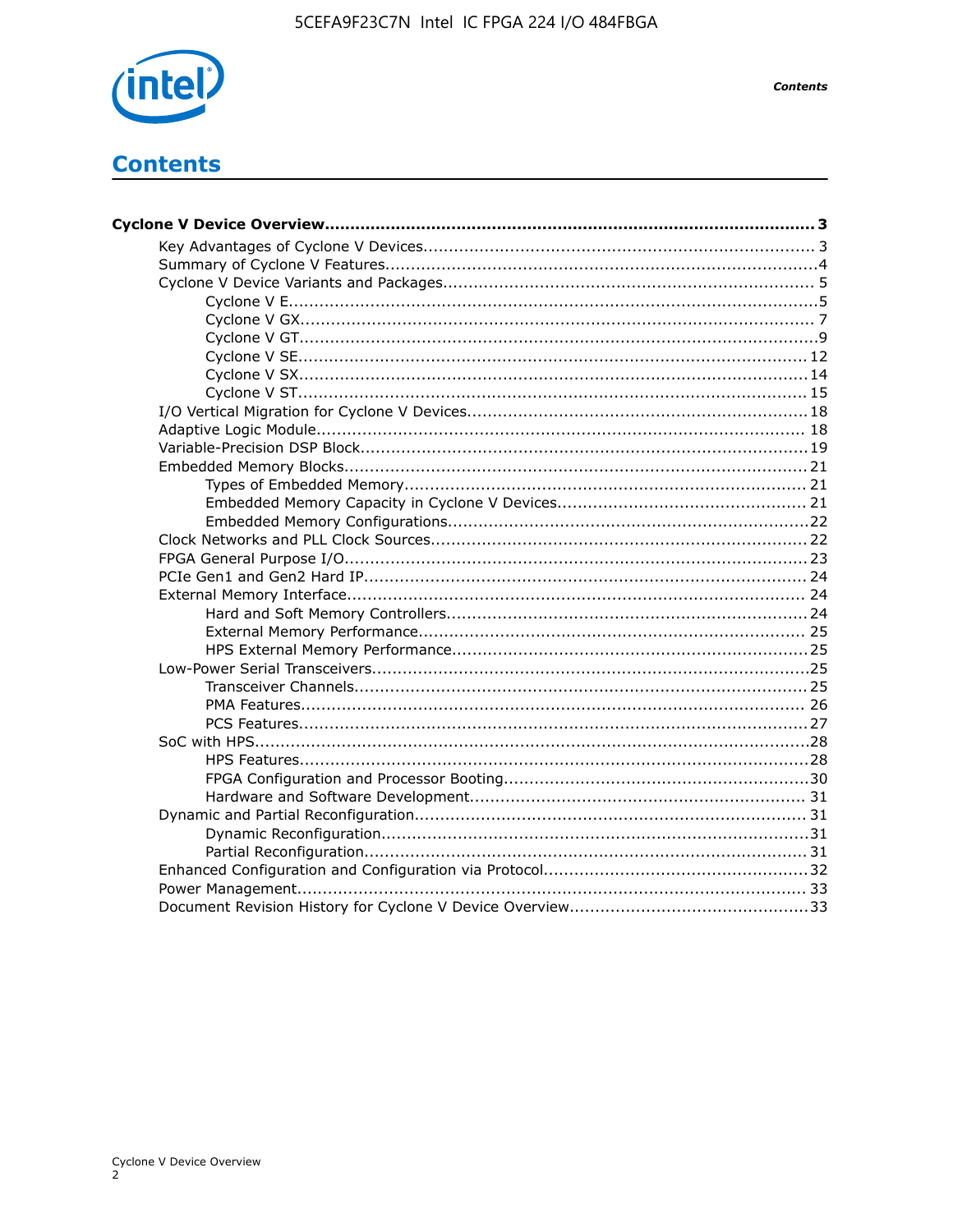

# **Cyclone V Device Overview**

The Cyclone® V devices are designed to simultaneously accommodate the shrinking power consumption, cost, and time-to-market requirements; and the increasing bandwidth requirements for high-volume and cost-sensitive applications.

Enhanced with integrated transceivers and hard memory controllers, the Cyclone V devices are suitable for applications in the industrial, wireless and wireline, military, and automotive markets.

#### **Related Information**

[Cyclone V Device Handbook: Known Issues](https://www.altera.com/support/support-resources/knowledge-base/solutions/rd12152011_347.html) Lists the planned updates to the Cyclone V Device Handbook chapters.

# **Key Advantages of Cyclone V Devices**

#### **Table 1. Key Advantages of the Cyclone V Device Family**

| <b>Advantage</b>                                                                    | <b>Supporting Feature</b>                                                                                                                                                                                                                                                    |
|-------------------------------------------------------------------------------------|------------------------------------------------------------------------------------------------------------------------------------------------------------------------------------------------------------------------------------------------------------------------------|
| Lower power consumption                                                             | Built on TSMC's 28 nm low-power (28LP) process technology and includes an<br>٠<br>abundance of hard intellectual property (IP) blocks<br>Up to 40% lower power consumption than the previous generation device<br>٠                                                          |
| Improved logic integration and<br>differentiation capabilities                      | 8-input adaptive logic module (ALM)<br>٠<br>Up to 13.59 megabits (Mb) of embedded memory<br>٠<br>Variable-precision digital signal processing (DSP) blocks<br>٠                                                                                                              |
| Increased bandwidth capacity                                                        | 3.125 gigabits per second (Gbps) and 6.144 Gbps transceivers<br>٠<br>Hard memory controllers<br>٠                                                                                                                                                                            |
| Hard processor system (HPS)<br>with integrated Arm* Cortex*-A9<br>MPCore* processor | Tight integration of a dual-core Arm Cortex-A9 MPCore processor, hard IP, and an<br>$\bullet$<br>FPGA in a single Cyclone V system-on-a-chip (SoC)<br>Supports over 128 Gbps peak bandwidth with integrated data coherency between<br>٠<br>the processor and the FPGA fabric |
| Lowest system cost                                                                  | Requires only two core voltages to operate<br>٠<br>Available in low-cost wirebond packaging<br>٠<br>Includes innovative features such as Configuration via Protocol (CvP) and partial<br>٠<br>reconfiguration                                                                |

Intel Corporation. All rights reserved. Intel, the Intel logo, Altera, Arria, Cyclone, Enpirion, MAX, Nios, Quartus and Stratix words and logos are trademarks of Intel Corporation or its subsidiaries in the U.S. and/or other countries. Intel warrants performance of its FPGA and semiconductor products to current specifications in accordance with Intel's standard warranty, but reserves the right to make changes to any products and services at any time without notice. Intel assumes no responsibility or liability arising out of the application or use of any information, product, or service described herein except as expressly agreed to in writing by Intel. Intel customers are advised to obtain the latest version of device specifications before relying on any published information and before placing orders for products or services. \*Other names and brands may be claimed as the property of others.

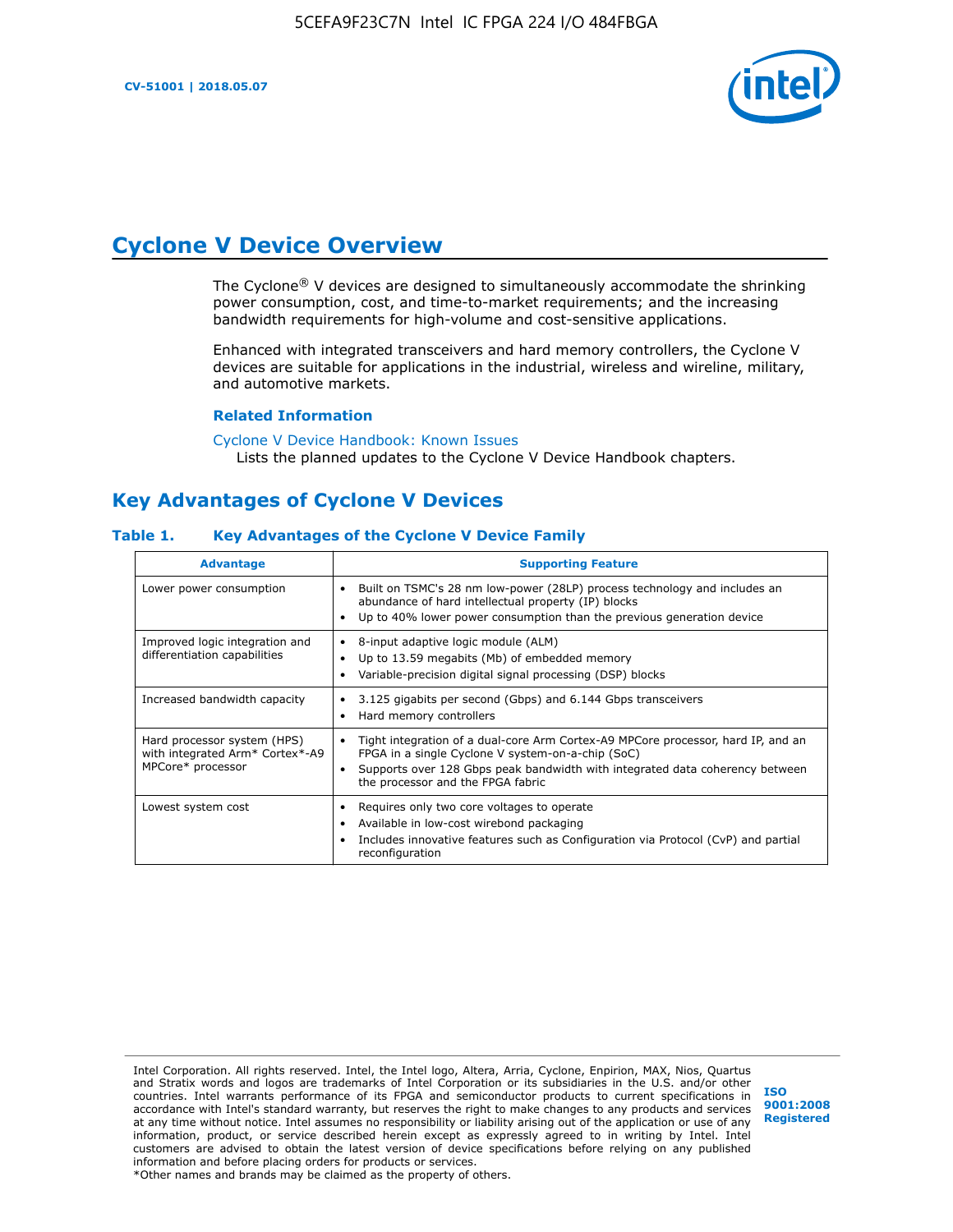

# **Summary of Cyclone V Features**

# **Table 2. Summary of Features for Cyclone V Devices**

| <b>Feature</b>                                           | <b>Description</b>                                                                                                                                                                                                                                                                                                                        |                                                                                                                                                                                                                                                                                                                                                                                                                                                                                                                                                                                                                                                                                                         |  |  |  |  |  |  |
|----------------------------------------------------------|-------------------------------------------------------------------------------------------------------------------------------------------------------------------------------------------------------------------------------------------------------------------------------------------------------------------------------------------|---------------------------------------------------------------------------------------------------------------------------------------------------------------------------------------------------------------------------------------------------------------------------------------------------------------------------------------------------------------------------------------------------------------------------------------------------------------------------------------------------------------------------------------------------------------------------------------------------------------------------------------------------------------------------------------------------------|--|--|--|--|--|--|
| Technology                                               | $\bullet$<br>1.1 V core voltage<br>$\bullet$                                                                                                                                                                                                                                                                                              | TSMC's 28-nm low-power (28LP) process technology                                                                                                                                                                                                                                                                                                                                                                                                                                                                                                                                                                                                                                                        |  |  |  |  |  |  |
| Packaging                                                | $\bullet$                                                                                                                                                                                                                                                                                                                                 | Wirebond low-halogen packages<br>Multiple device densities with compatible package footprints for seamless migration between<br>different device densities<br>RoHS-compliant and leaded $(1)$ options                                                                                                                                                                                                                                                                                                                                                                                                                                                                                                   |  |  |  |  |  |  |
| High-performance<br>FPGA fabric                          | Enhanced 8-input ALM with four registers                                                                                                                                                                                                                                                                                                  |                                                                                                                                                                                                                                                                                                                                                                                                                                                                                                                                                                                                                                                                                                         |  |  |  |  |  |  |
| Internal memory<br>blocks                                | of the ALMs as MLAB memory                                                                                                                                                                                                                                                                                                                | M10K-10-kilobits (Kb) memory blocks with soft error correction code (ECC)<br>Memory logic array block (MLAB)-640-bit distributed LUTRAM where you can use up to 25%                                                                                                                                                                                                                                                                                                                                                                                                                                                                                                                                     |  |  |  |  |  |  |
| Embedded Hard IP<br>blocks                               | Variable-precision DSP<br>Native support for up to three signal processing precision levels<br>(three $9 \times 9$ , two $18 \times 18$ , or one 27 x 27 multiplier) in the same<br>variable-precision DSP block<br>64-bit accumulator and cascade<br>Embedded internal coefficient memory<br>Preadder/subtractor for improved efficiency |                                                                                                                                                                                                                                                                                                                                                                                                                                                                                                                                                                                                                                                                                                         |  |  |  |  |  |  |
|                                                          | Memory controller                                                                                                                                                                                                                                                                                                                         | DDR3, DDR2, and LPDDR2 with 16 and 32 bit ECC support                                                                                                                                                                                                                                                                                                                                                                                                                                                                                                                                                                                                                                                   |  |  |  |  |  |  |
|                                                          | Embedded transceiver<br>I/O                                                                                                                                                                                                                                                                                                               | PCI Express* (PCIe*) Gen2 and Gen1 (x1, x2, or x4) hard IP with<br>multifunction support, endpoint, and root port                                                                                                                                                                                                                                                                                                                                                                                                                                                                                                                                                                                       |  |  |  |  |  |  |
| Clock networks                                           | Up to 550 MHz global clock network<br>$\bullet$<br>$\bullet$                                                                                                                                                                                                                                                                              | Global, quadrant, and peripheral clock networks<br>Clock networks that are not used can be powered down to reduce dynamic power                                                                                                                                                                                                                                                                                                                                                                                                                                                                                                                                                                         |  |  |  |  |  |  |
| Phase-locked loops<br>(PLLs)                             | $\bullet$<br>Integer mode and fractional mode<br>$\bullet$                                                                                                                                                                                                                                                                                | Precision clock synthesis, clock delay compensation, and zero delay buffering (ZDB)                                                                                                                                                                                                                                                                                                                                                                                                                                                                                                                                                                                                                     |  |  |  |  |  |  |
| FPGA General-purpose<br>$I/Os$ (GPIOs)                   | $\bullet$<br>$\bullet$<br>$\bullet$                                                                                                                                                                                                                                                                                                       | 875 megabits per second (Mbps) LVDS receiver and 840 Mbps LVDS transmitter<br>400 MHz/800 Mbps external memory interface<br>On-chip termination (OCT)<br>3.3 V support with up to 16 mA drive strength                                                                                                                                                                                                                                                                                                                                                                                                                                                                                                  |  |  |  |  |  |  |
| Low-power high-speed<br>serial interface                 | 614 Mbps to 6.144 Gbps integrated transceiver speed<br>$\bullet$<br>Transmit pre-emphasis and receiver equalization<br>$\bullet$<br>Dynamic partial reconfiguration of individual channels<br>$\bullet$                                                                                                                                   |                                                                                                                                                                                                                                                                                                                                                                                                                                                                                                                                                                                                                                                                                                         |  |  |  |  |  |  |
| <b>HPS</b><br>(Cyclone V SE, SX,<br>and ST devices only) | $\bullet$<br>$\bullet$<br>interfaces<br>On-chip RAM and boot ROM                                                                                                                                                                                                                                                                          | Single or dual-core Arm Cortex-A9 MPCore processor-up to 925 MHz maximum frequency with<br>support for symmetric and asymmetric multiprocessing<br>Interface peripherals-10/100/1000 Ethernet media access control (EMAC), USB 2.0<br>On-The-GO (OTG) controller, quad serial peripheral interface (QSPI) flash controller, NAND<br>flash controller, Secure Digital/MultiMediaCard (SD/MMC) controller, UART, controller area<br>network (CAN), serial peripheral interface (SPI), I <sup>2</sup> C interface, and up to 85 HPS GPIO<br>System peripherals—general-purpose timers, watchdog timers, direct memory access (DMA)<br>controller, FPGA configuration manager, and clock and reset managers |  |  |  |  |  |  |
|                                                          |                                                                                                                                                                                                                                                                                                                                           | continued                                                                                                                                                                                                                                                                                                                                                                                                                                                                                                                                                                                                                                                                                               |  |  |  |  |  |  |

<sup>(1)</sup> Contact Intel for availability.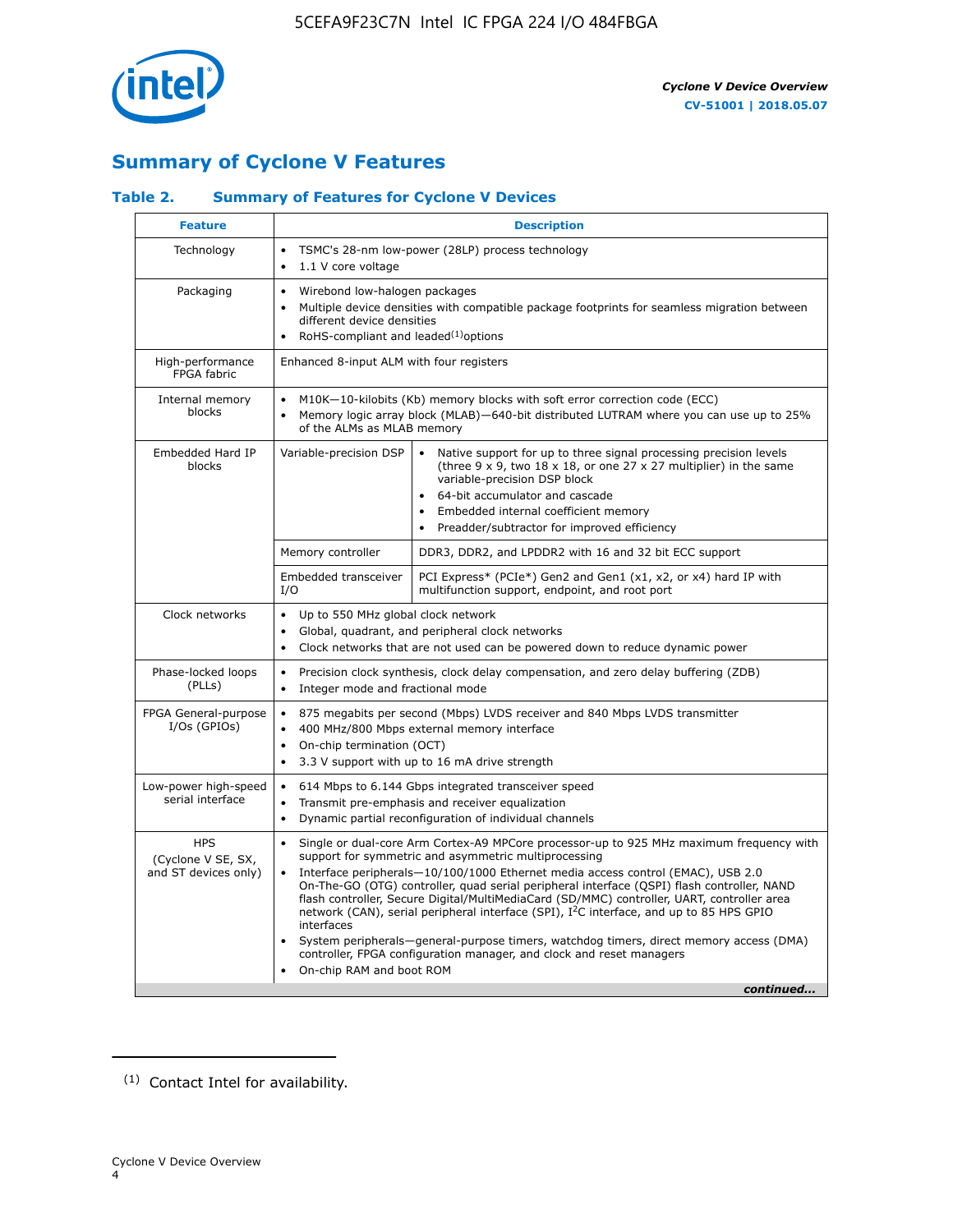

| <b>Feature</b> | <b>Description</b>                                                                                                                                                                                                                                                                                                                                                                                                           |
|----------------|------------------------------------------------------------------------------------------------------------------------------------------------------------------------------------------------------------------------------------------------------------------------------------------------------------------------------------------------------------------------------------------------------------------------------|
|                | HPS-FPGA bridges—include the FPGA-to-HPS, HPS-to-FPGA, and lightweight HPS-to-FPGA<br>bridges that allow the FPGA fabric to issue transactions to slaves in the HPS, and vice versa<br>FPGA-to-HPS SDRAM controller subsystem-provides a configurable interface to the multiport<br>front end (MPFE) of the HPS SDRAM controller<br>Arm CoreSight <sup>™</sup> JTAG debug access port, trace port, and on-chip trace storage |
| Configuration  | Tamper protection—comprehensive design protection to protect your valuable IP investments<br>Enhanced advanced encryption standard (AES) design security features<br>CvP<br>$\bullet$<br>Dynamic reconfiguration of the FPGA<br>Active serial (AS) x1 and x4, passive serial (PS), JTAG, and fast passive parallel (FPP) x8 and<br>x16 configuration options<br>Internal scrubbing (2)<br>Partial reconfiguration (3)        |

# **Cyclone V Device Variants and Packages**

## **Table 3. Device Variants for the Cyclone V Device Family**

| <b>Variant</b> | <b>Description</b>                                                                                                      |
|----------------|-------------------------------------------------------------------------------------------------------------------------|
| Cyclone V E    | Optimized for the lowest system cost and power requirement for a wide spectrum of general logic<br>and DSP applications |
| Cyclone V GX   | Optimized for the lowest cost and power requirement for 614 Mbps to 3.125 Gbps transceiver<br>applications              |
| Cyclone V GT   | The FPGA industry's lowest cost and lowest power requirement for 6.144 Gbps transceiver<br>applications                 |
| Cyclone V SE   | SoC with integrated Arm-based HPS                                                                                       |
| Cyclone V SX   | SoC with integrated Arm-based HPS and 3.125 Gbps transceivers                                                           |
| Cyclone V ST   | SoC with integrated Arm-based HPS and 6.144 Gbps transceivers                                                           |

# **Cyclone V E**

This section provides the available options, maximum resource counts, and package plan for the Cyclone V E devices.

The information in this section is correct at the time of publication. For the latest information and to get more details, refer to the Product Selector Guide.

#### **Related Information**

[Product Selector Guide](https://www.altera.com/products/product-selector-guide.html)

Provides the latest information about Intel products.

<sup>(2)</sup> The SEU internal scrubbing feature is available for Cyclone V E, GX, SE, and SX devices with the "SC" suffix in the part number. For device availability and ordering, contact your local Intel sales representatives.

 $(3)$  The partial reconfiguration feature is available for Cyclone V E, GX, SE, and SX devices with the "SC" suffix in the part number. For device availability and ordering, contact your local Intel® sales representatives.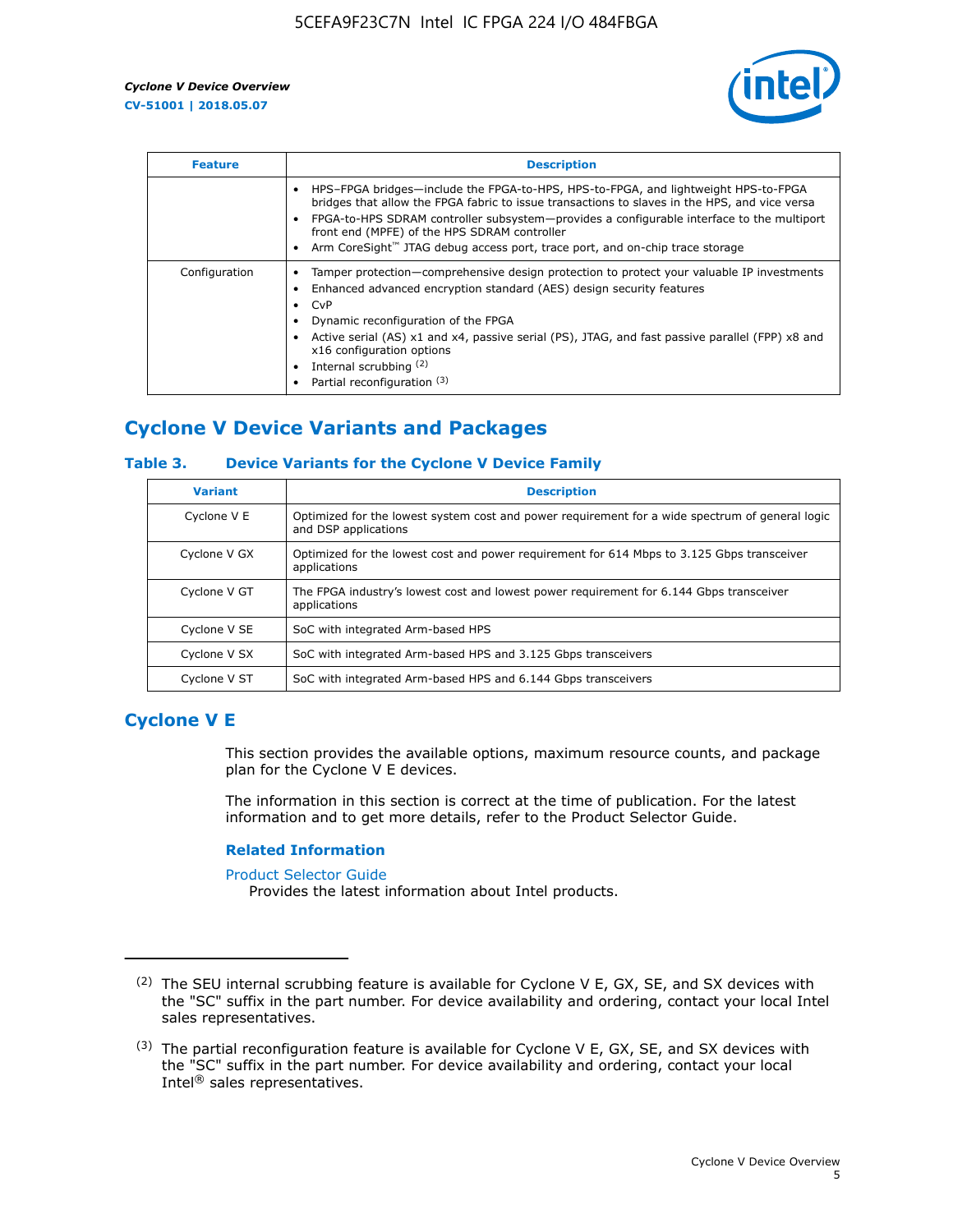# **Available Options**

# **Figure 1. Sample Ordering Code and Available Options for Cyclone V E Devices**

The SEU internal scrubbing feature is available for Cyclone V E, GX, SE, and SX devices with the "SC" suffix in the part number. For device availability and ordering, contact your local Intel sales representatives.



# **Maximum Resources**

## **Table 4. Maximum Resource Counts for Cyclone V E Devices**

|                              | <b>Resource</b>        | <b>Member Code</b> |              |                |                |         |  |  |
|------------------------------|------------------------|--------------------|--------------|----------------|----------------|---------|--|--|
|                              |                        | A2                 | A4           | <b>A5</b>      | <b>A7</b>      | A9      |  |  |
| Logic Elements (LE) (K)      |                        | 25                 | 49           | 77             | 150            | 301     |  |  |
| <b>ALM</b>                   |                        | 9,430              | 18,480       | 29,080         | 56,480         | 113,560 |  |  |
| Register                     |                        | 37,736             | 73,920       | 116,320        | 225,920        | 454,240 |  |  |
| Memory (Kb)                  | M10K                   | 1,760              | 3,080        | 4,460          | 6,860          | 12,200  |  |  |
|                              | MLAB                   | 196                | 303          | 424            | 836            | 1,717   |  |  |
| Variable-precision DSP Block |                        | 25                 | 66           | 150            | 156            | 342     |  |  |
| 18 x 18 Multiplier           |                        | 50                 | 132          | 300            | 312            | 684     |  |  |
| PLL                          |                        | $\overline{4}$     | 4            | 6              | $\overline{7}$ | 8       |  |  |
| GPIO                         |                        | 224                | 224          | 240            | 480            | 480     |  |  |
| <b>LVDS</b>                  | Transmitter            | 56                 | 56           | 60             | 120            | 120     |  |  |
|                              | Receiver               | 56                 | 56           | 60             | 120            | 120     |  |  |
|                              | Hard Memory Controller |                    | $\mathbf{1}$ | $\overline{2}$ | $\overline{2}$ | 2       |  |  |

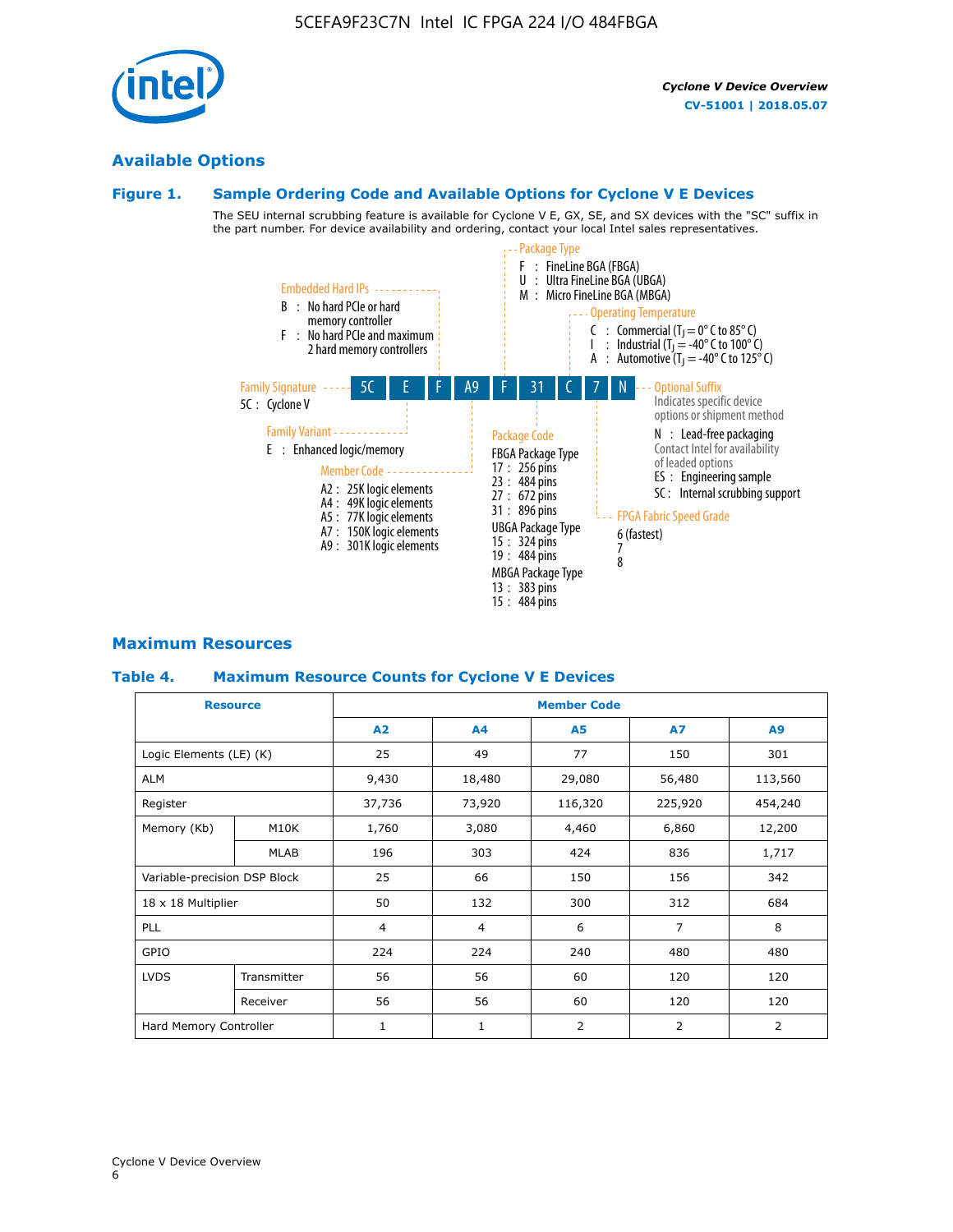

#### **Related Information**

[True LVDS Buffers in Devices, I/O Features in Cyclone V Devices](https://www.altera.com/documentation/sam1403481100977.html#sam1403480885395) Provides the number of LVDS channels in each device package.

#### **Package Plan**

#### **Table 5. Package Plan for Cyclone V E Devices**

| <b>Member</b><br><b>Code</b> | <b>M383</b><br>(13 mm) | M484<br>$(15 \text{ mm})$ | <b>U324</b><br>$(15 \text{ mm})$ | <b>F256</b><br>$(17 \text{ mm})$ | <b>U484</b><br>$(19$ mm) | <b>F484</b><br>(23 mm) | <b>F672</b><br>$(27 \text{ mm})$ | <b>F896</b><br>$(31 \text{ mm})$ |
|------------------------------|------------------------|---------------------------|----------------------------------|----------------------------------|--------------------------|------------------------|----------------------------------|----------------------------------|
|                              | <b>GPIO</b>            | <b>GPIO</b>               | <b>GPIO</b>                      | <b>GPIO</b>                      | <b>GPIO</b>              | <b>GPIO</b>            | <b>GPIO</b>                      | <b>GPIO</b>                      |
| A <sub>2</sub>               | 223                    |                           | 176                              | 128                              | 224                      | 224                    |                                  |                                  |
| A4                           | 223                    | -                         | 176                              | 128                              | 224                      | 224                    | –                                |                                  |
| A <sub>5</sub>               | 175                    |                           |                                  |                                  | 224                      | 240                    |                                  |                                  |
| A7                           |                        | 240                       |                                  |                                  | 240                      | 240                    | 336                              | 480                              |
| A9                           |                        |                           |                                  |                                  | 240                      | 224                    | 336                              | 480                              |

# **Cyclone V GX**

This section provides the available options, maximum resource counts, and package plan for the Cyclone V GX devices.

The information in this section is correct at the time of publication. For the latest information and to get more details, refer to the *Product Selector Guide*.

# **Related Information**

[Product Selector Guide](https://www.altera.com/products/product-selector-guide.html)

Provides the latest information about Intel products.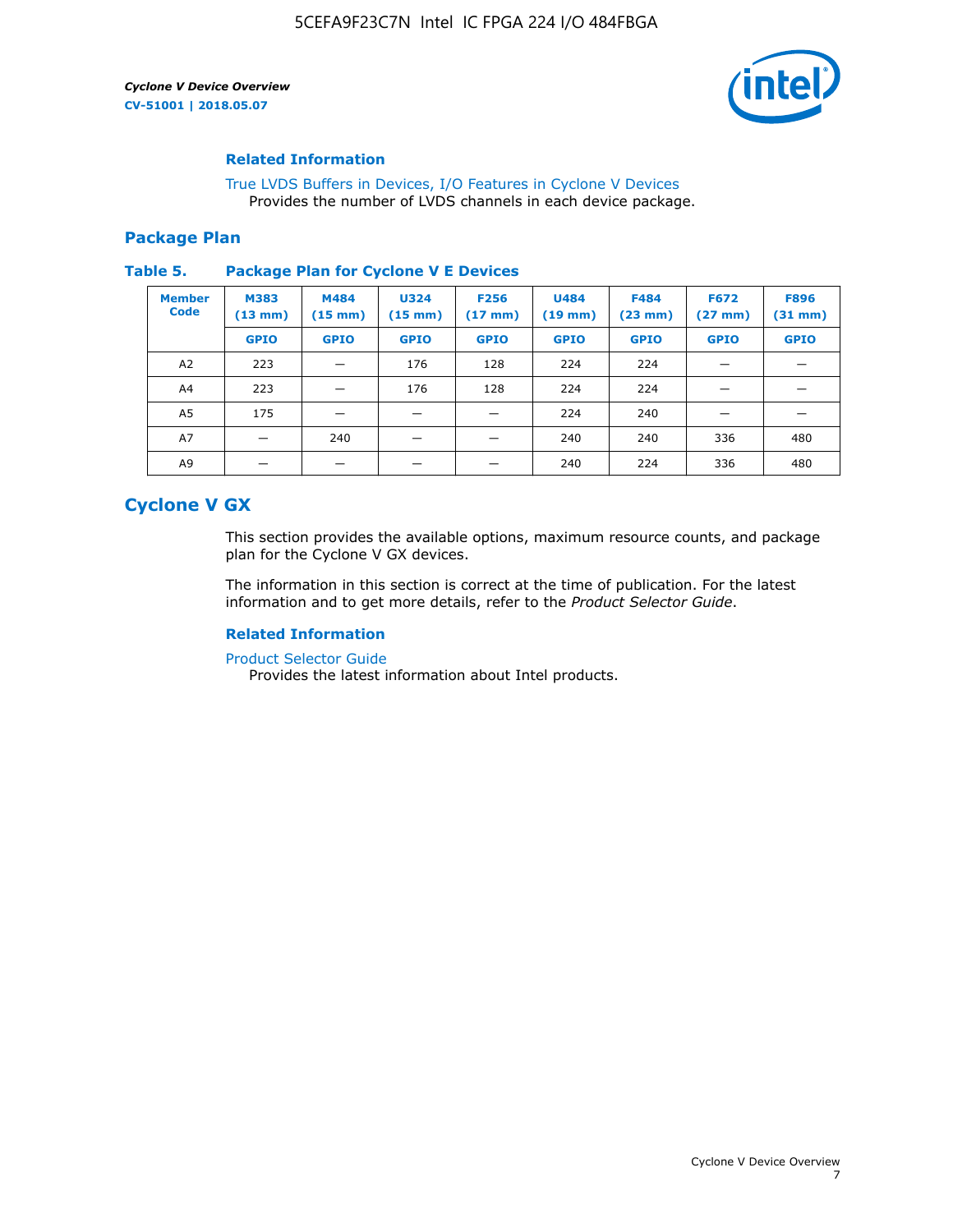

# **Available Options**

# **Figure 2. Sample Ordering Code and Available Options for Cyclone V GX Devices**

The SEU internal scrubbing feature is available for Cyclone V E, GX, SE, and SX devices with the "SC" suffix in the part number. For device availability and ordering, contact your local Intel sales representatives.



# **Maximum Resources**

# **Table 6. Maximum Resource Counts for Cyclone V GX Devices**

|                              | <b>Resource</b> | <b>Member Code</b> |                |                |                |           |  |  |
|------------------------------|-----------------|--------------------|----------------|----------------|----------------|-----------|--|--|
|                              |                 | C <sub>3</sub>     | C <sub>4</sub> | C <sub>5</sub> | C <sub>z</sub> | C9        |  |  |
| Logic Elements (LE) (K)      |                 | 36                 | 50             | 77             | 150            | 301       |  |  |
| ALM                          |                 | 13,460             | 18,860         | 29,080         | 56,480         | 113,560   |  |  |
| Register                     |                 |                    | 75,440         | 116,320        | 225,920        | 454,240   |  |  |
| Memory (Kb)                  | M10K            | 1,350              | 2,500          | 4,460          | 6,860          | 12,200    |  |  |
|                              | <b>MLAB</b>     | 182                | 424            | 424            | 836            | 1,717     |  |  |
| Variable-precision DSP Block |                 | 57                 | 70             | 150            | 156            | 342       |  |  |
| 18 x 18 Multiplier           |                 | 114                | 140            | 300            | 312            | 684       |  |  |
| <b>PLL</b>                   |                 | $\overline{4}$     | 6              | 6              | $\overline{7}$ | 8         |  |  |
| 3 Gbps Transceiver           |                 | 3                  | 6              | 6              | 9              | 12        |  |  |
| GPIO <sup>(4)</sup>          |                 | 208                | 336            | 336            | 480            | 560       |  |  |
|                              |                 |                    |                |                |                | continued |  |  |

 $(4)$  The number of GPIOs does not include transceiver I/Os. In the Intel Quartus® Prime software, the number of user I/Os includes transceiver I/Os.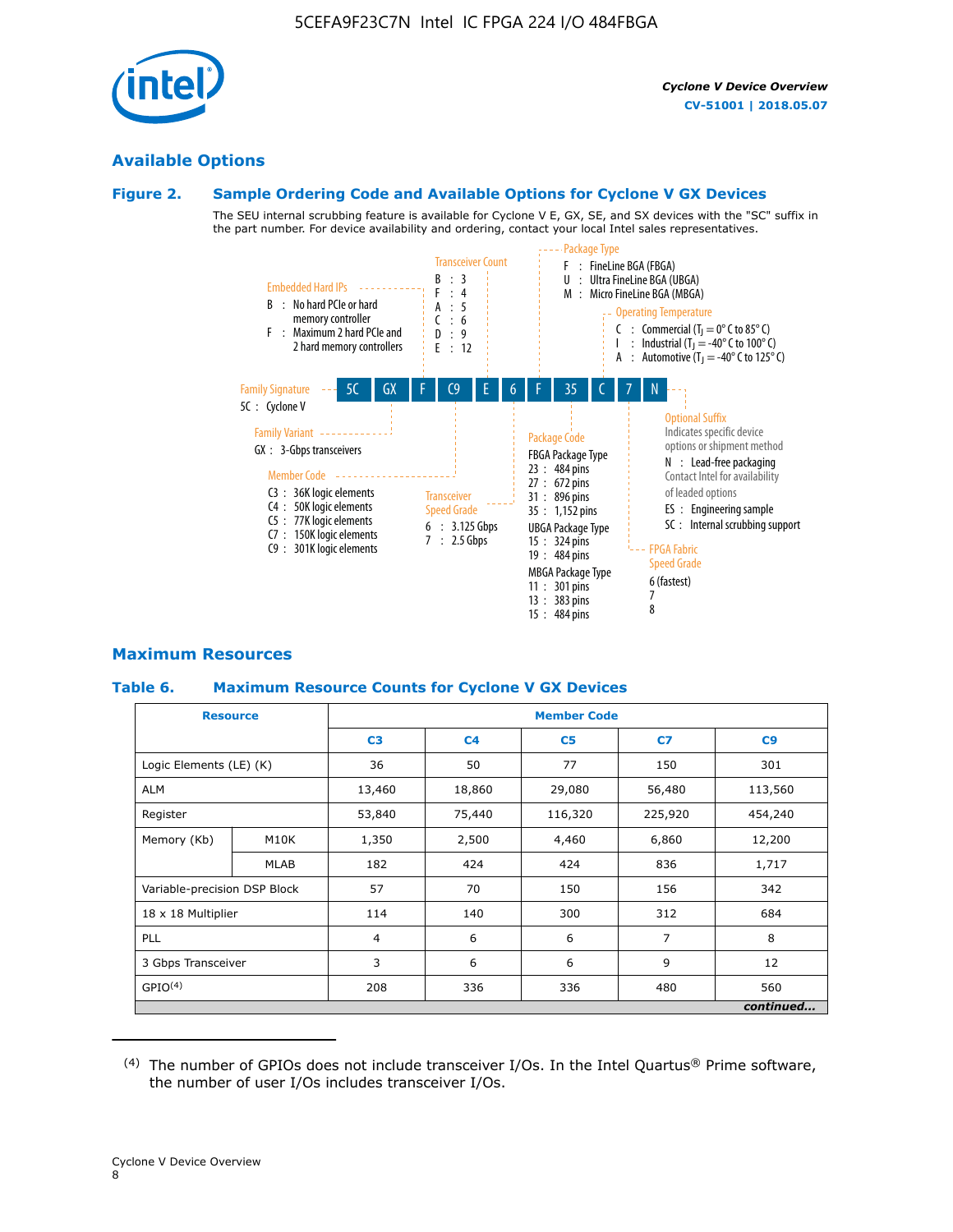

| <b>Resource</b>        |             | <b>Member Code</b> |                |                |     |                |  |  |
|------------------------|-------------|--------------------|----------------|----------------|-----|----------------|--|--|
|                        |             | C <sub>3</sub>     | C <sub>4</sub> | C <sub>5</sub> | C7  | C <sub>9</sub> |  |  |
| <b>LVDS</b>            | Transmitter | 52                 | 84             | 84             | 120 | 140            |  |  |
|                        | Receiver    | 52                 | 84             | 84             | 120 | 140            |  |  |
| PCIe Hard IP Block     |             |                    |                |                |     |                |  |  |
| Hard Memory Controller |             |                    | h              |                |     |                |  |  |

## **Related Information**

[True LVDS Buffers in Devices, I/O Features in Cyclone V Devices](https://www.altera.com/documentation/sam1403481100977.html#sam1403480885395) Provides the number of LVDS channels in each device package.

# **Package Plan**

## **Table 7. Package Plan for Cyclone V GX Devices**

| <b>Member</b><br><b>Code</b> | <b>M301</b><br>$(11$ mm) |                | <b>M383</b><br>$(13 \text{ mm})$ |             | M484        | $(15 \text{ mm})$ | <b>U324</b><br>$(15 \text{ mm})$ |             | <b>U484</b><br>$(19$ mm) |             |
|------------------------------|--------------------------|----------------|----------------------------------|-------------|-------------|-------------------|----------------------------------|-------------|--------------------------|-------------|
|                              | <b>GPIO</b>              | <b>XCVR</b>    | <b>GPIO</b>                      | <b>XCVR</b> | <b>GPIO</b> | <b>XCVR</b>       | <b>GPIO</b>                      | <b>XCVR</b> | <b>GPIO</b>              | <b>XCVR</b> |
| C <sub>3</sub>               |                          |                |                                  |             |             |                   | 144                              | 3           | 208                      | 3           |
| C <sub>4</sub>               | 129                      | $\overline{4}$ | 175                              | 6           |             |                   | –                                |             | 224                      | 6           |
| C5                           | 129                      | 4              | 175                              | 6           |             |                   |                                  |             | 224                      | 6           |
| C7                           | _                        |                |                                  |             | 240         | 3                 |                                  |             | 240                      | 6           |
| C9                           |                          |                |                                  |             |             |                   |                                  |             | 240                      | 5           |

| <b>Member</b><br><b>Code</b> | <b>F484</b> | $(23$ mm)   | <b>F672</b> | $(27$ mm $)$ | <b>F896</b><br>$(31 \text{ mm})$ |             | F1152<br>$(35 \text{ mm})$ |             |
|------------------------------|-------------|-------------|-------------|--------------|----------------------------------|-------------|----------------------------|-------------|
|                              | <b>GPIO</b> | <b>XCVR</b> | <b>GPIO</b> | <b>XCVR</b>  | <b>GPIO</b>                      | <b>XCVR</b> | <b>GPIO</b>                | <b>XCVR</b> |
| C <sub>3</sub>               | 208         | 3           |             |              |                                  |             |                            |             |
| C4                           | 240         | 6           | 336         | 6            |                                  |             |                            |             |
| C5                           | 240         | 6           | 336         | 6            |                                  |             |                            |             |
| C7                           | 240         | 6           | 336         | 9            | 480                              | 9           |                            |             |
| C9                           | 224         | 6           | 336         | 9            | 480                              | 12          | 560                        | 12          |

# **Cyclone V GT**

This section provides the available options, maximum resource counts, and package plan for the Cyclone V GT devices.

The information in this section is correct at the time of publication. For the latest information and to get more details, refer to the *Product Selector Guide*.

#### **Related Information**

#### [Product Selector Guide](https://www.altera.com/products/product-selector-guide.html)

Provides the latest information about Intel products.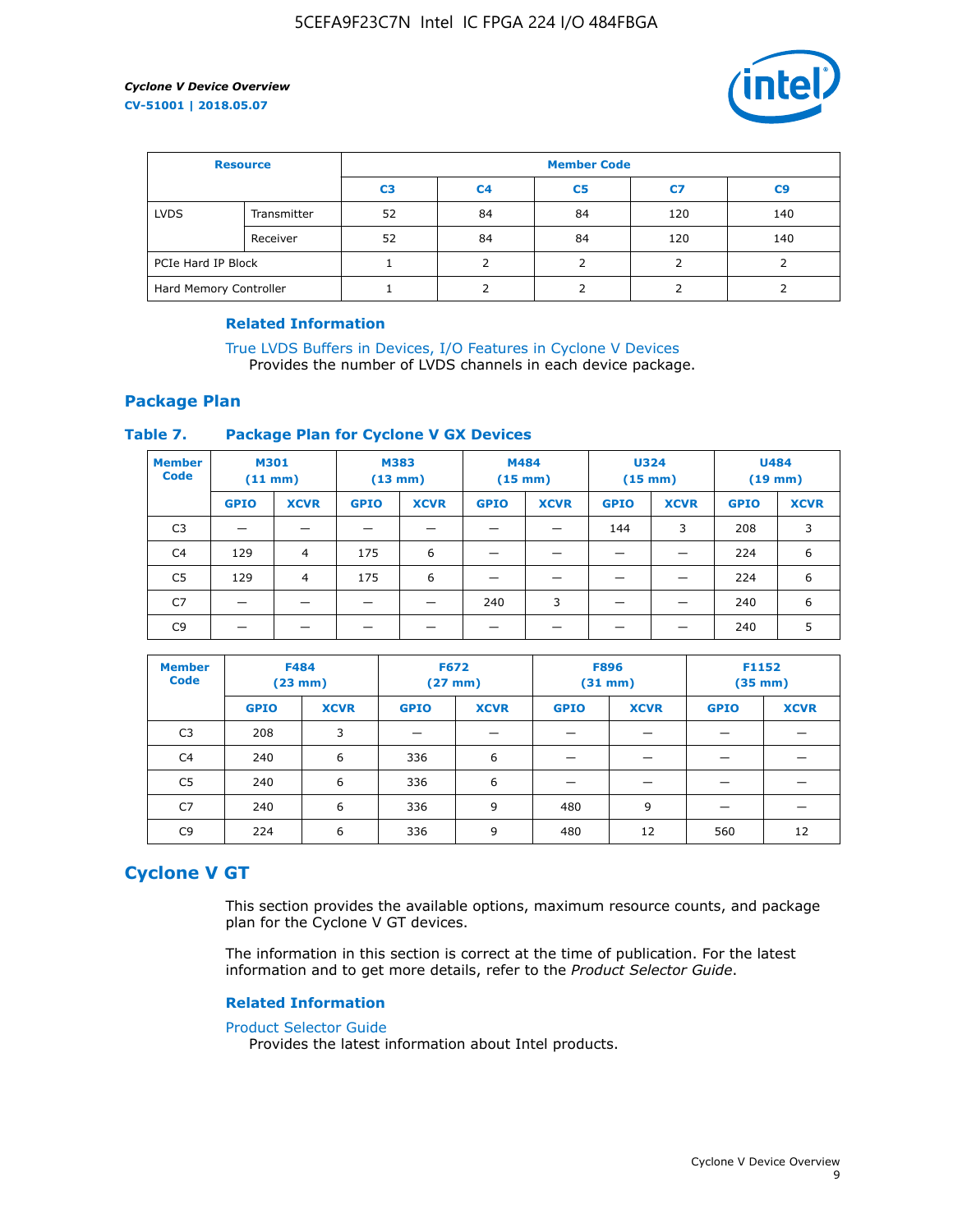

# **Available Options**

# **Figure 3. Sample Ordering Code and Available Options for Cyclone V GT Devices**



# **Maximum Resources**

## **Table 8. Maximum Resource Counts for Cyclone V GT Devices**

|                              | <b>Resource</b> |                | <b>Member Code</b> |                |  |  |  |
|------------------------------|-----------------|----------------|--------------------|----------------|--|--|--|
|                              |                 | D <sub>5</sub> | D7                 | D <sub>9</sub> |  |  |  |
| Logic Elements (LE) (K)      |                 | 77             | 150                | 301            |  |  |  |
| <b>ALM</b>                   |                 | 29,080         | 56,480             | 113,560        |  |  |  |
| Register                     |                 | 116,320        | 225,920            | 454,240        |  |  |  |
| Memory (Kb)                  | M10K            | 4,460          | 6,860              | 12,200         |  |  |  |
|                              | MLAB            | 424            | 836                | 1,717          |  |  |  |
| Variable-precision DSP Block |                 | 150            | 156                | 342            |  |  |  |
| 18 x 18 Multiplier           |                 | 300            | 312                | 684            |  |  |  |
| PLL                          |                 | 6              | 7                  | 8              |  |  |  |
| 6 Gbps Transceiver           |                 | 6              | 9                  | 12             |  |  |  |
| GPIO <sup>(5)</sup>          |                 | 336            | 480                | 560            |  |  |  |
| <b>LVDS</b>                  | Transmitter     | 84             | 120                | 140            |  |  |  |
|                              |                 |                |                    | continued      |  |  |  |

<sup>(5)</sup> The number of GPIOs does not include transceiver I/Os. In the Intel Quartus Prime software, the number of user I/Os includes transceiver I/Os.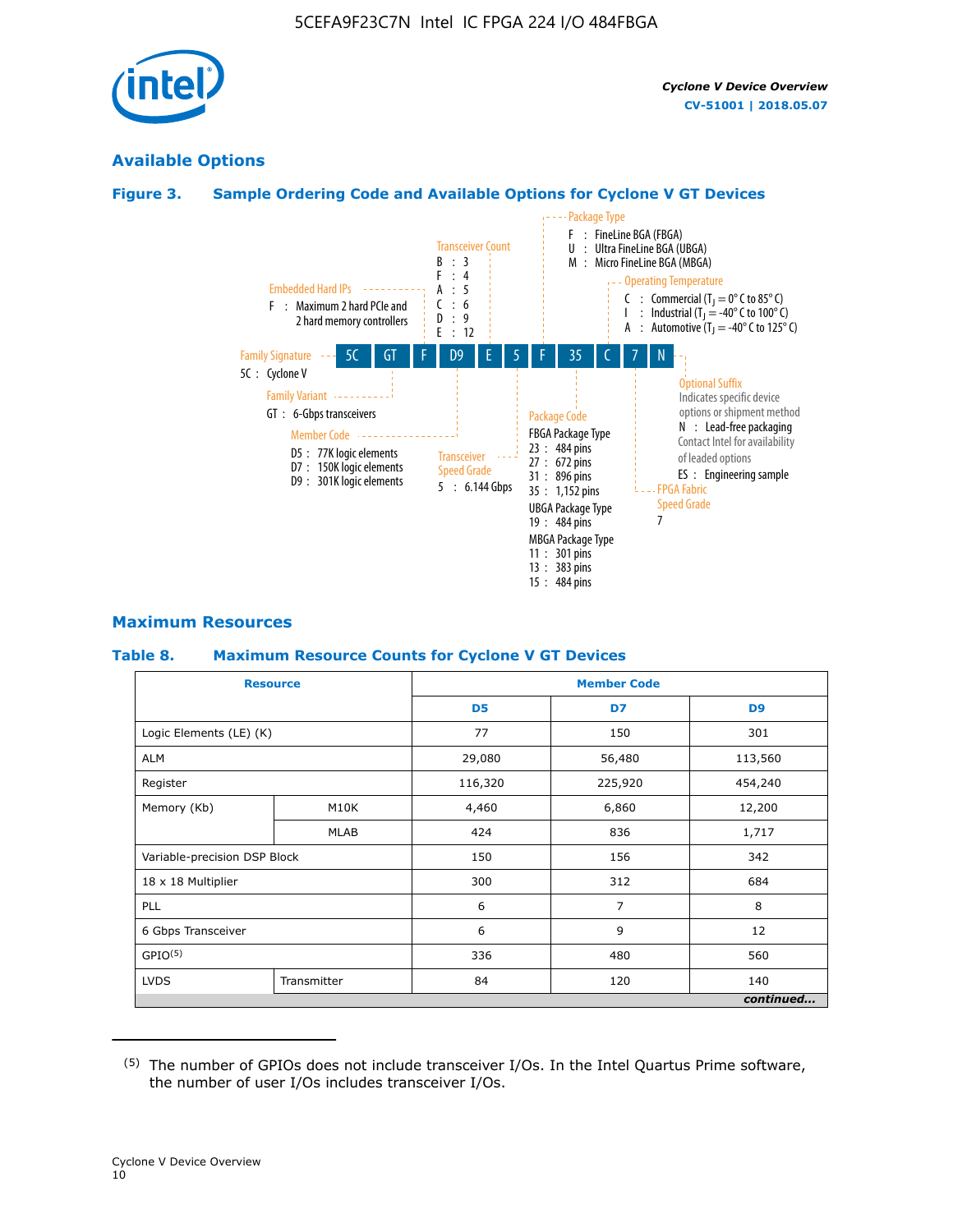

| <b>Resource</b>        |          | <b>Member Code</b> |     |     |  |
|------------------------|----------|--------------------|-----|-----|--|
|                        |          | D5                 | D7  | D9  |  |
|                        | Receiver | 84                 | 120 | 140 |  |
| PCIe Hard IP Block     |          |                    |     |     |  |
| Hard Memory Controller |          |                    |     |     |  |

## **Related Information**

[True LVDS Buffers in Devices, I/O Features in Cyclone V Devices](https://www.altera.com/documentation/sam1403481100977.html#sam1403480885395) Provides the number of LVDS channels in each device package.

# **Package Plan**

## **Table 9. Package Plan for Cyclone V GT Devices**

Transceiver counts shown are for transceiver ≤5 Gbps . 6 Gbps transceiver channel count support depends on the package and channel usage. For more information about the 6 Gbps transceiver channel count, refer to the *Cyclone V Device Handbook Volume 2: Transceivers*.

| <b>Member</b><br><b>Code</b> | <b>M301</b><br>(11 mm)   |                | M383<br>$(13 \text{ mm})$ |             | M484<br>$(15 \text{ mm})$ |             | <b>U484</b><br>$(19$ mm) |             |
|------------------------------|--------------------------|----------------|---------------------------|-------------|---------------------------|-------------|--------------------------|-------------|
|                              | <b>GPIO</b>              | <b>XCVR</b>    | <b>GPIO</b>               | <b>XCVR</b> | <b>GPIO</b>               | <b>XCVR</b> | <b>GPIO</b>              | <b>XCVR</b> |
| D <sub>5</sub>               | 129                      | $\overline{4}$ | 175                       | 6           | -                         | -           | 224                      | 6           |
| D7                           | -                        | -              |                           |             | 240                       | 3           | 240                      | 6           |
| D <sub>9</sub>               | $\overline{\phantom{0}}$ | _              |                           |             | -                         |             | 240                      | 5           |

| <b>Member</b><br><b>Code</b> | <b>F484</b><br>$(23$ mm $)$ |             | <b>F672</b><br>$(27 \text{ mm})$ |             | <b>F896</b><br>$(31$ mm $)$ |             | F1152<br>$(35$ mm $)$    |             |
|------------------------------|-----------------------------|-------------|----------------------------------|-------------|-----------------------------|-------------|--------------------------|-------------|
|                              | <b>GPIO</b>                 | <b>XCVR</b> | <b>GPIO</b>                      | <b>XCVR</b> | <b>GPIO</b>                 | <b>XCVR</b> | <b>GPIO</b>              | <b>XCVR</b> |
| D <sub>5</sub>               | 240                         | 6           | 336                              | 6           | -                           |             | –                        |             |
| D7                           | 240                         | 6           | 336                              | q(6)        | 480                         | q(6)        | $\overline{\phantom{0}}$ | -           |
| D <sub>9</sub>               | 224                         | 6           | 336                              | q(6)        | 480                         | 12(7)       | 560                      | 12(7)       |

## **Related Information**

[6.144-Gbps Support Capability in Cyclone V GT Devices, Cyclone V Device Handbook](https://www.altera.com/documentation/nik1409855456781.html#nik1409855410757) [Volume 2: Transceivers](https://www.altera.com/documentation/nik1409855456781.html#nik1409855410757)

Provides more information about 6 Gbps transceiver channel count.

<sup>(6)</sup> If you require CPRI (at 6.144 Gbps) and PCIe Gen2 transmit jitter compliance, Intel recommends that you use only up to three full-duplex transceiver channels for CPRI, and up to six full-duplex channels for PCIe Gen2. The CMU channels are not considered full-duplex channels.

 $(7)$  If you require CPRI (at 6.144 Gbps) and PCIe Gen2 transmit jitter compliance, Intel recommends that you use only up to three full-duplex transceiver channels for CPRI, and up to eight full-duplex channels for PCIe Gen2. The CMU channels are not considered full-duplex channels.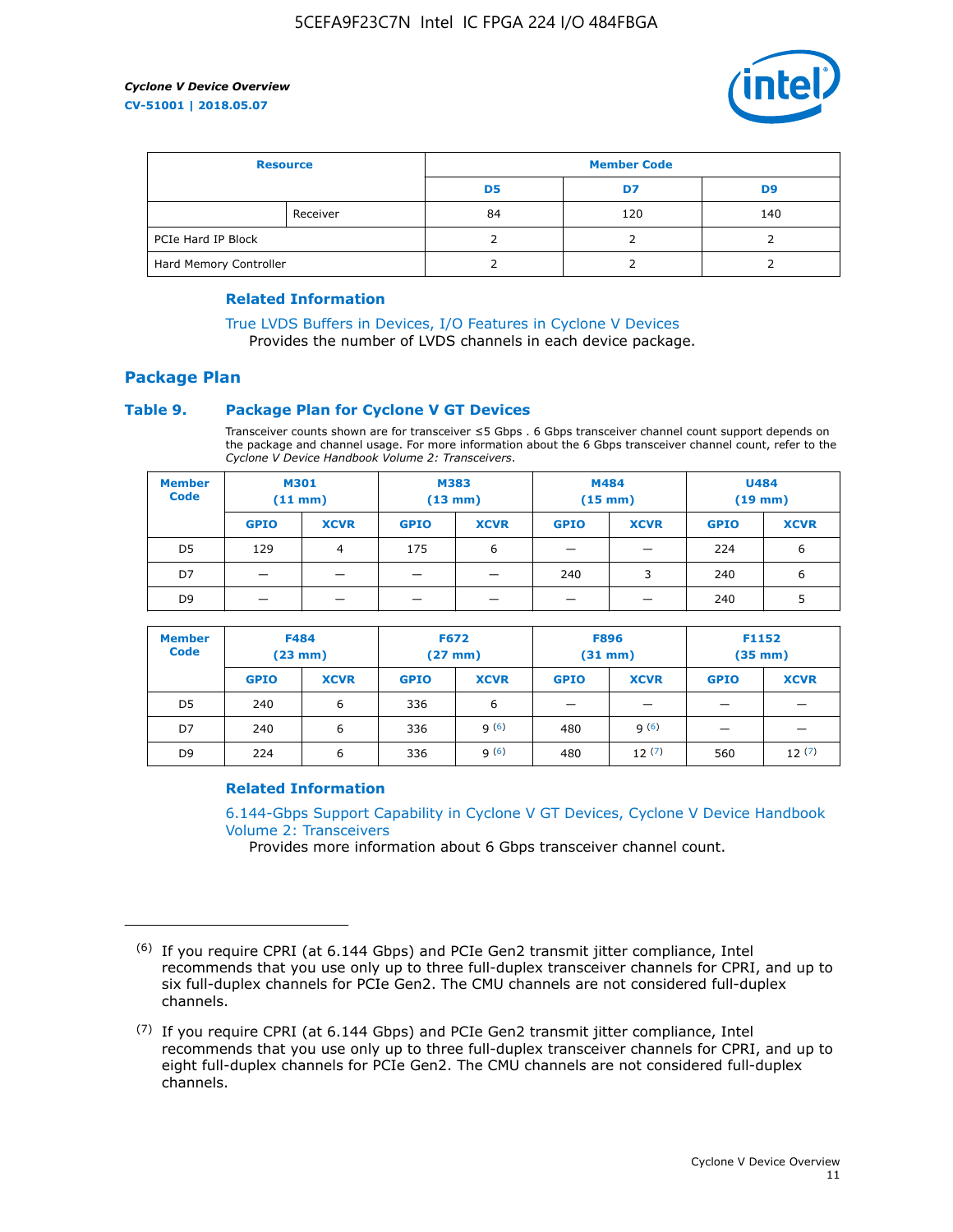

# **Cyclone V SE**

This section provides the available options, maximum resource counts, and package plan for the Cyclone V SE devices.

The information in this section is correct at the time of publication. For the latest information and to get more details, refer to the *Product Selector Guide*.

#### **Related Information**

#### [Product Selector Guide](https://www.altera.com/products/product-selector-guide.html)

Provides the latest information about Intel products.

## **Available Options**

#### **Figure 4. Sample Ordering Code and Available Options for Cyclone V SE Devices**

The SEU internal scrubbing feature is available for Cyclone V E, GX, SE, and SX devices with the "SC" suffix in the part number. For device availability and ordering, contact your local Intel sales representatives.

Cyclone V SE and SX low-power devices (L power option) offer 30% static power reduction for devices with 25K LE and 40K LE, and 20% static power reduction for devices with 85K LE and 110K LE.

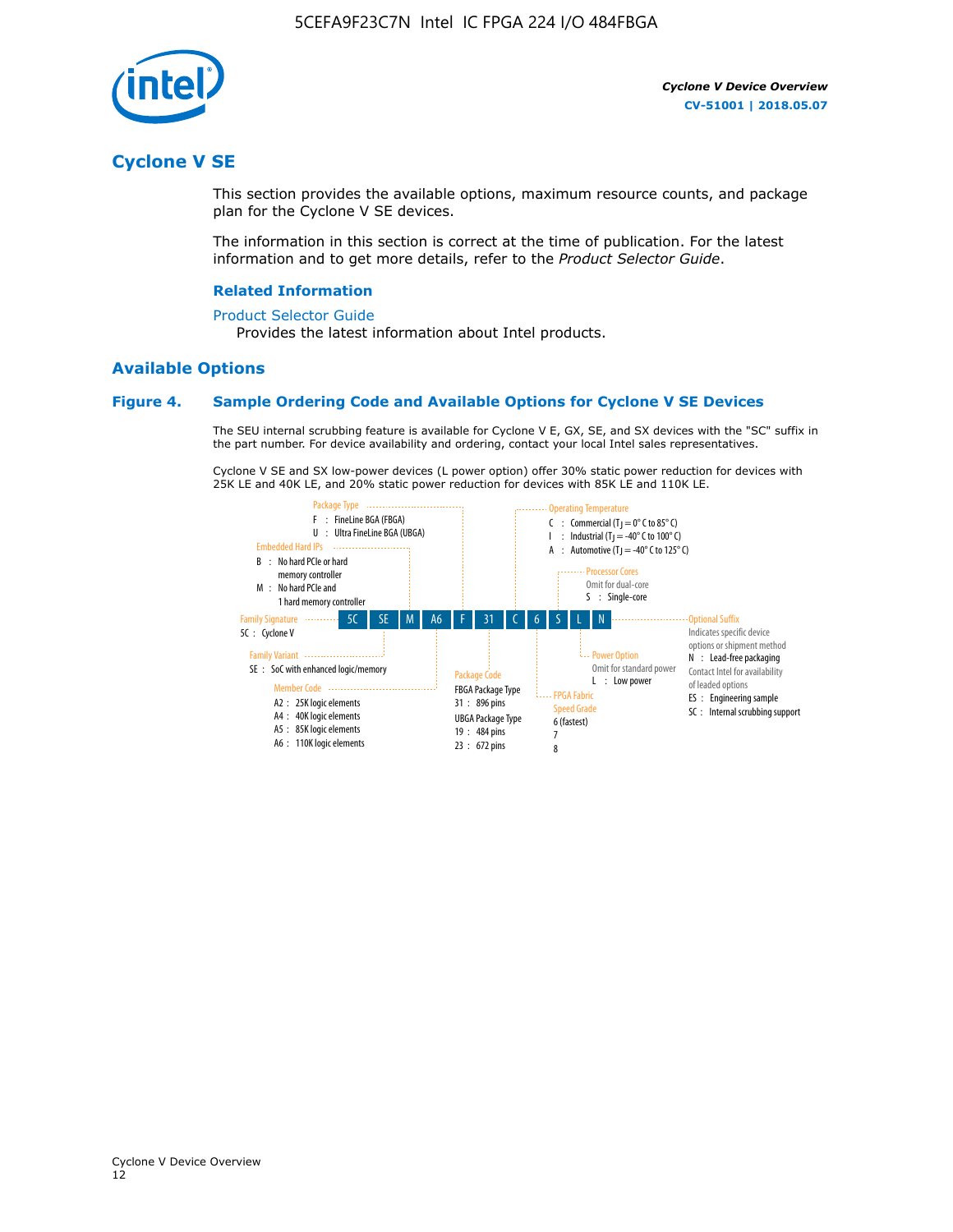

# **Maximum Resources**

#### **Table 10. Maximum Resource Counts for Cyclone V SE Devices**

|                                | <b>Resource</b>              | <b>Member Code</b>       |                          |                      |                      |  |
|--------------------------------|------------------------------|--------------------------|--------------------------|----------------------|----------------------|--|
|                                |                              | A <sub>2</sub>           | A <sub>4</sub>           | <b>A5</b>            | A6                   |  |
| Logic Elements (LE) (K)        |                              | 25                       | 40                       | 85                   | 110                  |  |
| <b>ALM</b>                     |                              | 9,430                    | 15,880                   | 32,070               | 41,910               |  |
| Register                       |                              | 37,736                   | 60,376                   | 128,300              | 166,036              |  |
| Memory (Kb)                    | M10K                         | 1,400                    | 2,700                    | 3,970                | 5,570                |  |
|                                | <b>MLAB</b>                  | 138                      | 231                      | 480                  | 621                  |  |
|                                | Variable-precision DSP Block |                          | 84                       | 87                   | 112                  |  |
| 18 x 18 Multiplier             |                              | 72                       | 168                      | 174                  | 224                  |  |
| <b>FPGA PLL</b>                |                              | 5                        | 5                        | 6                    | 6                    |  |
| <b>HPS PLL</b>                 |                              | 3                        | 3                        | 3                    | 3                    |  |
| <b>FPGA GPIO</b>               |                              | 145                      | 145                      | 288                  | 288                  |  |
| HPS I/O                        |                              | 181                      | 181                      | 181                  | 181                  |  |
| <b>LVDS</b>                    | Transmitter                  | 32                       | 32                       | 72                   | 72                   |  |
|                                | Receiver                     | 37                       | 37                       | 72                   | 72                   |  |
| FPGA Hard Memory Controller    |                              | 1                        | $\mathbf{1}$             | $\mathbf{1}$         | $\mathbf{1}$         |  |
| HPS Hard Memory Controller     |                              | $\mathbf{1}$             | $\mathbf{1}$             | $\mathbf{1}$         | $\mathbf{1}$         |  |
| Arm Cortex-A9 MPCore Processor |                              | Single- or dual-<br>core | Single- or dual-<br>core | Single- or dual-core | Single- or dual-core |  |

# **Related Information**

[True LVDS Buffers in Devices, I/O Features in Cyclone V Devices](https://www.altera.com/documentation/sam1403481100977.html#sam1403480885395) Provides the number of LVDS channels in each device package.

# **Package Plan**

#### **Table 11. Package Plan for Cyclone V SE Devices**

The HPS I/O counts are the number of I/Os in the HPS and does not correlate with the number of HPS-specific I/O pins in the FPGA. Each HPS-specific pin in the FPGA may be mapped to several HPS I/Os.

| <b>Member Code</b> | <b>U484</b><br>$(19$ mm) |           | <b>U672</b><br>(23 mm) |         | <b>F896</b><br>$(31$ mm $)$ |           |
|--------------------|--------------------------|-----------|------------------------|---------|-----------------------------|-----------|
|                    | <b>FPGA GPIO</b>         | HPS $I/O$ | <b>FPGA GPIO</b>       | HPS I/O | <b>FPGA GPIO</b>            | HPS $I/O$ |
| A <sub>2</sub>     | 66                       | 151       | 145                    | 181     |                             |           |
| A4                 | 66                       | 151       | 145                    | 181     |                             |           |
| A <sub>5</sub>     | 66                       | 151       | 145                    | 181     | 288                         | 181       |
| A6                 | 66                       | 151       | 145                    | 181     | 288                         | 181       |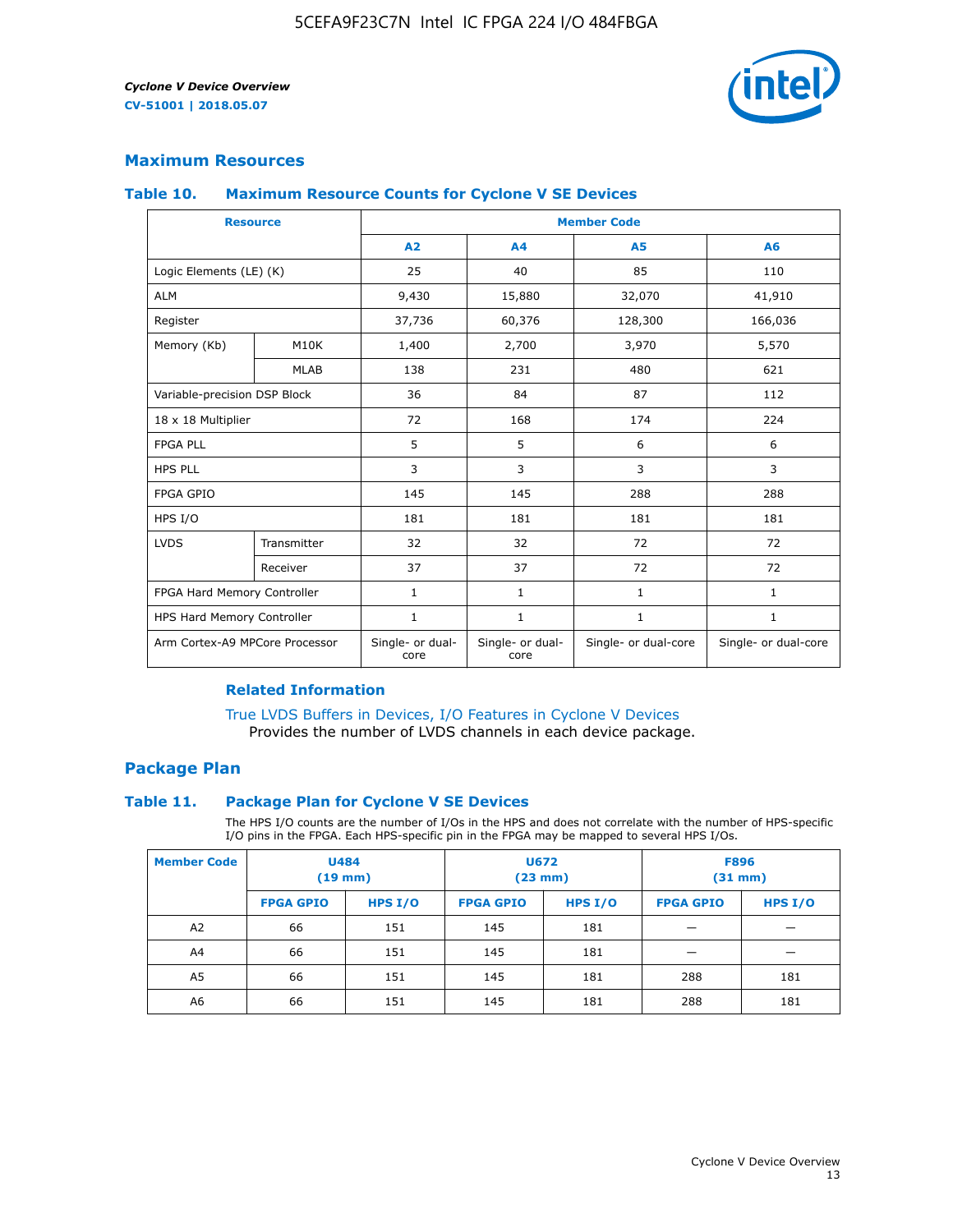

# **Cyclone V SX**

This section provides the available options, maximum resource counts, and package plan for the Cyclone V SX devices.

The information in this section is correct at the time of publication. For the latest information and to get more details, refer to the *Product Selector Guide*.

#### **Related Information**

#### [Product Selector Guide](https://www.altera.com/products/product-selector-guide.html)

Provides the latest information about Intel products.

## **Available Options**

#### **Figure 5. Sample Ordering Code and Available Options for Cyclone V SX Devices**

The SEU internal scrubbing feature is available for Cyclone V E, GX, SE, and SX devices with the "SC" suffix in the part number. For device availability and ordering, contact your local Intel sales representatives.

Cyclone V SE and SX low-power devices (L power option) offer 30% static power reduction for devices with 25K LE and 40K LE, and 20% static power reduction for devices with 85K LE and 110K LE.



## **Maximum Resources**

#### **Table 12. Maximum Resource Counts for Cyclone V SX Devices**

| <b>Resource</b>              |             | <b>Member Code</b> |                |                |           |  |
|------------------------------|-------------|--------------------|----------------|----------------|-----------|--|
|                              |             | C <sub>2</sub>     | C <sub>4</sub> | C <sub>5</sub> | C6        |  |
| Logic Elements (LE) (K)      |             | 25                 | 40             | 85             | 110       |  |
| <b>ALM</b>                   |             | 9,430              | 15,880         | 32,070         | 41,910    |  |
| Register                     |             | 37,736             | 60,376         | 128,300        | 166,036   |  |
| Memory (Kb)                  | M10K        | 1,400              | 2,700          | 3,970          | 5,570     |  |
|                              | <b>MLAB</b> | 138                | 231            | 480            | 621       |  |
| Variable-precision DSP Block |             | 36                 | 84             | 87             | 112       |  |
| 18 x 18 Multiplier           |             | 72                 | 168            | 174            | 224       |  |
| <b>FPGA PLL</b>              |             | 5                  | 5              | 6              | 6         |  |
|                              |             |                    |                |                | continued |  |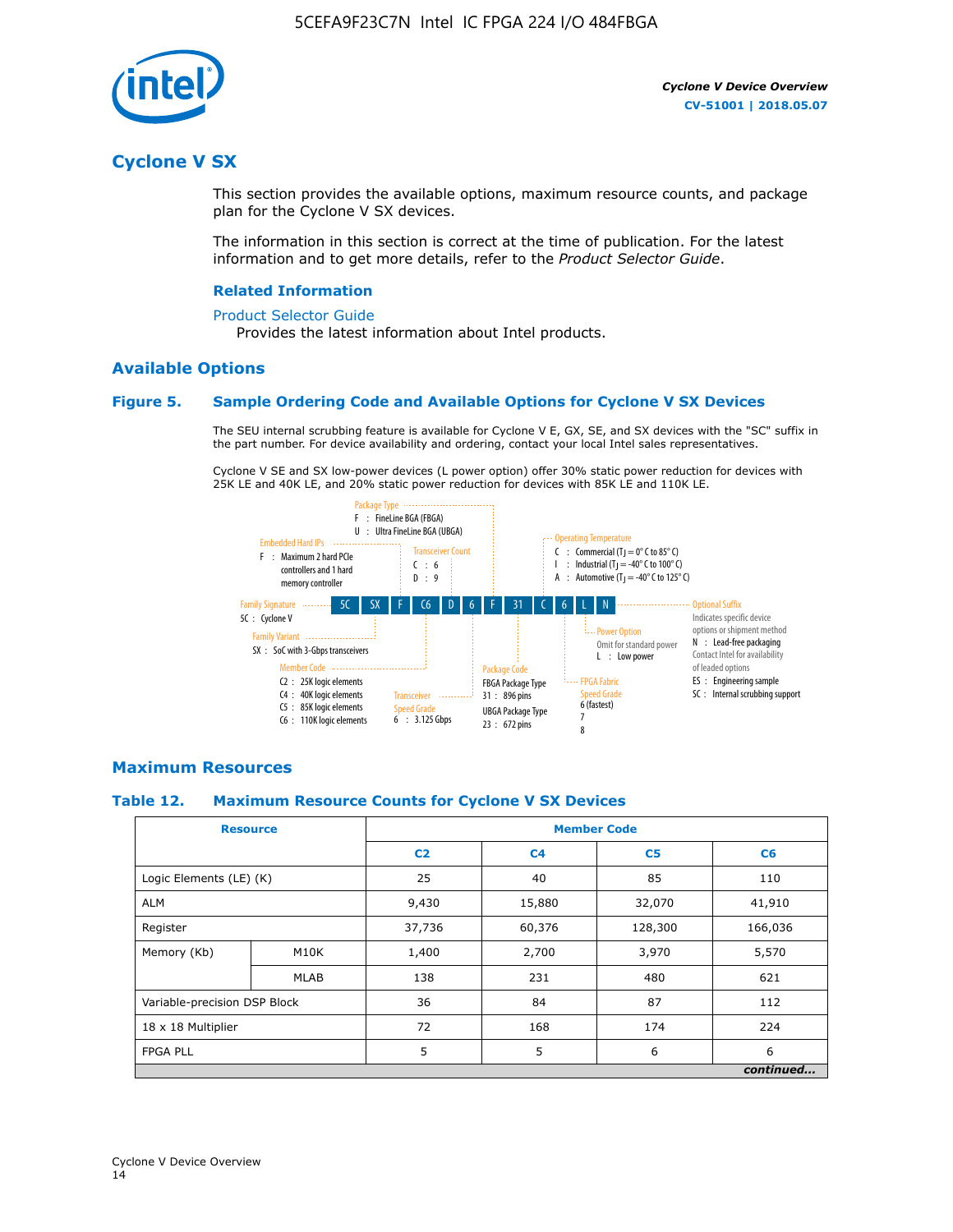

| <b>Resource</b>                |             | <b>Member Code</b> |                |                |                |  |  |
|--------------------------------|-------------|--------------------|----------------|----------------|----------------|--|--|
|                                |             | C <sub>2</sub>     | C <sub>4</sub> | C <sub>5</sub> | C <sub>6</sub> |  |  |
| <b>HPS PLL</b>                 |             | 3                  | 3              | 3              | 3              |  |  |
| 3 Gbps Transceiver             |             | 6                  | 6              | 9              | 9              |  |  |
| FPGA GPIO <sup>(8)</sup>       |             | 145                | 145            | 288            | 288            |  |  |
| HPS I/O                        |             | 181                | 181            | 181            | 181            |  |  |
| <b>LVDS</b>                    | Transmitter | 32                 | 32             | 72             | 72             |  |  |
|                                | Receiver    | 37                 | 37             | 72             | 72             |  |  |
| PCIe Hard IP Block             |             | $\overline{2}$     | $\overline{2}$ | 2(9)           | 2(9)           |  |  |
| FPGA Hard Memory Controller    |             | 1                  | $\mathbf{1}$   | 1              | 1              |  |  |
| HPS Hard Memory Controller     |             |                    | $\mathbf{1}$   | 1              | 1              |  |  |
| Arm Cortex-A9 MPCore Processor |             | Dual-core          | Dual-core      | Dual-core      | Dual-core      |  |  |

## **Related Information**

[True LVDS Buffers in Devices, I/O Features in Cyclone V Devices](https://www.altera.com/documentation/sam1403481100977.html#sam1403480885395) Provides the number of LVDS channels in each device package.

## **Package Plan**

#### **Table 13. Package Plan for Cyclone V SX Devices**

The HPS I/O counts are the number of I/Os in the HPS and does not correlate with the number of HPS-specific I/O pins in the FPGA. Each HPS-specific pin in the FPGA may be mapped to several HPS I/Os.

| <b>Member Code</b> | U672<br>(23 mm)  |           | <b>F896</b><br>$(31$ mm $)$ |                  |         |             |
|--------------------|------------------|-----------|-----------------------------|------------------|---------|-------------|
|                    | <b>FPGA GPIO</b> | HPS $I/O$ | <b>XCVR</b>                 | <b>FPGA GPIO</b> | HPS I/O | <b>XCVR</b> |
| C <sub>2</sub>     | 145              | 181       | 6                           |                  |         |             |
| C4                 | 145              | 181       | 6                           |                  |         |             |
| C <sub>5</sub>     | 145              | 181       | 6                           | 288              | 181     | 9           |
| C6                 | 145              | 181       | 6                           | 288              | 181     | 9           |

# **Cyclone V ST**

This section provides the available options, maximum resource counts, and package plan for the Cyclone V ST devices.

The information in this section is correct at the time of publication. For the latest information and to get more details, refer to the *Product Selector Guide*.

 $(8)$  The number of GPIOs does not include transceiver I/Os. In the Intel Quartus Prime software, the number of user I/Os includes transceiver I/Os.

<sup>(9)</sup> 1 PCIe Hard IP Block in U672 package.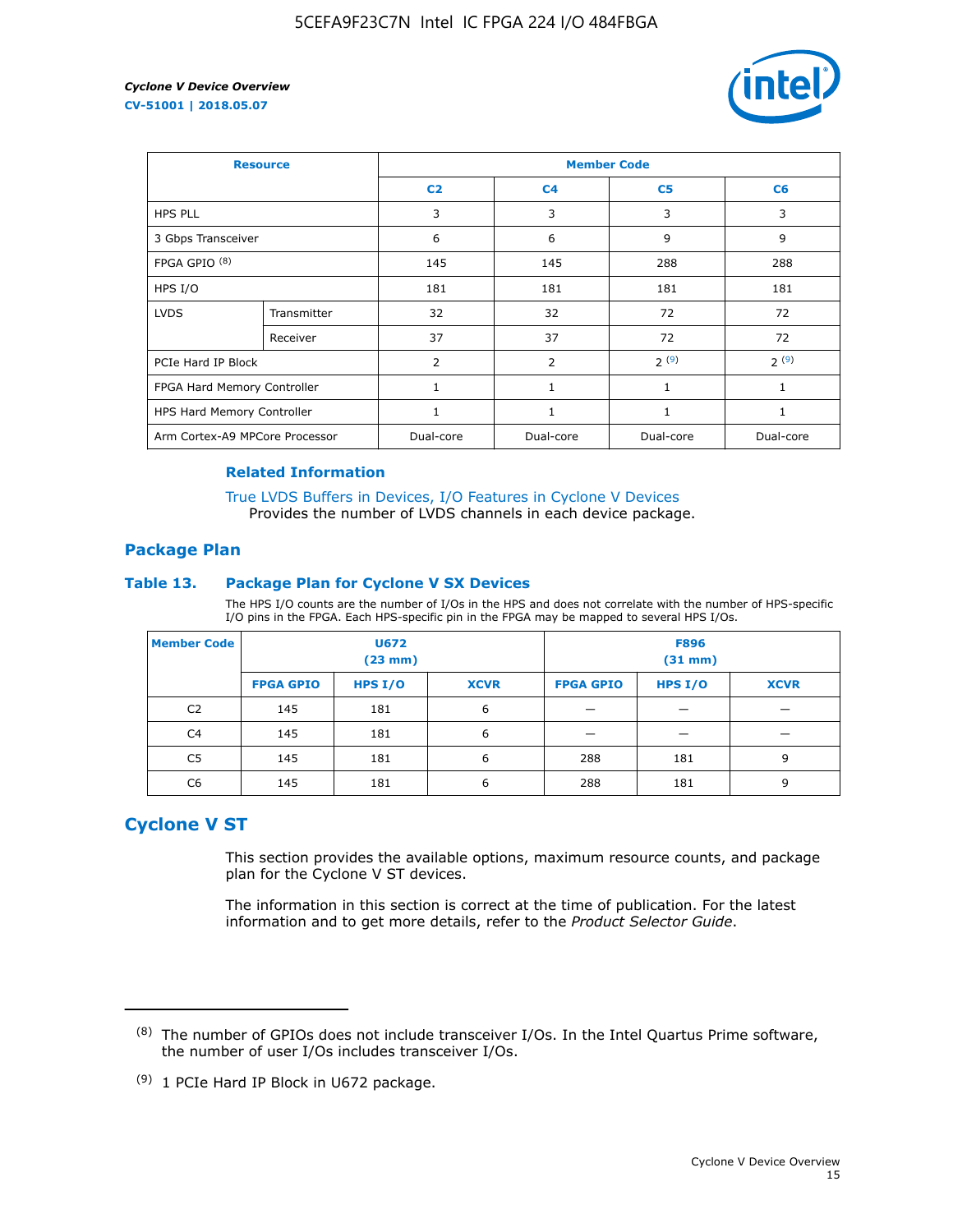

# **Related Information**

[Product Selector Guide](https://www.altera.com/products/product-selector-guide.html) Provides the latest information about Intel products.

# **Available Options**

## **Figure 6. Sample Ordering Code and Available Options for Cyclone V ST Devices**



# **Maximum Resources**

## **Table 14. Maximum Resource Counts for Cyclone V ST Devices**

| <b>Resource</b>              |             |                | <b>Member Code</b> |
|------------------------------|-------------|----------------|--------------------|
|                              |             | D <sub>5</sub> | D <sub>6</sub>     |
| Logic Elements (LE) (K)      |             | 85             | 110                |
| <b>ALM</b>                   |             | 32,070         | 41,910             |
| Register                     |             | 128,300        | 166,036            |
| Memory (Kb)                  | M10K        | 3,970          | 5,570              |
|                              | <b>MLAB</b> | 480            | 621                |
| Variable-precision DSP Block |             | 87             | 112                |
| 18 x 18 Multiplier           |             | 174            | 224                |
| <b>FPGA PLL</b>              |             | 6              | 6                  |
| <b>HPS PLL</b>               |             | 3              | 3                  |
| 6.144 Gbps Transceiver       |             | 9              | 9                  |
| FPGA GPIO(10)                |             | 288            | 288                |
| HPS I/O                      |             | 181            | 181                |
| <b>LVDS</b><br>Transmitter   |             | 72             | 72                 |
|                              |             |                | continued          |

<sup>(10)</sup> The number of GPIOs does not include transceiver I/Os. In the Intel Quartus Prime software, the number of user I/Os includes transceiver I/Os.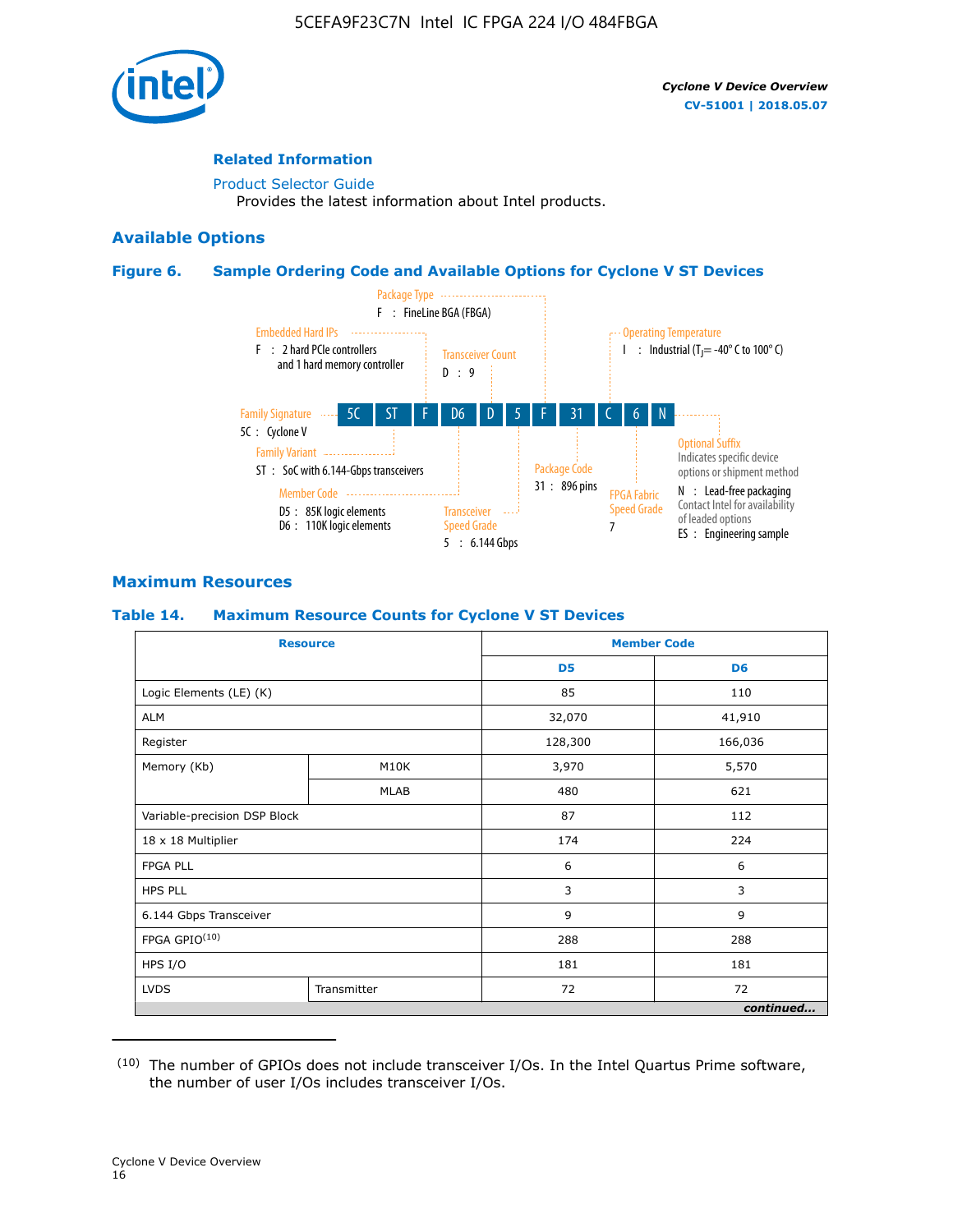

| <b>Resource</b>                |          | <b>Member Code</b> |                |  |
|--------------------------------|----------|--------------------|----------------|--|
|                                |          | D <sub>5</sub>     | D <sub>6</sub> |  |
|                                | Receiver | 72                 | 72             |  |
| PCIe Hard IP Block             |          |                    |                |  |
| FPGA Hard Memory Controller    |          |                    |                |  |
| HPS Hard Memory Controller     |          |                    |                |  |
| Arm Cortex-A9 MPCore Processor |          | Dual-core          | Dual-core      |  |

#### **Related Information**

# [True LVDS Buffers in Devices, I/O Features in Cyclone V Devices](https://www.altera.com/documentation/sam1403481100977.html#sam1403480885395)

Provides the number of LVDS channels in each device package.

## **Package Plan**

## **Table 15. Package Plan for Cyclone V ST Devices**

- The HPS I/O counts are the number of I/Os in the HPS and does not correlate with the number of HPSspecific I/O pins in the FPGA. Each HPS-specific pin in the FPGA may be mapped to several HPS I/Os.
- Transceiver counts shown are for transceiver ≤5 Gbps . 6 Gbps transceiver channel count support depends on the package and channel usage. For more information about the 6 Gbps transceiver channel count, refer to the *Cyclone V Device Handbook Volume 2: Transceivers*.

| <b>Member Code</b> | <b>F896</b><br>$(31$ mm $)$ |           |             |  |  |
|--------------------|-----------------------------|-----------|-------------|--|--|
|                    | <b>FPGA GPIO</b>            | HPS $I/O$ | <b>XCVR</b> |  |  |
| D <sub>5</sub>     | 288                         | 181       | 9(11)       |  |  |
| D <sub>6</sub>     | 288                         | 181       | q(11)       |  |  |

## **Related Information**

[6.144-Gbps Support Capability in Cyclone V GT Devices, Cyclone V Device Handbook](https://www.altera.com/documentation/nik1409855456781.html#nik1409855410757) [Volume 2: Transceivers](https://www.altera.com/documentation/nik1409855456781.html#nik1409855410757)

Provides more information about 6 Gbps transceiver channel count.

<sup>(11)</sup> If you require CPRI (at 4.9152 Gbps) and PCIe Gen2 transmit jitter compliance, Intel recommends that you use only up to seven full-duplex transceiver channels for CPRI, and up to six full-duplex channels for PCIe Gen2. The CMU channels are not considered full-duplex channels.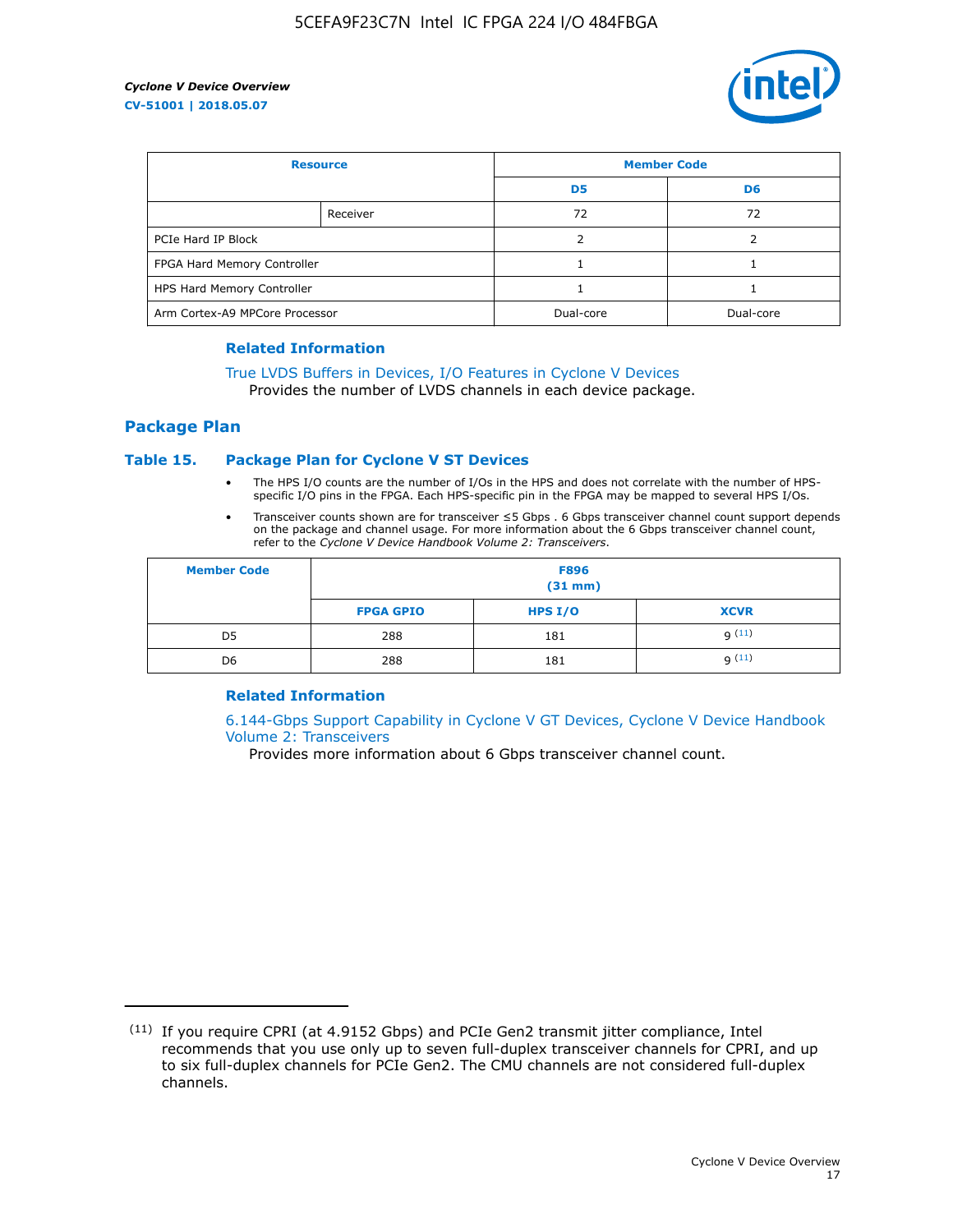

# **I/O Vertical Migration for Cyclone V Devices**

## **Figure 7. Vertical Migration Capability Across Cyclone V Device Packages and Densities**

The arrows indicate the vertical migration paths. The devices included in each vertical migration path are shaded. You can also migrate your design across device densities in the same package option if the devices have the same dedicated pins, configuration pins, and power pins.



You can achieve the vertical migration shaded in red if you use only up to 175 GPIOs for the M383 package, and 138 GPIOs for the U672 package. These migration paths are not shown in the Intel Quartus Prime software Pin Migration View.

*Note:* To verify the pin migration compatibility, use the Pin Migration View window in the Intel Quartus Prime software Pin Planner.

# **Adaptive Logic Module**

Cyclone V devices use a 28 nm ALM as the basic building block of the logic fabric.

The ALM, as shown in following figure, uses an 8-input fracturable look-up table (LUT) with four dedicated registers to help improve timing closure in register-rich designs and achieve an even higher design packing capability than previous generations.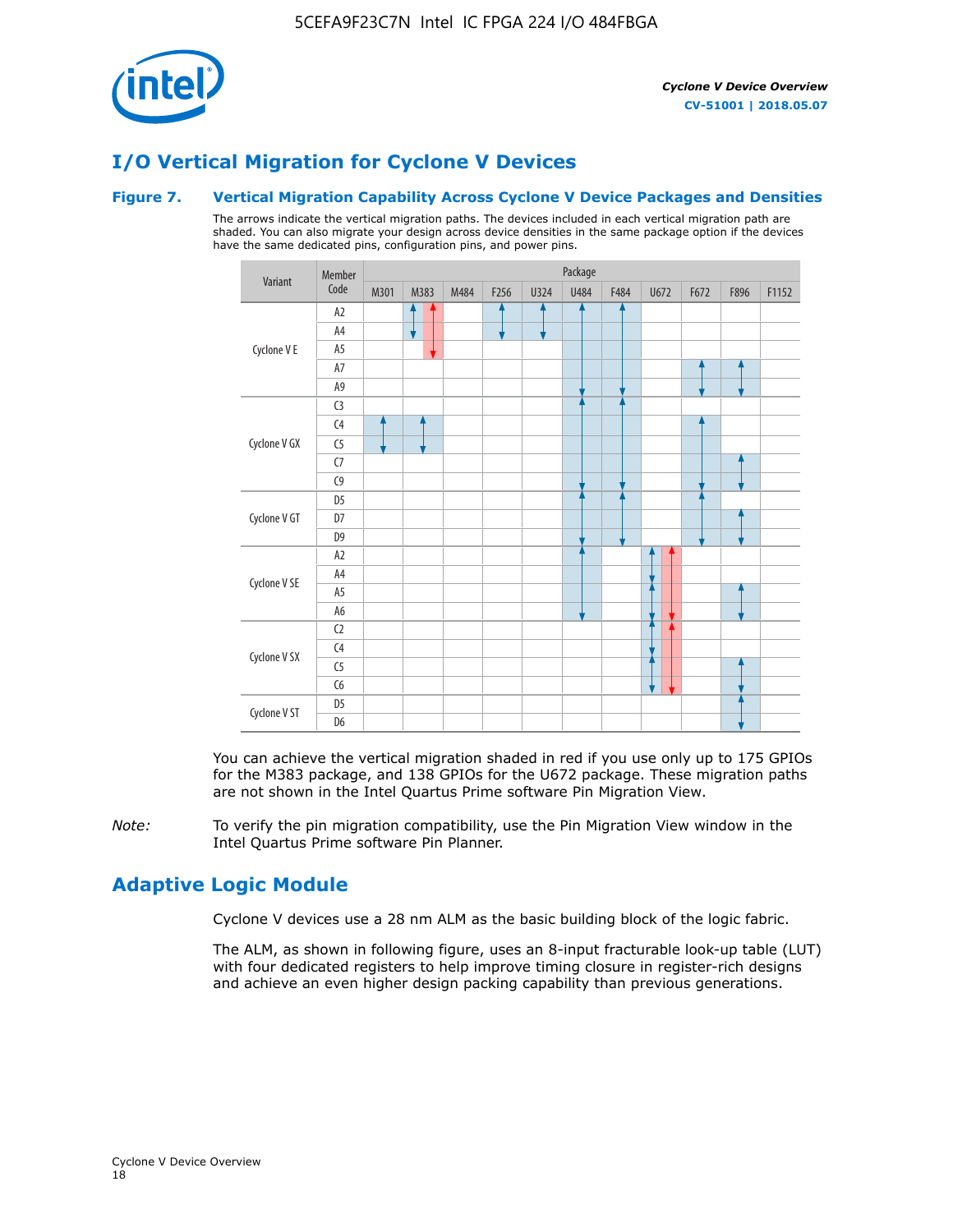

#### **Figure 8. ALM for Cyclone V Devices**



You can configure up to 25% of the ALMs in the Cyclone V devices as distributed memory using MLABs.

#### **Related Information**

Embedded Memory Capacity in Cyclone V Devices on page 21 Lists the embedded memory capacity for each device.

# **Variable-Precision DSP Block**

Cyclone V devices feature a variable-precision DSP block that supports these features:

- Configurable to support signal processing precisions ranging from  $9 \times 9$ ,  $18 \times 18$ and 27 x 27 bits natively
- A 64-bit accumulator
- A hard preadder that is available in both 18- and 27-bit modes
- Cascaded output adders for efficient systolic finite impulse response (FIR) filters
- Internal coefficient register banks, 8 deep, for each multiplier in 18- or 27-bit mode
- Fully independent multiplier operation
- A second accumulator feedback register to accommodate complex multiplyaccumulate functions
- Fully independent Efficient support for single-precision floating point arithmetic
- The inferability of all modes by the Intel Quartus Prime design software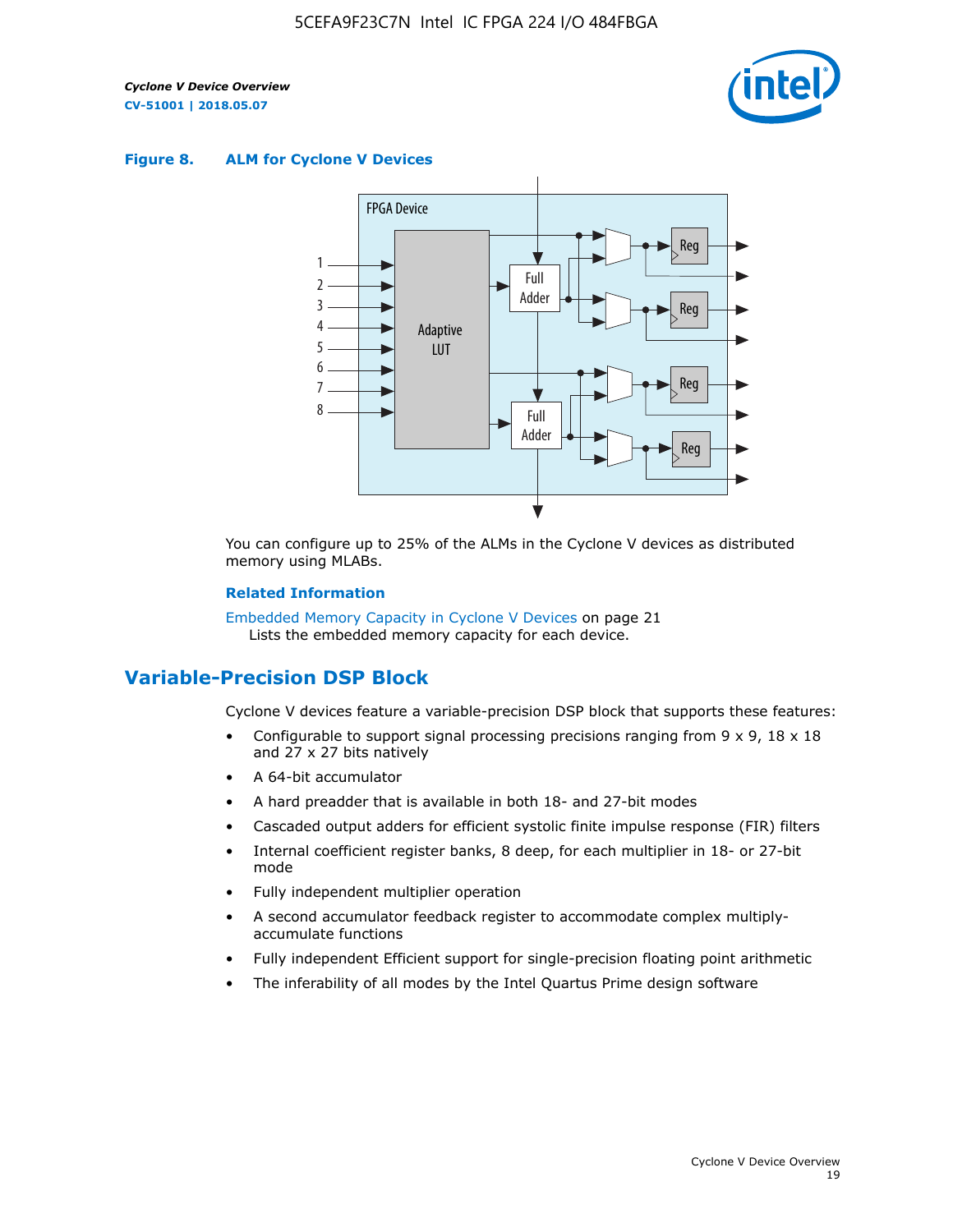

# **Table 16. Variable-Precision DSP Block Configurations for Cyclone V Devices**

| <b>Usage Example</b>                                       | <b>Multiplier Size (Bit)</b> | <b>DSP Block Resource</b> |
|------------------------------------------------------------|------------------------------|---------------------------|
| Low precision fixed point for video<br>applications        | Three $9 \times 9$           |                           |
| Medium precision fixed point in FIR<br>filters             | Two 18 x 18                  |                           |
| FIR filters and general DSP usage                          | Two 18 x 18 with accumulate  |                           |
| High precision fixed- or floating-point<br>implementations | One 27 x 27 with accumulate  |                           |

You can configure each DSP block during compilation as independent three  $9 \times 9$ , two 18 x 18, or one 27 x 27 multipliers. With a dedicated 64 bit cascade bus, you can cascade multiple variable-precision DSP blocks to implement even higher precision DSP functions efficiently.

## **Table 17. Number of Multipliers in Cyclone V Devices**

The table lists the variable-precision DSP resources by bit precision for each Cyclone V device.

| <b>Variant</b>  | <b>Member</b><br><b>Code</b> | <b>Variable-</b><br>precision | <b>Independent Input and Output</b><br><b>Multiplications Operator</b> |                                     |                                     | $18 \times 18$<br><b>Multiplier</b> | $18 \times 18$<br><b>Multiplier</b>                          |
|-----------------|------------------------------|-------------------------------|------------------------------------------------------------------------|-------------------------------------|-------------------------------------|-------------------------------------|--------------------------------------------------------------|
|                 |                              | <b>DSP Block</b>              | $9 \times 9$<br><b>Multiplier</b>                                      | $18 \times 18$<br><b>Multiplier</b> | $27 \times 27$<br><b>Multiplier</b> | <b>Adder Mode</b>                   | <b>Adder</b><br><b>Summed</b><br>with 36 bit<br><b>Input</b> |
| Cyclone V E     | A2                           | 25                            | 75                                                                     | 50                                  | 25                                  | 25                                  | 25                                                           |
|                 | A4                           | 66                            | 198                                                                    | 132                                 | 66                                  | 66                                  | 66                                                           |
|                 | A5                           | 150                           | 450                                                                    | 300                                 | 150                                 | 150                                 | 150                                                          |
|                 | A7                           | 156                           | 468                                                                    | 312                                 | 156                                 | 156                                 | 156                                                          |
|                 | A9                           | 342                           | 1,026                                                                  | 684                                 | 342                                 | 342                                 | 342                                                          |
| Cyclone V<br>GX | C <sub>3</sub>               | 57                            | 171                                                                    | 114                                 | 57                                  | 57                                  | 57                                                           |
|                 | C <sub>4</sub>               | 70                            | 210                                                                    | 140                                 | 70                                  | 70                                  | 70                                                           |
|                 | C <sub>5</sub>               | 150                           | 450                                                                    | 300                                 | 150                                 | 150                                 | 150                                                          |
|                 | C7                           | 156                           | 468                                                                    | 312                                 | 156                                 | 156                                 | 156                                                          |
|                 | C <sub>9</sub>               | 342                           | 1,026                                                                  | 684                                 | 342                                 | 342                                 | 342                                                          |
| Cyclone V GT    | D <sub>5</sub>               | 150                           | 450                                                                    | 300                                 | 150                                 | 150                                 | 150                                                          |
|                 | D7                           | 156                           | 468                                                                    | 312                                 | 156                                 | 156                                 | 156                                                          |
|                 | D <sub>9</sub>               | 342                           | 1,026                                                                  | 684                                 | 342                                 | 342                                 | 342                                                          |
| Cyclone V SE    | A <sub>2</sub>               | 36                            | 108                                                                    | 72                                  | 36                                  | 36                                  | 36                                                           |
|                 | A4                           | 84                            | 252                                                                    | 168                                 | 84                                  | 84                                  | 84                                                           |
|                 | A5                           | 87                            | 261                                                                    | 174                                 | 87                                  | 87                                  | 87                                                           |
|                 | A <sub>6</sub>               | 112                           | 336                                                                    | 224                                 | 112                                 | 112                                 | 112                                                          |
| Cyclone V SX    | C <sub>2</sub>               | 36                            | 108                                                                    | 72                                  | 36                                  | 36                                  | 36                                                           |
|                 | C <sub>4</sub>               | 84                            | 252                                                                    | 168                                 | 84                                  | 84                                  | 84                                                           |
|                 | C <sub>5</sub>               | 87                            | 261                                                                    | 174                                 | 87                                  | 87                                  | 87                                                           |
|                 |                              |                               |                                                                        |                                     |                                     |                                     | continued                                                    |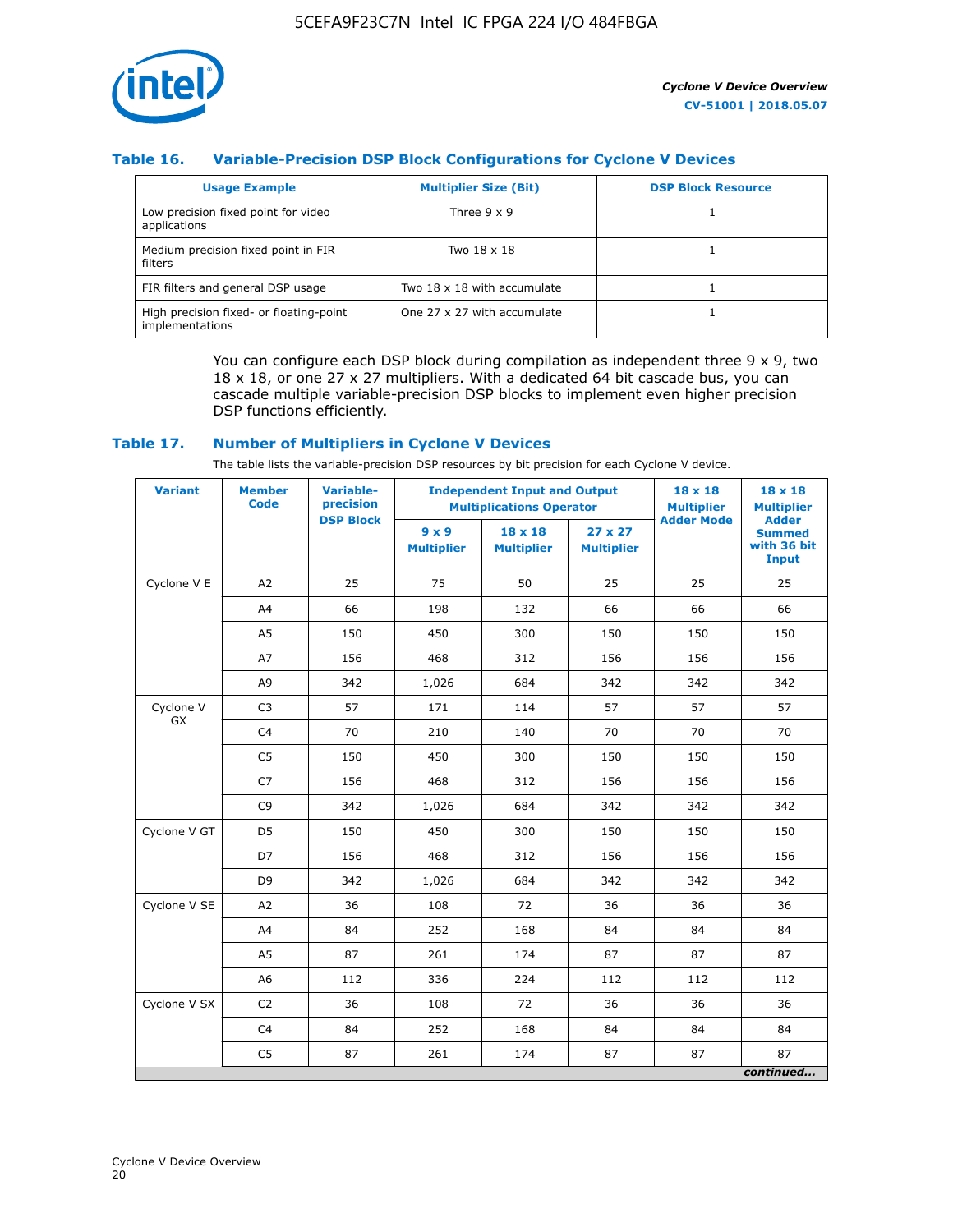

| <b>Variant</b> | <b>Variable-</b><br><b>Member</b><br>precision<br><b>Code</b> |                  | <b>Independent Input and Output</b><br><b>Multiplications Operator</b> | $18 \times 18$<br><b>Multiplier</b> | $18 \times 18$<br><b>Multiplier</b><br><b>Adder</b> |                   |                                       |
|----------------|---------------------------------------------------------------|------------------|------------------------------------------------------------------------|-------------------------------------|-----------------------------------------------------|-------------------|---------------------------------------|
|                |                                                               | <b>DSP Block</b> | $9 \times 9$<br><b>Multiplier</b>                                      | $18 \times 18$<br><b>Multiplier</b> | $27 \times 27$<br><b>Multiplier</b>                 | <b>Adder Mode</b> | <b>Summed</b><br>with 36 bit<br>Input |
|                | C6                                                            | 112              | 336                                                                    | 224                                 | 112                                                 | 112               | 112                                   |
| Cyclone V ST   | D <sub>5</sub>                                                | 87               | 261                                                                    | 174                                 | 87                                                  | 87                | 87                                    |
|                | D <sub>6</sub>                                                | 112              | 336                                                                    | 224                                 | 112                                                 | 112               | 112                                   |

# **Embedded Memory Blocks**

The embedded memory blocks in the devices are flexible and designed to provide an optimal amount of small- and large-sized memory arrays to fit your design requirements.

# **Types of Embedded Memory**

The Cyclone V devices contain two types of memory blocks:

- 10 Kb M10K blocks—blocks of dedicated memory resources. The M10K blocks are ideal for larger memory arrays while still providing a large number of independent ports.
- 640 bit memory logic array blocks (MLABs)—enhanced memory blocks that are configured from dual-purpose logic array blocks (LABs). The MLABs are ideal for wide and shallow memory arrays. The MLABs are optimized for implementation of shift registers for digital signal processing (DSP) applications, wide shallow FIFO buffers, and filter delay lines. Each MLAB is made up of ten adaptive logic modules (ALMs). In the Cyclone V devices, you can configure these ALMs as ten 32 x 2 blocks, giving you one 32 x 20 simple dual-port SRAM block per MLAB.

# **Embedded Memory Capacity in Cyclone V Devices**

## **Table 18. Embedded Memory Capacity and Distribution in Cyclone V Devices**

|                | <b>Member</b>  | <b>M10K</b>  |                     | <b>MLAB</b>  | <b>Total RAM Bit</b> |        |  |  |  |
|----------------|----------------|--------------|---------------------|--------------|----------------------|--------|--|--|--|
| <b>Variant</b> | <b>Code</b>    | <b>Block</b> | <b>RAM Bit (Kb)</b> | <b>Block</b> | <b>RAM Bit (Kb)</b>  | (Kb)   |  |  |  |
| Cyclone V E    | A2             | 176          | 1,760               | 314          | 196                  | 1,956  |  |  |  |
|                | A4             | 308          | 3,080               | 485          | 303                  | 3,383  |  |  |  |
|                | A5             | 446          | 4,460               | 679          | 424                  | 4,884  |  |  |  |
|                | A7             | 686          | 6,860               | 1338         | 836                  | 7,696  |  |  |  |
|                | A9             | 1,220        | 12,200              | 2748         | 1,717                | 13,917 |  |  |  |
| Cyclone V GX   | C <sub>3</sub> | 135          | 1,350               | 291          | 182                  | 1,532  |  |  |  |
|                | C4             | 250          | 2,500               | 678          | 424                  | 2,924  |  |  |  |
|                | C5             | 446          | 4,460               | 678          | 424                  | 4,884  |  |  |  |
|                | C7             | 686          | 6,860               | 1338         | 836                  | 7,696  |  |  |  |
|                | C <sub>9</sub> | 1,220        | 12,200              | 2748         | 1,717                | 13,917 |  |  |  |
|                | continued      |              |                     |              |                      |        |  |  |  |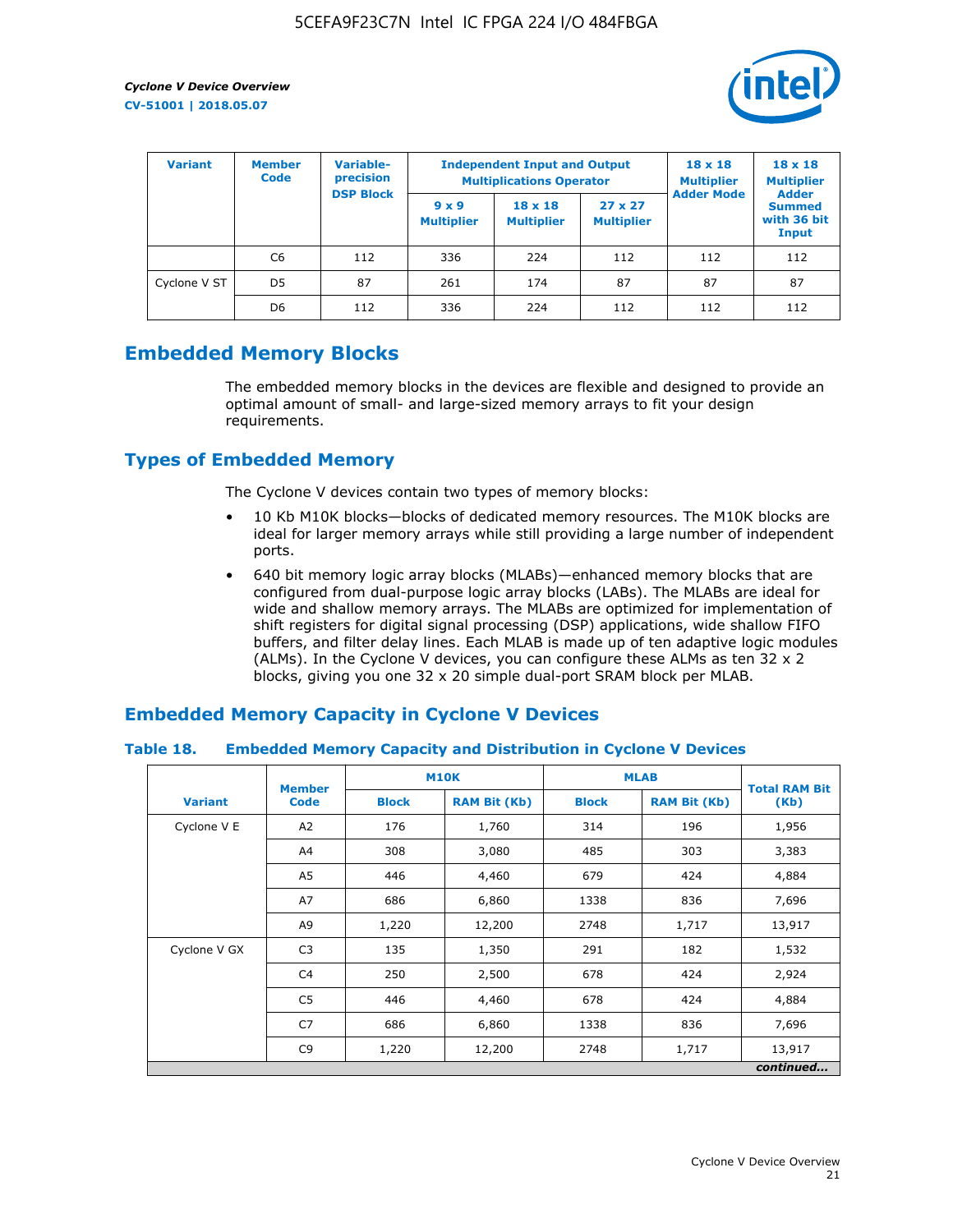

|                | <b>Member</b>  | <b>M10K</b>  |                     | <b>MLAB</b>  | <b>Total RAM Bit</b> |        |
|----------------|----------------|--------------|---------------------|--------------|----------------------|--------|
| <b>Variant</b> | <b>Code</b>    | <b>Block</b> | <b>RAM Bit (Kb)</b> | <b>Block</b> | <b>RAM Bit (Kb)</b>  | (Kb)   |
| Cyclone V GT   | D <sub>5</sub> | 446          | 4,460               | 679          | 424                  | 4,884  |
|                | D7             | 686          | 6,860               | 1338         | 836                  | 7,696  |
|                | D <sub>9</sub> | 1,220        | 12,200              | 2748         | 1,717                | 13,917 |
| Cyclone V SE   | A <sub>2</sub> | 140          | 1,400               | 221          | 138                  | 1,538  |
|                | A4             | 270          | 2,700               | 370          | 231                  | 2,460  |
|                | A5             | 397          | 3,970               | 768          | 480                  | 4,450  |
|                | A <sub>6</sub> | 553          | 5,530               | 994          | 621                  | 6,151  |
| Cyclone V SX   | C <sub>2</sub> | 140          | 1,400               | 221          | 138                  | 1,538  |
|                | C <sub>4</sub> | 270          | 2,700               | 370          | 231                  | 2,460  |
|                | C <sub>5</sub> | 397          | 3,970               | 768          | 480                  | 4,450  |
|                | C <sub>6</sub> | 553          | 5,530               | 994          | 621                  | 6,151  |
| Cyclone V ST   | D <sub>5</sub> | 397          | 3,970               | 768          | 480                  | 4,450  |
|                | D <sub>6</sub> | 553          | 5,530               | 994          | 621                  | 6,151  |

# **Embedded Memory Configurations**

## **Table 19. Supported Embedded Memory Block Configurations for Cyclone V Devices**

This table lists the maximum configurations supported for the embedded memory blocks. The information is applicable only to the single-port RAM and ROM modes.

| <b>Memory Block</b> | Depth (bits) | <b>Programmable Width</b> |
|---------------------|--------------|---------------------------|
| MLAB                | 32           | x16, x18, or x20          |
| M10K                | 256          | x40 or x32                |
|                     | 512          | x20 or x16                |
|                     | 1K           | $x10$ or $x8$             |
|                     | 2K           | $x5$ or $x4$              |
|                     | 4K           | x2                        |
|                     | 8K           | x1                        |

# **Clock Networks and PLL Clock Sources**

550 MHz Cyclone V devices have 16 global clock networks capable of up to operation. The clock network architecture is based on Intel's global, quadrant, and peripheral clock structure. This clock structure is supported by dedicated clock input pins and fractional PLLs.

*Note:* To reduce power consumption, the Intel Quartus Prime software identifies all unused sections of the clock network and powers them down.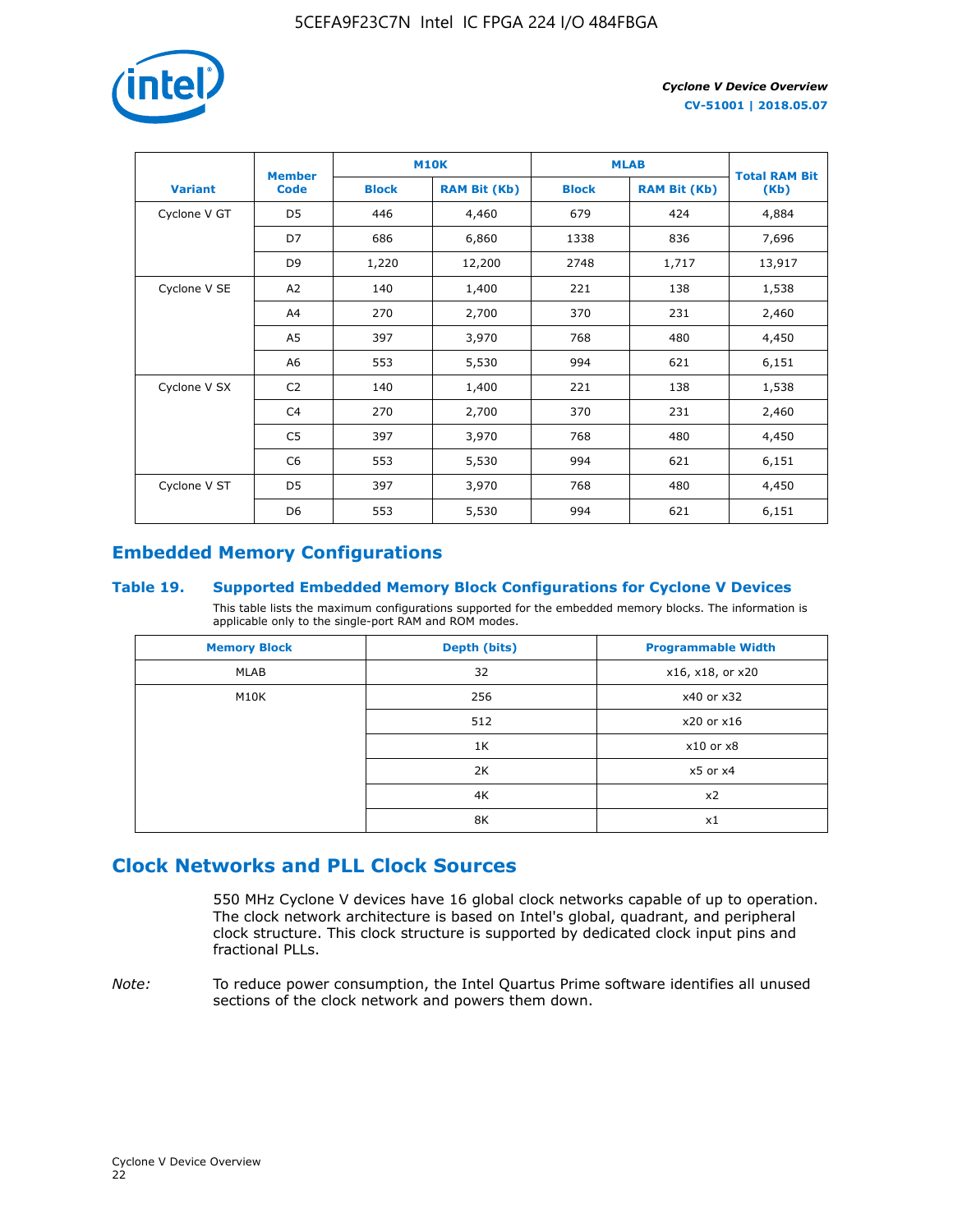5CEFA9F23C7N Intel IC FPGA 224 I/O 484FBGA



# **PLL Features**

The PLLs in the Cyclone V devices support the following features:

- Frequency synthesis
- On-chip clock deskew
- Jitter attenuation
- Programmable output clock duty cycles
- PLL cascading
- Reference clock switchover
- Programmable bandwidth
- User-mode reconfiguration of PLLs
- Low power mode for each fractional PLL
- Dynamic phase shift
- Direct, source synchronous, zero delay buffer, external feedback, and LVDS compensation modes

#### **Fractional PLL**

In addition to integer PLLs, the Cyclone V devices use a fractional PLL architecture. The devices have up to eight PLLs, each with nine output counters. You can use the output counters to reduce PLL usage in two ways:

- Reduce the number of oscillators that are required on your board by using fractional PLLs
- Reduce the number of clock pins that are used in the device by synthesizing multiple clock frequencies from a single reference clock source

If you use the fractional PLL mode, you can use the PLLs for precision fractional-N frequency synthesis—removing the need for off-chip reference clock sources in your design.

The transceiver fractional PLLs that are not used by the transceiver I/Os can be used as general purpose fractional PLLs by the FPGA fabric.

# **FPGA General Purpose I/O**

Cyclone V devices offer highly configurable GPIOs. The following list describes the features of the GPIOs:

- Programmable bus hold and weak pull-up
- LVDS output buffer with programmable differential output voltage ( $V_{OD}$ ) and programmable pre-emphasis
- On-chip parallel termination ( $R<sub>T</sub>$  OCT) for all I/O banks with OCT calibration to limit the termination impedance variation
- On-chip dynamic termination that has the ability to swap between series and parallel termination, depending on whether there is read or write on a common bus for signal integrity
- Easy timing closure support using the hard read FIFO in the input register path, and delay-locked loop (DLL) delay chain with fine and coarse architecture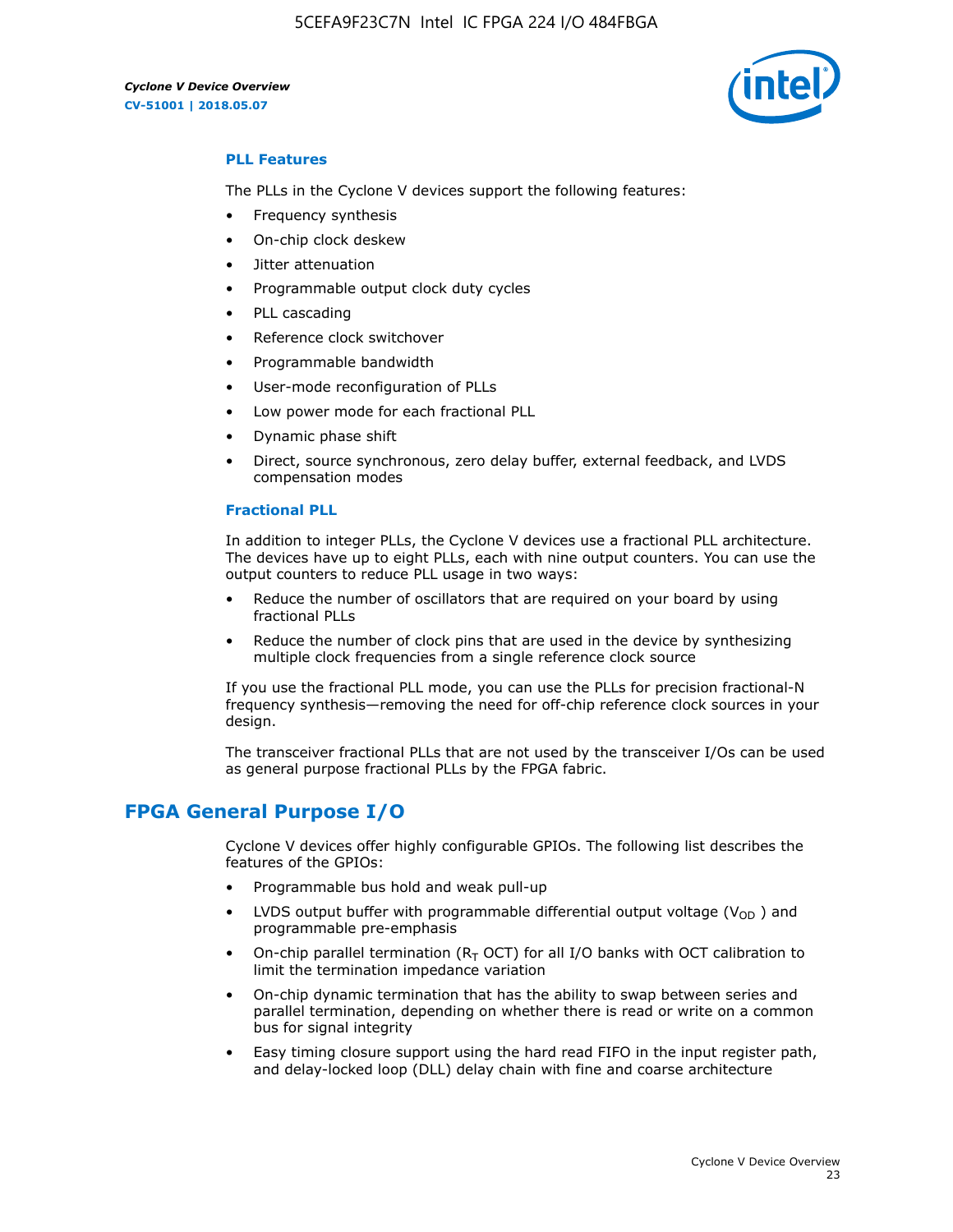

# **PCIe Gen1 and Gen2 Hard IP**

Cyclone V GX, GT, SX, and ST devices contain PCIe hard IP that is designed for performance and ease-of-use. The PCIe hard IP consists of the MAC, data link, and transaction layers.

The PCIe hard IP supports PCIe Gen2 and Gen1 end point and root port for up to x4 lane configuration. The PCIe Gen2 x4 support is PCIe-compatible.

The PCIe endpoint support includes multifunction support for up to eight functions, as shown in the following figure. The integrated multifunction support reduces the FPGA logic requirements by up to 20,000 LEs for PCIe designs that require multiple peripherals.

## **Figure 9. PCIe Multifunction for Cyclone V Devices**



The Cyclone V PCIe hard IP operates independently from the core logic. This independent operation allows the PCIe link to wake up and complete link training in less than 100 ms while the Cyclone V device completes loading the programming file for the rest of the device.

In addition, the PCIe hard IP in the Cyclone V device provides improved end-to-end datapath protection using ECC.

# **External Memory Interface**

This section provides an overview of the external memory interface in Cyclone V devices.

# **Hard and Soft Memory Controllers**

Cyclone V devices support up to two hard memory controllers for DDR3, DDR2, and LPDDR2 SDRAM devices. Each controller supports 8 to 32 bit components of up to 4 gigabits (Gb) in density with two chip selects and optional ECC. For the Cyclone V SoC devices, an additional hard memory controller in the HPS supports DDR3, DDR2, and LPDDR2 SDRAM devices.

All Cyclone V devices support soft memory controllers for DDR3, DDR2, and LPDDR2 SDRAM devices for maximum flexibility.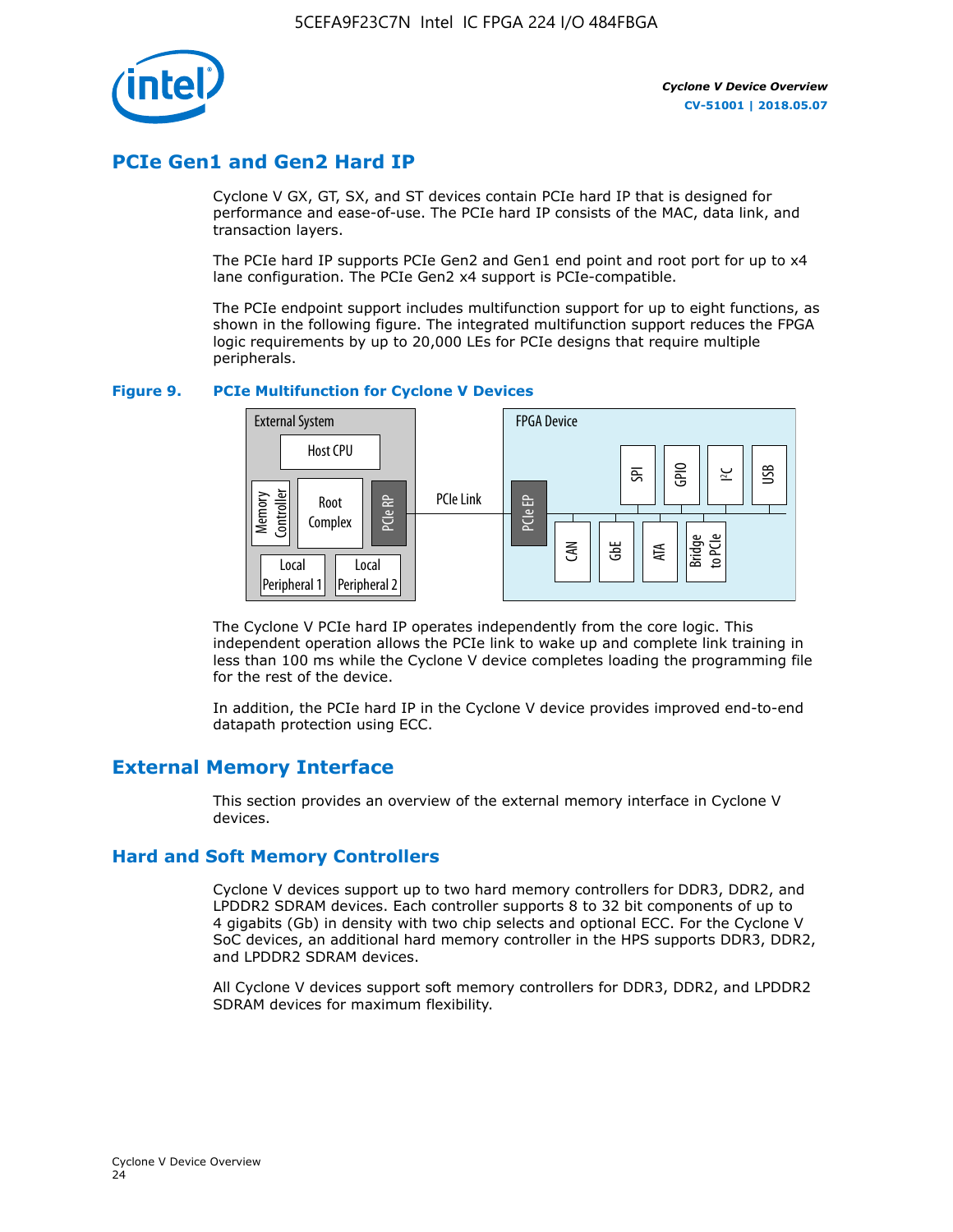

# **External Memory Performance**

#### **Table 20. External Memory Interface Performance in Cyclone V Devices**

The maximum and minimum operating frequencies depend on the memory interface standards and the supported delay-locked loop (DLL) frequency listed in the device datasheet.

| <b>Voltage</b><br><b>Interface</b> |                | <b>Maximum Frequency (MHz)</b> | <b>Minimum Frequency</b> |       |  |
|------------------------------------|----------------|--------------------------------|--------------------------|-------|--|
|                                    | $(\mathsf{V})$ | <b>Hard Controller</b>         | <b>Soft Controller</b>   | (MHz) |  |
| <b>DDR3 SDRAM</b>                  | 1.5            | 400                            | 303                      | 303   |  |
|                                    | 1.35           | 400                            | 303                      | 303   |  |
| <b>DDR2 SDRAM</b>                  | 1.8            | 400                            | 300                      | 167   |  |
| LPDDR2 SDRAM                       | 1.2            | 333                            | 300                      | 167   |  |

#### **Related Information**

[External Memory Interface Spec Estimator](https://www.altera.com/solutions/technology/external-memory/spec-estimator.html)

For the latest information and to estimate the external memory system performance specification, use Intel's External Memory Interface Spec Estimator tool.

# **HPS External Memory Performance**

## **Table 21. HPS External Memory Interface Performance**

The hard processor system (HPS) is available in Cyclone V SoC devices only.

| <b>Interface</b>  | Voltage (V) | <b>HPS Hard Controller (MHz)</b> |
|-------------------|-------------|----------------------------------|
| DDR3 SDRAM        | 1.5         | 400                              |
|                   | 1.35        | 400                              |
| <b>DDR2 SDRAM</b> | 1.8         | 400                              |
| LPDDR2 SDRAM      | 1.2         | 333                              |

# **Related Information**

#### [External Memory Interface Spec Estimator](https://www.altera.com/solutions/technology/external-memory/spec-estimator.html)

For the latest information and to estimate the external memory system performance specification, use Intel's External Memory Interface Spec Estimator tool.

# **Low-Power Serial Transceivers**

Cyclone V devices deliver the industry's lowest power 6.144 Gbps transceivers at an estimated 88 mW maximum power consumption per channel. Cyclone V transceivers are designed to be compliant with a wide range of protocols and data rates.

# **Transceiver Channels**

The transceivers are positioned on the left outer edge of the device. The transceiver channels consist of the physical medium attachment (PMA), physical coding sublayer (PCS), and clock networks.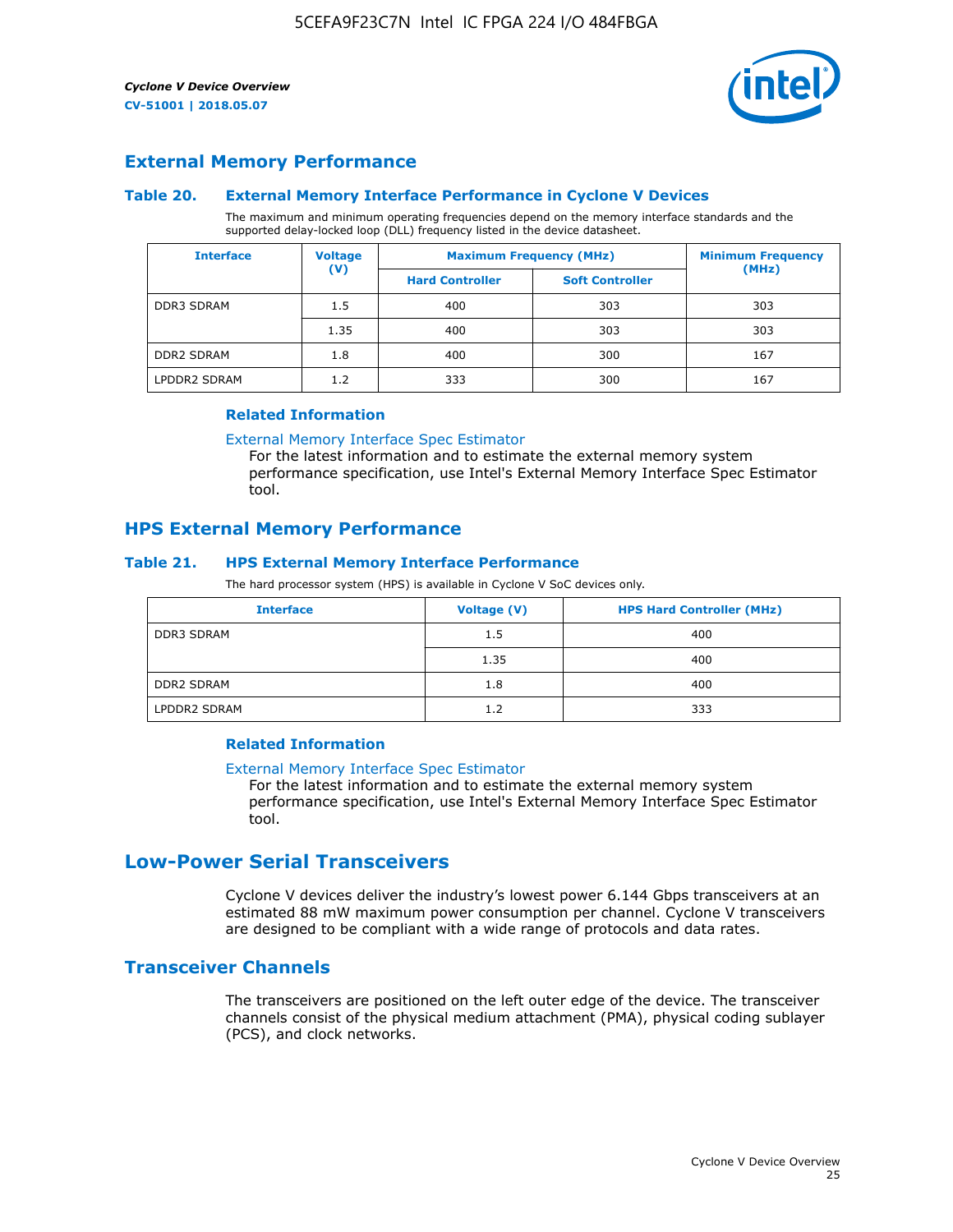

#### **Figure 10. Device Chip Overview for Cyclone V GX and GT Devices**

The figure shows a Cyclone V FPGA with transceivers. Different Cyclone V devices may have a different floorplans than the one shown here.



# **PMA Features**

To prevent core and I/O noise from coupling into the transceivers, the PMA block is isolated from the rest of the chip—ensuring optimal signal integrity. For the transceivers, you can use the channel PLL of an unused receiver PMA as an additional transmit PLL.

#### **Table 22. PMA Features of the Transceivers in Cyclone V Devices**

| <b>Features</b>                                    | <b>Capability</b>                                                                                       |
|----------------------------------------------------|---------------------------------------------------------------------------------------------------------|
| Backplane support                                  | Driving capability up to 6.144 Gbps                                                                     |
| PLL-based clock recovery                           | Superior jitter tolerance                                                                               |
| Programmable deserialization and word<br>alignment | Flexible deserialization width and configurable word alignment pattern                                  |
| Equalization and pre-emphasis                      | Up to 14.37 dB of pre-emphasis and up to 4.7 dB of equalization<br>No decision feedback equalizer (DFE) |
| Ring oscillator transmit PLLs                      | 614 Mbps to 6.144 Gbps                                                                                  |
| Input reference clock range                        | 20 MHz to 400 MHz                                                                                       |
| Transceiver dynamic reconfiguration                | Allows the reconfiguration of a single channel without affecting the operation of<br>other channels     |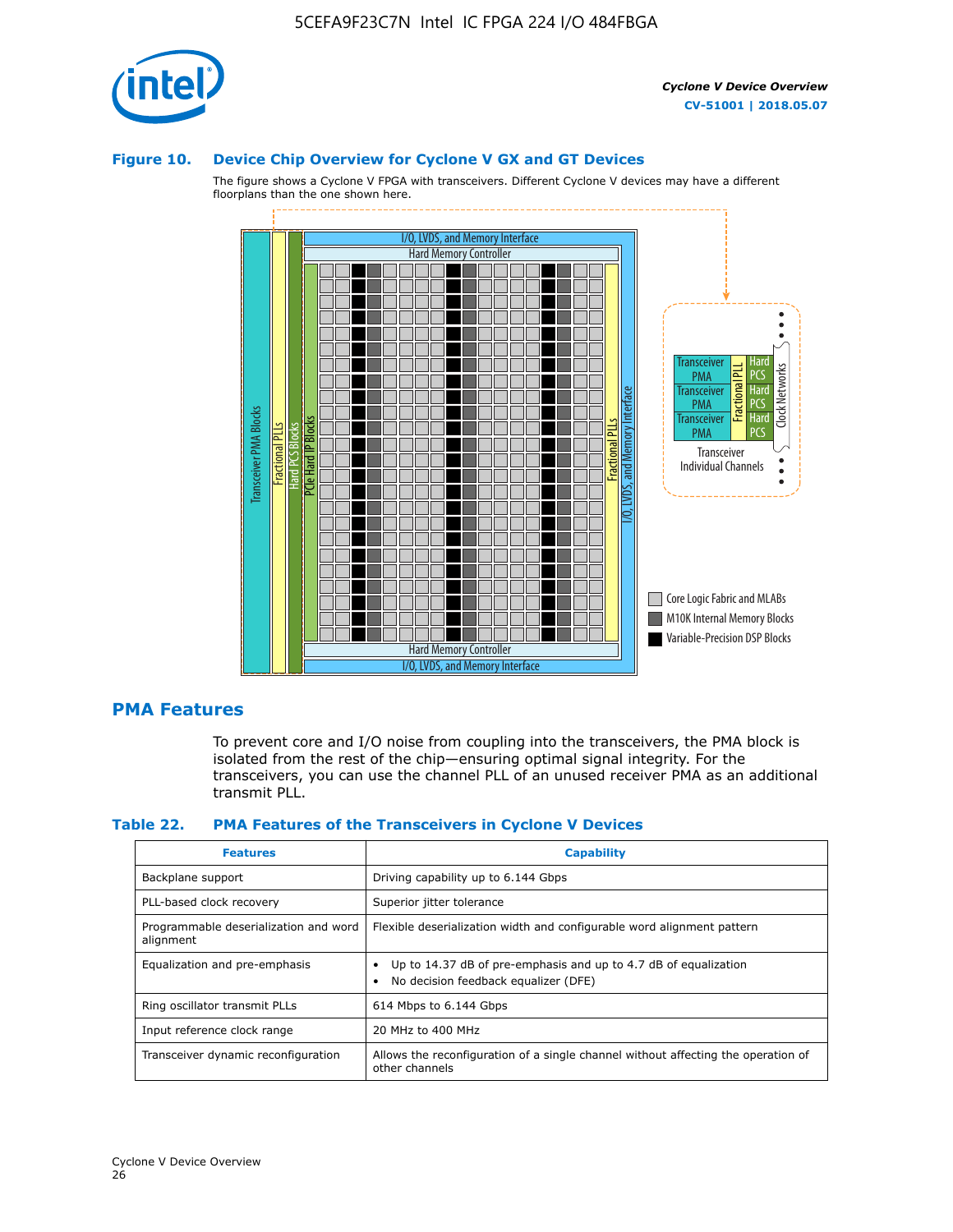

# **PCS Features**

The Cyclone V core logic connects to the PCS through an 8, 10, 16, 20, 32, or 40 bit interface, depending on the transceiver data rate and protocol. Cyclone V devices contain PCS hard IP to support PCIe Gen1 and Gen2, Gbps Ethernet (GbE), Serial RapidIO® (SRIO), and Common Public Radio Interface (CPRI).

Most of the standard and proprietary protocols from 614 Mbps to 6.144 Gbps are supported.

| Table 23. | <b>Transceiver PCS Features for Cyclone V Devices</b> |  |  |
|-----------|-------------------------------------------------------|--|--|
|           |                                                       |  |  |

| <b>PCS Support</b>                 | <b>Data Rates</b><br>(Gbps)        | <b>Transmitter Data Path Feature</b>                                                                         | <b>Receiver Data Path Feature</b>                                                                                                                                                                                                  |  |  |  |
|------------------------------------|------------------------------------|--------------------------------------------------------------------------------------------------------------|------------------------------------------------------------------------------------------------------------------------------------------------------------------------------------------------------------------------------------|--|--|--|
| 3-Gbps and 6-Gbps Basic            | 0.614 to 6.144                     | • Phase compensation FIFO<br>Byte serializer<br>8B/10B encoder<br>Transmitter bit-slip                       | Word aligner<br>$\bullet$<br>Deskew FIFO<br>$\bullet$<br>Rate-match FIFO<br>$\bullet$<br>8B/10B decoder<br>$\bullet$<br>Byte deserializer<br>$\bullet$<br>Byte ordering<br>$\bullet$<br>Receiver phase compensation<br><b>FIFO</b> |  |  |  |
| PCIe Gen1<br>(x1, x2, x4)          | $2.5$ and $5.0$                    | Dedicated PCIe PHY IP core<br>PIPE 2.0 interface to the core<br>$\bullet$<br>logic                           | Dedicated PCIe PHY IP core<br>$\bullet$<br>PIPE 2.0 interface to the core<br>$\bullet$<br>logic                                                                                                                                    |  |  |  |
| PCIe Gen2<br>$(x1, x2, x4)^{(12)}$ |                                    |                                                                                                              |                                                                                                                                                                                                                                    |  |  |  |
| GbE                                | 1.25                               | • Custom PHY IP core with preset<br>feature<br>GbE transmitter synchronization<br>$\bullet$<br>state machine | • Custom PHY IP core with preset<br>feature<br>GbE receiver synchronization<br>state machine                                                                                                                                       |  |  |  |
| $XAUI$ $(13)$                      | 3.125                              | Dedicated XAUI PHY IP core<br>$\bullet$                                                                      | Dedicated XAUI PHY IP core<br>$\bullet$                                                                                                                                                                                            |  |  |  |
| <b>HiGig</b>                       | 3.75                               | XAUI synchronization state<br>$\bullet$<br>machine for bonding four<br>channels                              | XAUI synchronization state<br>$\bullet$<br>machine for realigning four<br>channels                                                                                                                                                 |  |  |  |
| SRIO 1.3 and 2.1                   | 1.25 to 3.125                      | • Custom PHY IP core with preset<br>feature<br>• SRIO version 2.1-compliant x2<br>and x4 channel bonding     | • Custom PHY IP core with preset<br>feature<br>• SRIO version 2.1-compliant x2<br>and x4 deskew state machine                                                                                                                      |  |  |  |
| SDI, SD/HD, and 3G-SDI             | $0.27^{(14)}$ , 1.485,<br>and 2.97 | Custom PHY IP core with preset<br>feature                                                                    | Custom PHY IP core with preset<br>feature                                                                                                                                                                                          |  |  |  |
| JESD204A                           | $0.3125^{(15)}$ to<br>3.125        |                                                                                                              |                                                                                                                                                                                                                                    |  |  |  |
| continued                          |                                    |                                                                                                              |                                                                                                                                                                                                                                    |  |  |  |

<sup>(12)</sup> PCIe Gen2 is supported for Cyclone V GT and ST devices. The PCIe Gen2 x4 support is PCIe-compatible.

<sup>(13)</sup> XAUI is supported through the soft PCS.

<sup>(14)</sup> The 0.27-Gbps data rate is supported using oversampling user logic that you must implement in the FPGA fabric.

<sup>(15)</sup> The 0.3125-Gbps data rate is supported using oversampling user logic that you must implement in the FPGA fabric.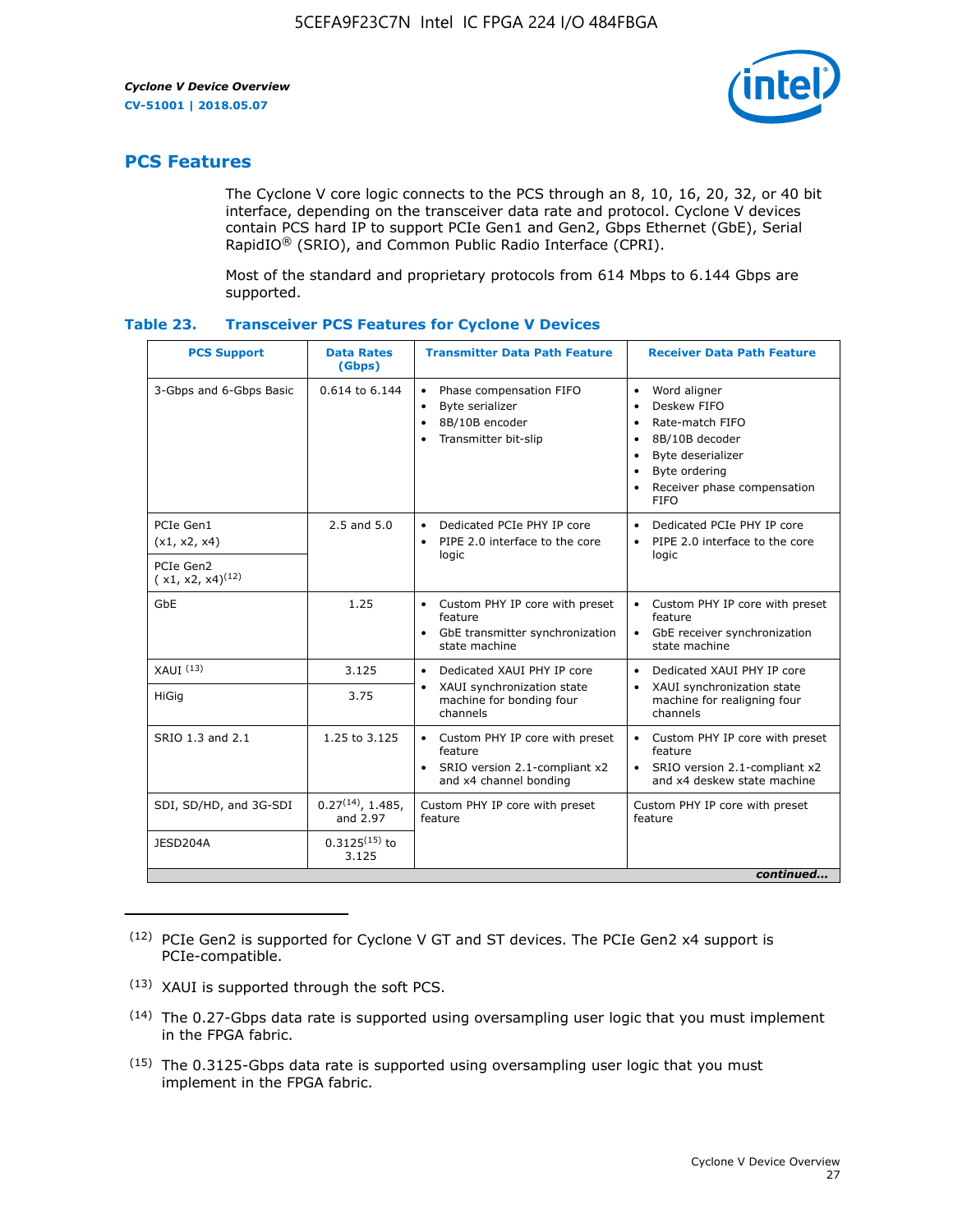

| <b>PCS Support</b>       | <b>Data Rates</b><br>(Gbps) | <b>Transmitter Data Path Feature</b>                         | <b>Receiver Data Path Feature</b>                                                                  |
|--------------------------|-----------------------------|--------------------------------------------------------------|----------------------------------------------------------------------------------------------------|
| Serial ATA Gen1 and Gen2 | $1.5$ and $3.0$             | Custom PHY IP core with preset<br>feature<br>Electrical idle | Custom PHY IP core with preset<br>feature<br>Signal detect<br>Wider spread of asynchronous<br>SSC. |
| CPRI $4.1^{(16)}$        | 0.6144 to 6.144             | Dedicated deterministic latency<br>$\bullet$<br>PHY IP core  | Dedicated deterministic latency<br>PHY IP core                                                     |
| OBSAI RP3                | 0.768 to 3.072              | Transmitter (TX) manual bit-slip<br>mode                     | Receiver (RX) deterministic<br>latency state machine                                               |
| V-by-One HS              | Up to 3.75                  | Custom PHY IP core                                           | Custom PHY IP core                                                                                 |
| DisplayPort $1.2^{(17)}$ | 1.62 and $2.7$              |                                                              | Wider spread of asynchronous<br><b>SSC</b>                                                         |

# **SoC with HPS**

Each SoC combines an FPGA fabric and an HPS in a single device. This combination delivers the flexibility of programmable logic with the power and cost savings of hard IP in these ways:

- Reduces board space, system power, and bill of materials cost by eliminating a discrete embedded processor
- Allows you to differentiate the end product in both hardware and software, and to support virtually any interface standard
- Extends the product life and revenue through in-field hardware and software updates

# **HPS Features**

The HPS consists of a dual-core Arm Cortex-A9 MPCore processor, a rich set of peripherals, and a shared multiport SDRAM memory controller, as shown in the following figure.

<sup>(16)</sup> High-voltage output mode (1000-BASE-CX) is not supported.

<sup>(17)</sup> Pending characterization.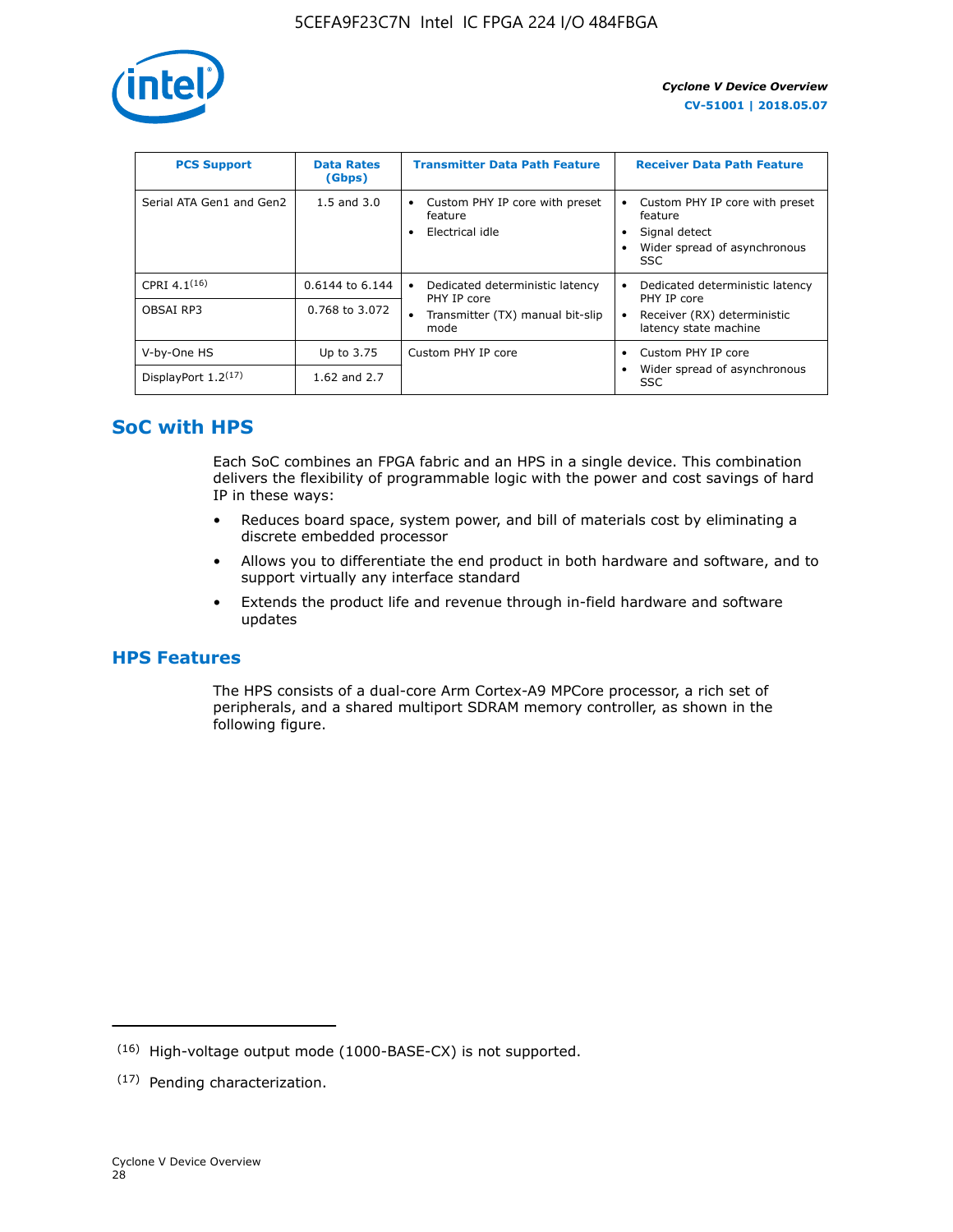



# **Figure 11. HPS with Dual-Core Arm Cortex-A9 MPCore Processor**

## **System Peripherals and Debug Access Port**

Each Ethernet MAC, USB OTG, NAND flash controller, and SD/MMC controller module has an integrated DMA controller. For modules without an integrated DMA controller, an additional DMA controller module provides up to eight channels of high-bandwidth data transfers. Peripherals that communicate off-chip are multiplexed with other peripherals at the HPS pin level. This allows you to choose which peripherals to interface with other devices on your PCB.

The debug access port provides interfaces to industry standard JTAG debug probes and supports Arm CoreSight debug and core traces to facilitate software development.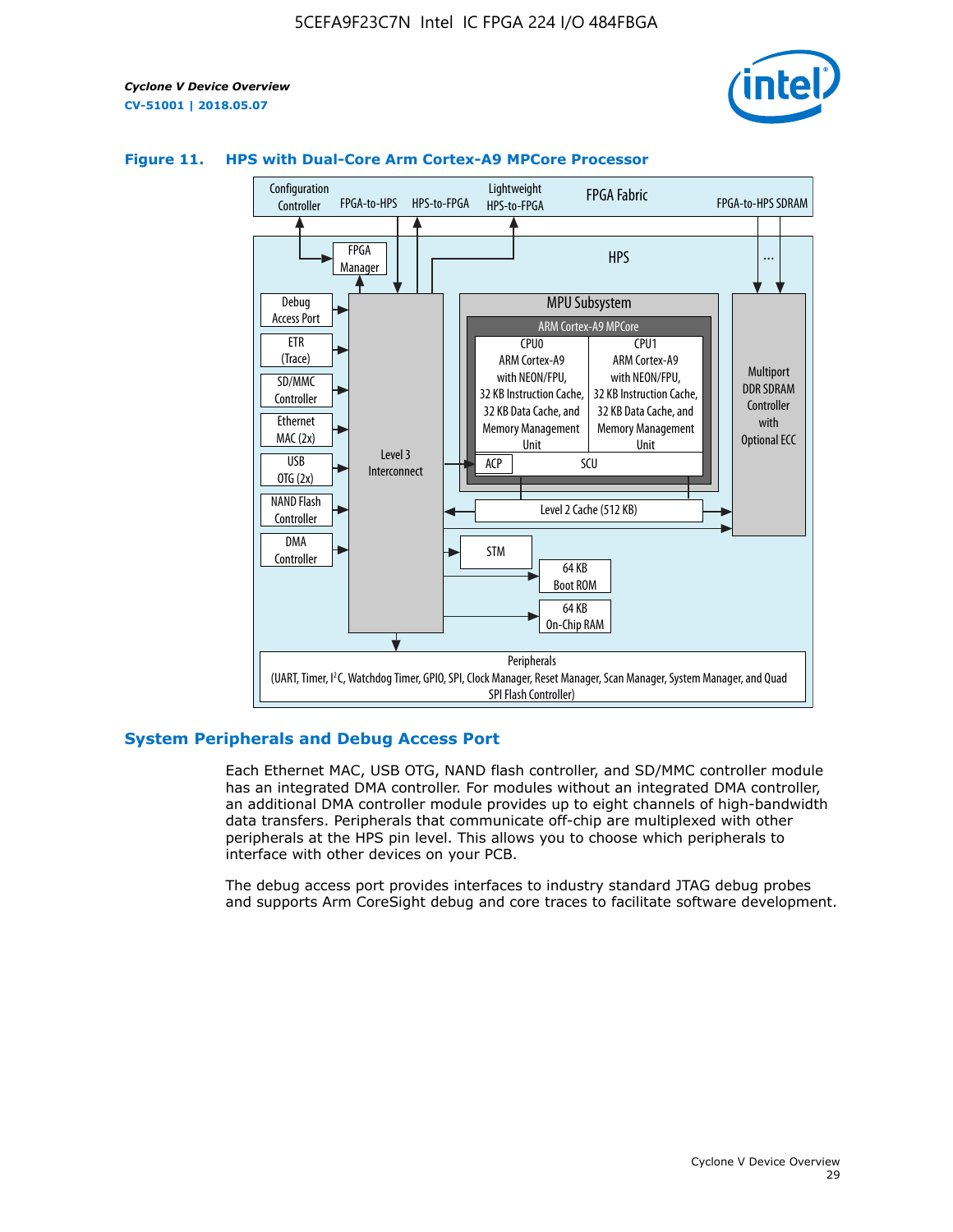

## **HPS–FPGA AXI Bridges**

The HPS–FPGA bridges, which support the Advanced Microcontroller Bus Architecture (AMBA<sup>®</sup>) Advanced eXtensible Interface (AXI<sup>™</sup>) specifications, consist of the following bridges:

- FPGA-to-HPS AXI bridge—a high-performance bus supporting 32, 64, and 128 bit data widths that allows the FPGA fabric to issue transactions to slaves in the HPS.
- HPS-to-FPGA AXI bridge—a high-performance bus supporting 32, 64, and 128 bit data widths that allows the HPS to issue transactions to slaves in the FPGA fabric.
- Lightweight HPS-to-FPGA AXI bridge—a lower latency 32 bit width bus that allows the HPS to issue transactions to slaves in the FPGA fabric. This bridge is primarily used for control and status register (CSR) accesses to peripherals in the FPGA fabric.

The HPS–FPGA AXI bridges allow masters in the FPGA fabric to communicate with slaves in the HPS logic, and vice versa. For example, the HPS-to-FPGA AXI bridge allows you to share memories instantiated in the FPGA fabric with one or both microprocessors in the HPS, while the FPGA-to-HPS AXI bridge allows logic in the FPGA fabric to access the memory and peripherals in the HPS.

Each HPS–FPGA bridge also provides asynchronous clock crossing for data transferred between the FPGA fabric and the HPS.

## **HPS SDRAM Controller Subsystem**

The HPS SDRAM controller subsystem contains a multiport SDRAM controller and DDR PHY that are shared between the FPGA fabric (through the FPGA-to-HPS SDRAM interface), the level 2 (L2) cache, and the level 3 (L3) system interconnect. The FPGA-to-HPS SDRAM interface supports AMBA AXI and Avalon® Memory-Mapped (Avalon-MM) interface standards, and provides up to six individual ports for access by masters implemented in the FPGA fabric.

To maximize memory performance, the SDRAM controller subsystem supports command and data reordering, deficit round-robin arbitration with aging, and high-priority bypass features. The SDRAM controller subsystem supports DDR2, DDR3, or LPDDR2 devices up to 4 Gb in density operating at up to 400 MHz (800 Mbps data rate).

## **FPGA Configuration and Processor Booting**

The FPGA fabric and HPS in the SoC are powered independently. You can reduce the clock frequencies or gate the clocks to reduce dynamic power, or shut down the entire FPGA fabric to reduce total system power.

You can configure the FPGA fabric and boot the HPS independently, in any order, providing you with more design flexibility:

- You can boot the HPS independently. After the HPS is running, the HPS can fully or partially reconfigure the FPGA fabric at any time under software control. The HPS can also configure other FPGAs on the board through the FPGA configuration controller.
- You can power up both the HPS and the FPGA fabric together, configure the FPGA fabric first, and then boot the HPS from memory accessible to the FPGA fabric.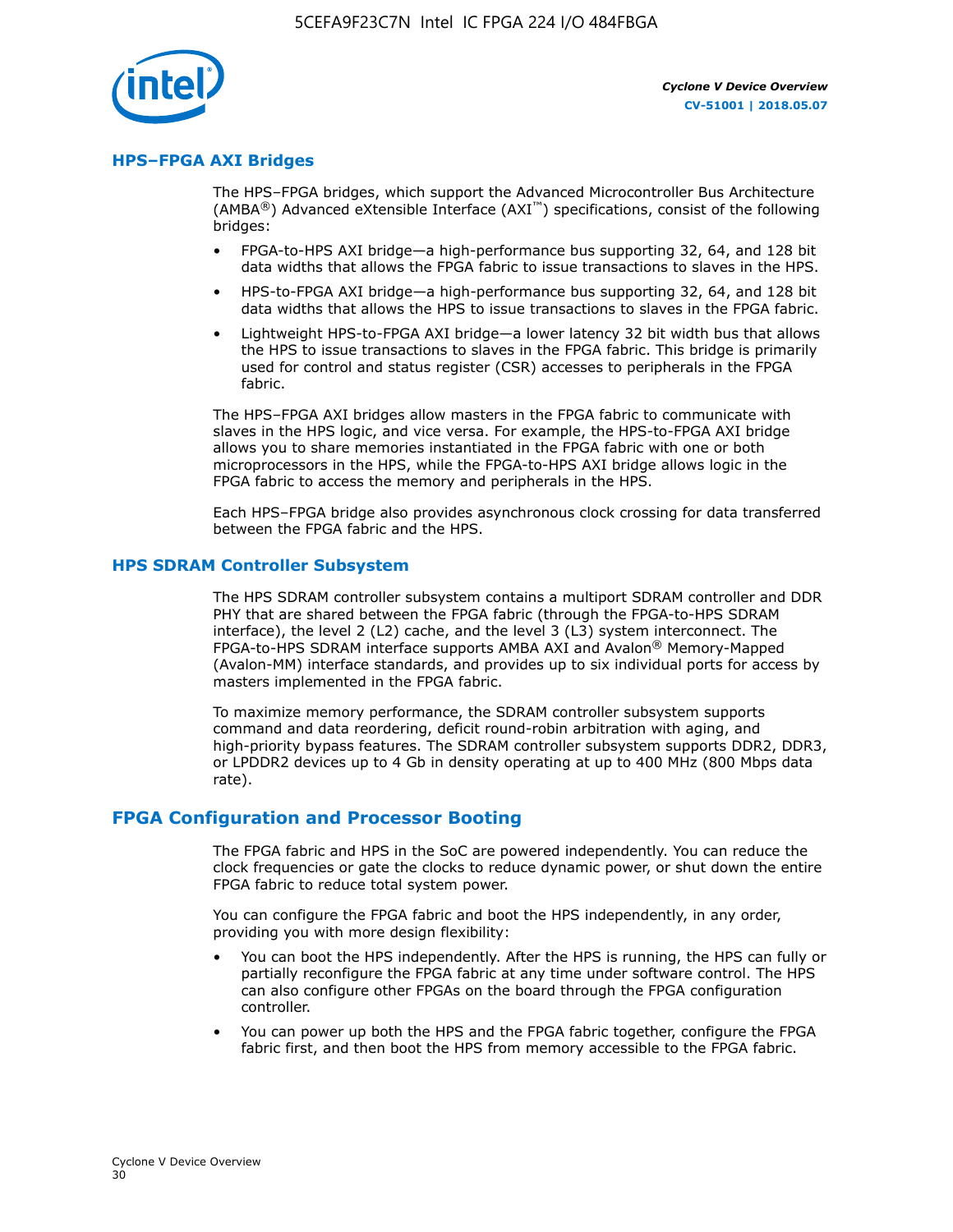

*Note:* Although the FPGA fabric and HPS are on separate power domains, the HPS must remain powered up during operation while the FPGA fabric can be powered up or down as required.

#### **Related Information**

[Cyclone V Device Family Pin Connection Guidelines](https://www.altera.com/content/dam/altera-www/global/en_US/pdfs/literature/dp/cyclone-v/pcg-01014.pdf)

Provides detailed information about power supply pin connection guidelines and power regulator sharing.

## **Hardware and Software Development**

For hardware development, you can configure the HPS and connect your soft logic in the FPGA fabric to the HPS interfaces using the Platform Designer (Standard) system integration tool in the Intel Quartus Prime software.

For software development, the Arm-based SoC devices inherit the rich software development ecosystem available for the Arm Cortex-A9 MPCore processor. The software development process for Intel SoCs follows the same steps as those for other SoC devices from other manufacturers. Support for Linux, VxWorks®, and other operating systems is available for the SoCs. For more information on the operating systems support availability, contact the Intel sales team.

You can begin device-specific firmware and software development on the Intel SoC Virtual Target. The Virtual Target is a fast PC-based functional simulation of a target development system—a model of a complete development board that runs on a PC. The Virtual Target enables the development of device-specific production software that can run unmodified on actual hardware.

#### **Related Information**

[International Altera Sales Support Offices](https://www.altera.com/about/contact/contact/international-altera-sales-offices.html)

# **Dynamic and Partial Reconfiguration**

The Cyclone V devices support dynamic reconfiguration and partial reconfiguration.

# **Dynamic Reconfiguration**

The dynamic reconfiguration feature allows you to dynamically change the transceiver data rates, PMA settings, or protocols of a channel, without affecting data transfer on adjacent channels. This feature is ideal for applications that require on-the-fly multiprotocol or multirate support. You can reconfigure the PMA and PCS blocks with dynamic reconfiguration.

# **Partial Reconfiguration**

*Note:* The partial reconfiguration feature is available for Cyclone V E, GX, SE, and SX devices with the "SC" suffix in the part number. For device availability and ordering, contact your local Intel sales representatives.

> Partial reconfiguration allows you to reconfigure part of the device while other sections of the device remain operational. This capability is important in systems with critical uptime requirements because it allows you to make updates or adjust functionality without disrupting services.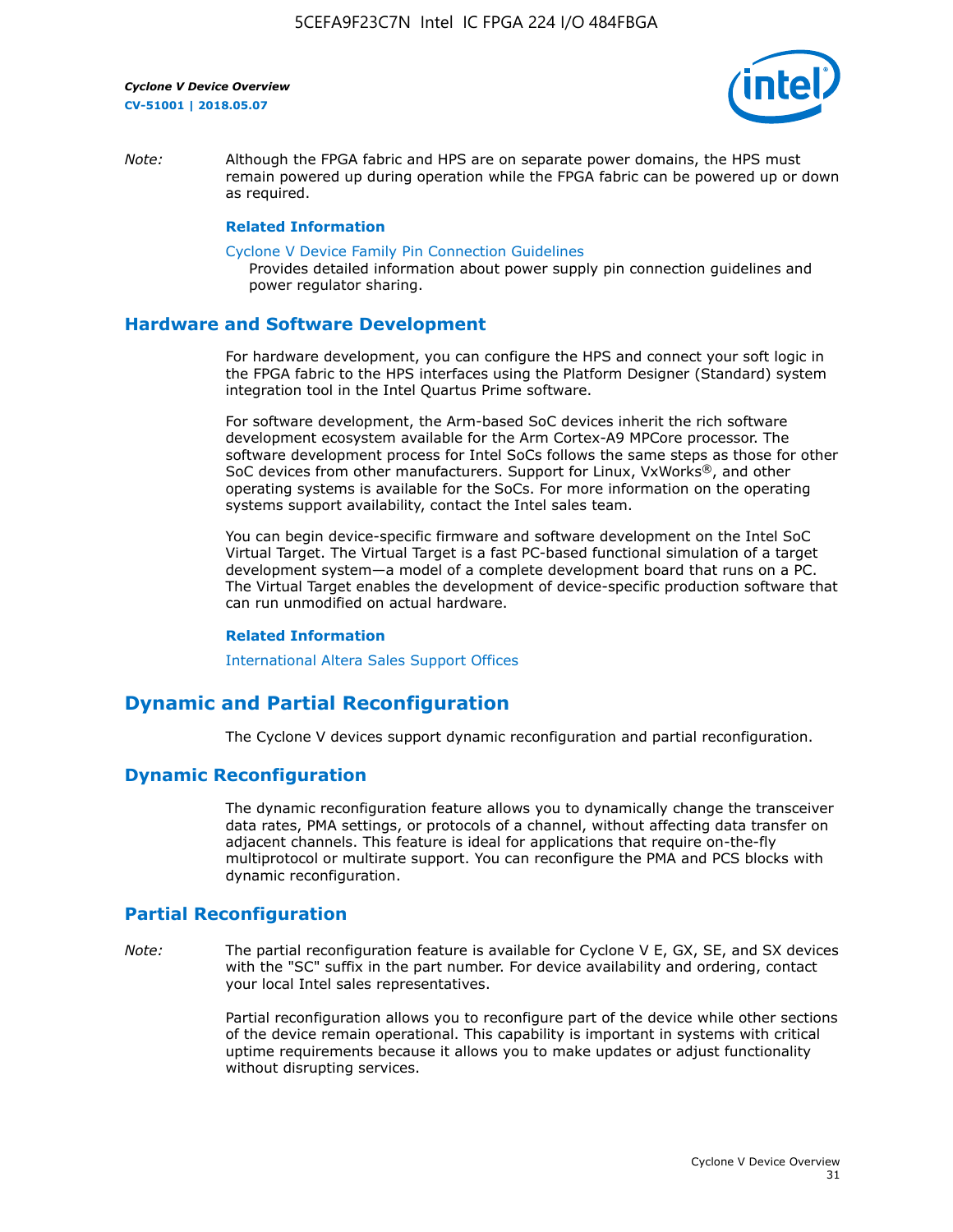

Apart from lowering cost and power consumption, partial reconfiguration increases the effective logic density of the device because placing device functions that do not operate simultaneously is not necessary. Instead, you can store these functions in external memory and load them whenever the functions are required. This capability reduces the size of the device because it allows multiple applications on a single device—saving the board space and reducing the power consumption.

Intel simplifies the time-intensive task of partial reconfiguration by building this capability on top of the proven incremental compile and design flow in the Intel Quartus Prime design software. With the Intel solution, you do not need to know all the intricate device architecture details to perform a partial reconfiguration.

Partial reconfiguration is supported through the FPP x16 configuration interface. You can seamlessly use partial reconfiguration in tandem with dynamic reconfiguration to enable simultaneous partial reconfiguration of both the device core and transceivers.

# **Enhanced Configuration and Configuration via Protocol**

Cyclone V devices support 1.8 V, 2.5 V, 3.0 V, and 3.3 V programming voltages and several configuration schemes.

| <b>Mode</b>                                                    | <b>Data</b><br>Width         | Max Clock  <br>Rate<br>(MHz) | <b>Max Data</b><br>Rate<br>(Mbps) | <b>Decompressi</b><br>on | <b>Design</b><br><b>Security</b> | <b>Partial</b><br>Reconfigurat<br>ion <sup>(18)</sup> | <b>Remote</b><br><b>System</b><br><b>Update</b> |
|----------------------------------------------------------------|------------------------------|------------------------------|-----------------------------------|--------------------------|----------------------------------|-------------------------------------------------------|-------------------------------------------------|
| AS through the EPCS<br>and EPCQ serial<br>configuration device | 1 bit, 4<br>bits             | 100                          |                                   | Yes                      | <b>Yes</b>                       |                                                       | Yes                                             |
| PS through CPLD or<br>external<br>microcontroller              | 1 bit                        | 125                          | 125                               | Yes                      | Yes                              |                                                       |                                                 |
| <b>FPP</b>                                                     | 8 bits                       | 125                          |                                   | Yes                      | <b>Yes</b>                       |                                                       | Parallel flash<br>loader                        |
|                                                                | 16 bits                      | 125                          |                                   | Yes                      | <b>Yes</b>                       | Yes                                                   |                                                 |
| CvP (PCIe)                                                     | x1, x2,<br>and $x4$<br>lanes |                              |                                   | Yes                      | <b>Yes</b>                       | Yes                                                   |                                                 |
| <b>JTAG</b>                                                    | 1 bit                        | 33                           | 33                                |                          |                                  |                                                       |                                                 |

**Table 24. Configuration Schemes and Features Supported by Cyclone V Devices**

Instead of using an external flash or ROM, you can configure the Cyclone V devices through PCIe using CvP. The CvP mode offers the fastest configuration rate and flexibility with the easy-to-use PCIe hard IP block interface. The Cyclone V CvP implementation conforms to the PCIe 100 ms power-up-to-active time requirement.

## **Related Information**

[Configuration via Protocol \(CvP\) Implementation in Intel FPGAs User Guide](https://www.altera.com/documentation/nik1412546950394.html#nik1412546833714) Provides more information about CvP.

 $(18)$  The partial reconfiguration feature is available for Cyclone V E, GX, SE, and SX devices with the "SC" suffix in the part number. For device availability and ordering, contact your local Intel sales representatives.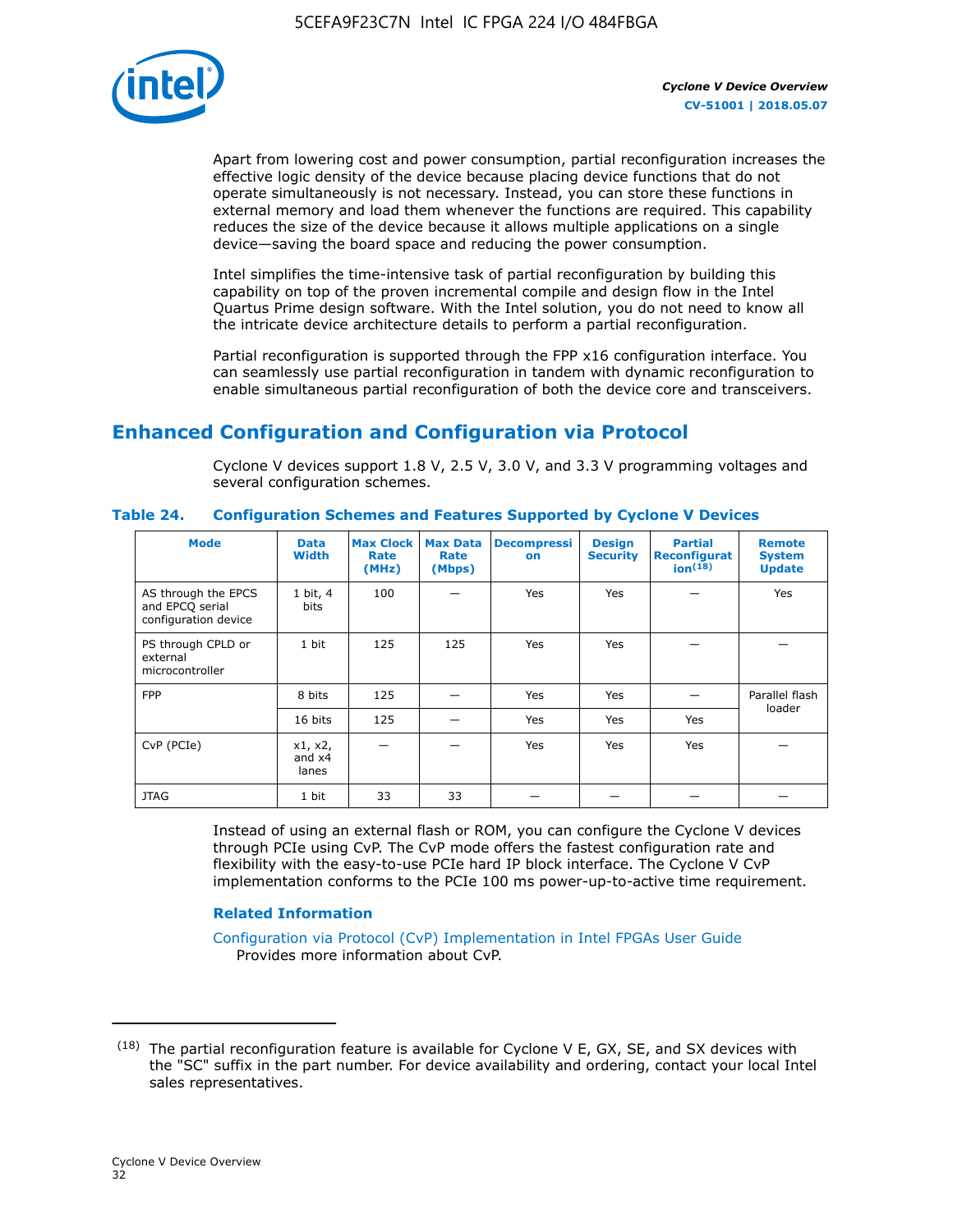

# **Power Management**

Leveraging the FPGA architectural features, process technology advancements, and transceivers that are designed for power efficiency, the Cyclone V devices consume less power than previous generation Cyclone FPGAs:

- Total device core power consumption—less by up to 40%.
- Transceiver channel power consumption—less by up to 50%.

Additionally, Cyclone V devices contain several hard IP blocks that reduce logic resources and deliver substantial power savings of up to 25% less power than equivalent soft implementations.

# **Document Revision History for Cyclone V Device Overview**

| <b>Document</b><br><b>Version</b> | <b>Changes</b>                                                                                                                                                          |
|-----------------------------------|-------------------------------------------------------------------------------------------------------------------------------------------------------------------------|
| 2018.05.07                        | Added the low power option ("L" suffix) for Cyclone V SE and Cyclone V SX devices in the Sample<br>Ordering Code and Available Options diagrams.<br>Rebranded as Intel. |

| <b>Date</b>   | <b>Version</b> | <b>Changes</b>                                                                                                                                                                                                                                                                                                                                                                                                                                                                                                                                                                                                                                                                                                                                                                                                                                                                                                  |
|---------------|----------------|-----------------------------------------------------------------------------------------------------------------------------------------------------------------------------------------------------------------------------------------------------------------------------------------------------------------------------------------------------------------------------------------------------------------------------------------------------------------------------------------------------------------------------------------------------------------------------------------------------------------------------------------------------------------------------------------------------------------------------------------------------------------------------------------------------------------------------------------------------------------------------------------------------------------|
| December 2017 | 2017.12.18     | Updated ALM resources for Cyclone V E, Cyclone V SE, Cyclone V SX, and<br>Cyclone V ST devices.                                                                                                                                                                                                                                                                                                                                                                                                                                                                                                                                                                                                                                                                                                                                                                                                                 |
| June 2016     | 2016.06.10     | Updated Cyclone V GT speed grade to -7 in Sample Ordering Code and<br>Available Options for Cyclone V GT Devices diagram.                                                                                                                                                                                                                                                                                                                                                                                                                                                                                                                                                                                                                                                                                                                                                                                       |
| December 2015 | 2015.12.21     | Added descriptions to package plan tables for Cyclone V GT and ST<br>devices.<br>Changed instances of Quartus II to Quartus Prime.                                                                                                                                                                                                                                                                                                                                                                                                                                                                                                                                                                                                                                                                                                                                                                              |
| June 2015     | 2015.06.12     | Replaced a note to partial reconfiguration feature. Note: The partial<br>reconfiguration feature is available for Cyclone V E, GX, SE, and SX<br>devices with the "SC" suffix in the part number. For device availability and<br>ordering, contact your local Altera sales representatives.<br>Updated logic elements (LE) (K) for the following devices:<br>$\bullet$<br>- Cyclone V E A7: Updated from 149.5 to 150<br>- Cyclone V GX C3: Updated from 35.5 to 36<br>- Cyclone V GX C7: Updated from 149.7 to 150<br>- Cyclone V GT D7: Updated from 149.5 to 150<br>Updated MLAB (Kb) in Maximum Resource Counts for Cyclone V GX<br>Devices table as follows:<br>- Cyclone V GX C3: Updated from 291 to 182<br>- Cyclone V GX C4: Updated from 678 to 424<br>- Cyclone V GX C5: Updated from 678 to 424<br>- Cyclone V GX C7: Updated from 1,338 to 836<br>$-$ Cyclone V GX C9: Updated from 2,748 to 1,717 |
|               |                | continued                                                                                                                                                                                                                                                                                                                                                                                                                                                                                                                                                                                                                                                                                                                                                                                                                                                                                                       |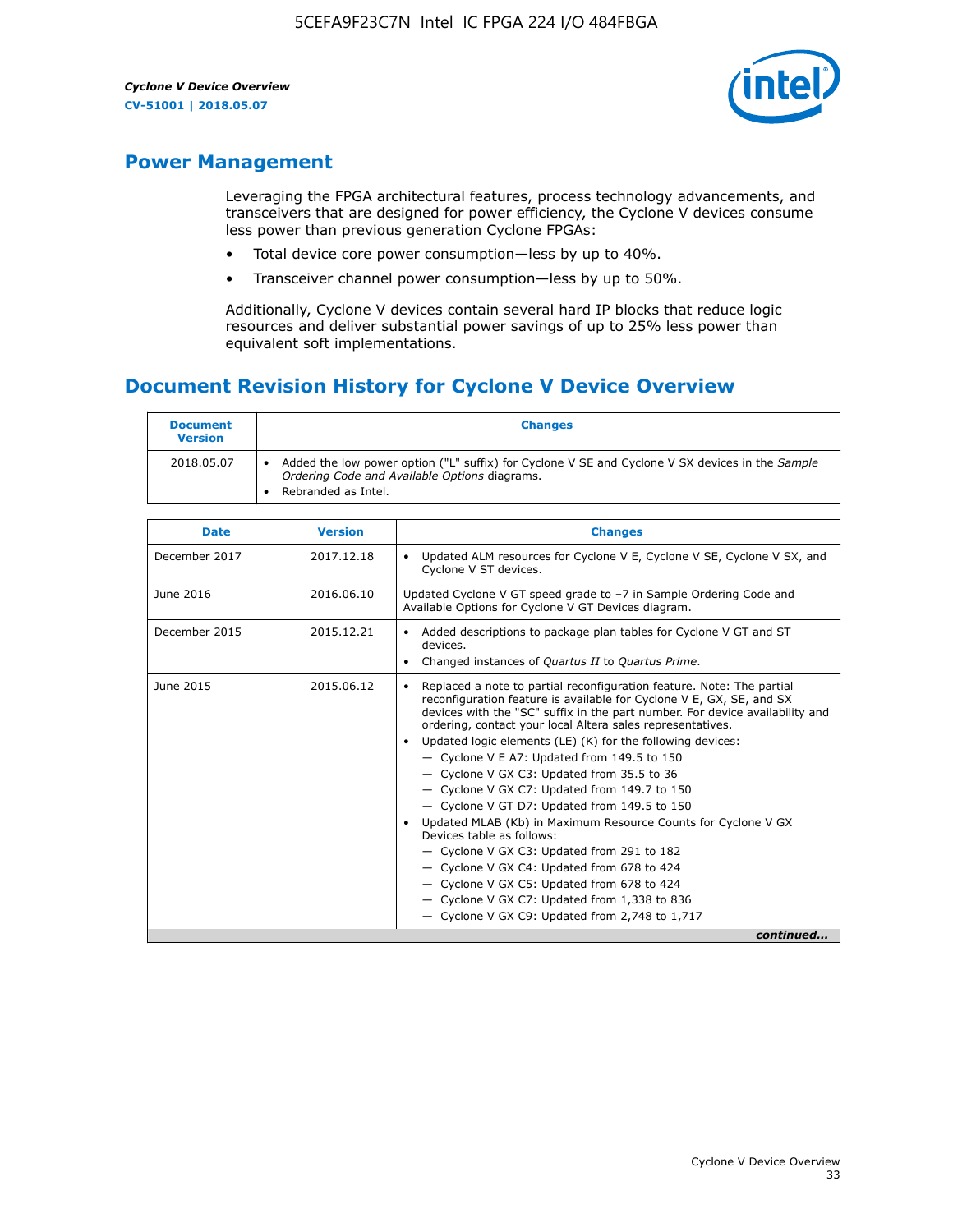

| <b>Date</b>  | <b>Version</b> | <b>Changes</b>                                                                                                                                                                                                                                                                                                                                                                                                                                                                                                                                                                                                                                                                                                                                                                                                                                                                                                                                                                                                                                                                                                                                                                                                                                                                                                                                                                                                                                                                                                                                                                                                                                                                                                |
|--------------|----------------|---------------------------------------------------------------------------------------------------------------------------------------------------------------------------------------------------------------------------------------------------------------------------------------------------------------------------------------------------------------------------------------------------------------------------------------------------------------------------------------------------------------------------------------------------------------------------------------------------------------------------------------------------------------------------------------------------------------------------------------------------------------------------------------------------------------------------------------------------------------------------------------------------------------------------------------------------------------------------------------------------------------------------------------------------------------------------------------------------------------------------------------------------------------------------------------------------------------------------------------------------------------------------------------------------------------------------------------------------------------------------------------------------------------------------------------------------------------------------------------------------------------------------------------------------------------------------------------------------------------------------------------------------------------------------------------------------------------|
|              |                | Updated MLAB RAM Bit (Kb) in Embedded Memory Capacity and<br>Distribution in Cyclone V Devices table as follows:<br>- Cyclone V GX C3: Updated from 181 to 182<br>- Cyclone V GX C4: Updated from 295 to 424<br>Updated Total RAM Bit (Kb) in Embedded Memory Capacity and<br>Distribution in Cyclone V Devices table as follows:<br>- Cyclone V GX C3: Updated from $1,531$ to $1,532$<br>- Cyclone V GX C4: Updated from 2,795 to 2,924<br>Updated MLAB Block count in Embedded Memory Capacity and<br>Distribution in Cyclone V Devices table as follows:<br>- Cyclone V GX C4: Updated from 472 to 678<br>- Cyclone V GX C5: Updated from 679 to 678                                                                                                                                                                                                                                                                                                                                                                                                                                                                                                                                                                                                                                                                                                                                                                                                                                                                                                                                                                                                                                                      |
| March 2015   | 2015.03.31     | Added internal scrubbing feature under configuration in Summary of<br>$\bullet$<br>Features for Cyclone V Devices table.<br>Added optional suffix "SC: Internal scrubbing support" to the following<br>diagrams:<br>- Sample Ordering Code and Available Options for Cyclone V E Devices<br>- Sample Ordering Code and Available Options for Cyclone V GX Devices<br>- Sample Ordering Code and Available Options for Cyclone V SE Devices<br>- Sample Ordering Code and Available Options for Cyclone V SX Devices                                                                                                                                                                                                                                                                                                                                                                                                                                                                                                                                                                                                                                                                                                                                                                                                                                                                                                                                                                                                                                                                                                                                                                                           |
| January 2015 | 2015.01.23     | Updated Sample Ordering Code and Available Options for Cyclone V ST<br>Devices figure because Cyclone V ST devices are only available in I<br>temperature grade and -7 speed grade.<br>- Operating Temperature: Removed C and A temperature grades<br>- FPGA Fabric Speed Grade: Removed -6 and -8 speed grades<br>Updated the transceiver specification for Cyclone V ST from 5 Gbps to<br>6.144 Gbps:<br>- Device Variants for the Cyclone V Device Family table<br>- Sample Ordering Code and Available Options for Cyclone V ST Devices<br>figure<br>- Maximum Resource Counts for Cyclone V ST Devices<br>Updated Maximum Resource Counts for Cyclone V GX Devices table for<br>Cyclone V GX G3 devices.<br>$-$ Logic elements (LE) (K): Updated from 35.7 to 35.5<br>- Variable-precision DSP block: Updated from 51 to 57<br>$-18 \times 18$ multiplier: Updated from 102 to 114<br>Updated Number of Multipliers in Cyclone V Devices table for Cyclone V<br>GX G3 devices.<br>- Variableprecision DSP Block: Updated from 51 to 57<br>$-9x9$ Multiplier: Updated from 153 to 171<br>$-18 \times 18$ Multiplier: Updated from 102 to 114<br>- 27 x 27 Multiplier: Updated from 51 to 57<br>- 18 x 18 Multiplier Adder Mode: Updated from 51 to 57<br>$-18 \times 18$ Multiplier Adder Summed with 36 bit Input: Updated from 51<br>to 57<br>Updated Embedded Memory Capacity and Distribution in Cyclone V<br>Devices table for Cyclone V GX G3 devices.<br>- M10K block: Updated from 119 to 135<br>- M10K RAM bit (Kb): Updated from 1,190 to 1,350<br>- MLAB block: Updated from 255 to 291<br>- MLAB RAM bit (Kb): Updated from 159 to 181<br>$-$ Total RAM bit (Kb): Updated from 1,349 to 1,531 |
| October 2014 | 2014.10.06     | Added a footnote to the "Transceiver PCS Features for Cyclone V Devices"<br>table to show that PCIe Gen2 is supported for Cyclone V GT and ST devices.                                                                                                                                                                                                                                                                                                                                                                                                                                                                                                                                                                                                                                                                                                                                                                                                                                                                                                                                                                                                                                                                                                                                                                                                                                                                                                                                                                                                                                                                                                                                                        |
|              |                | continued                                                                                                                                                                                                                                                                                                                                                                                                                                                                                                                                                                                                                                                                                                                                                                                                                                                                                                                                                                                                                                                                                                                                                                                                                                                                                                                                                                                                                                                                                                                                                                                                                                                                                                     |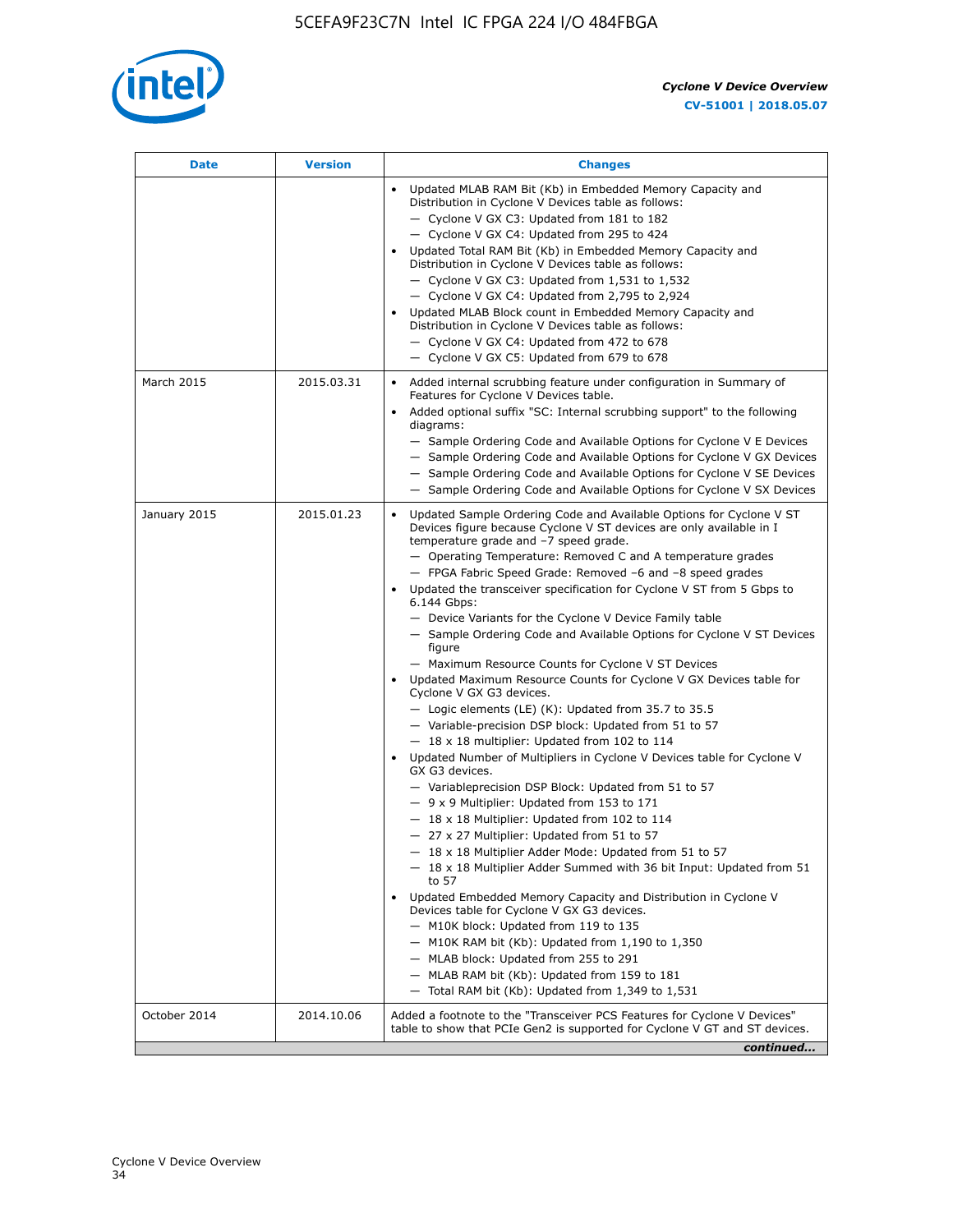r



| <b>Date</b>   | <b>Version</b> | <b>Changes</b>                                                                                                                                                                                                                                                                                                                                                                                                                                                                                                                                                                                                                                                                                                                                                                                                                                                                                                                                                                                                                                                                                                                                                                                                                                                                                                                                                                                                                           |
|---------------|----------------|------------------------------------------------------------------------------------------------------------------------------------------------------------------------------------------------------------------------------------------------------------------------------------------------------------------------------------------------------------------------------------------------------------------------------------------------------------------------------------------------------------------------------------------------------------------------------------------------------------------------------------------------------------------------------------------------------------------------------------------------------------------------------------------------------------------------------------------------------------------------------------------------------------------------------------------------------------------------------------------------------------------------------------------------------------------------------------------------------------------------------------------------------------------------------------------------------------------------------------------------------------------------------------------------------------------------------------------------------------------------------------------------------------------------------------------|
| July 2014     | 2014.07.07     | Updated the I/O vertical migration figure to clarify the migration capability of<br>Cyclone V SE and SX devices.                                                                                                                                                                                                                                                                                                                                                                                                                                                                                                                                                                                                                                                                                                                                                                                                                                                                                                                                                                                                                                                                                                                                                                                                                                                                                                                         |
| December 2013 | 2013.12.26     | Corrected single or dual-core ARM Cortex-A9 MPCore processor-up to 925<br>MHz from 800 MHz.<br>Removed "Preliminary" texts from Ordering Code figures, Maximum<br>$\bullet$<br>Resources, Package Plan and I/O Vertical Migration tables.<br>Removed the note "The number of GPIOs does not include transceiver<br>I/Os. In the Quartus II software, the number of user I/Os includes<br>transceiver I/Os." for GPIOs in the Maximum Resource Counts table for<br>Cyclone V E and SE.<br>Added link to Altera Product Selector for each device variant.<br>• Updated Embedded Hard IPs for Cyclone V GT devices to indicate<br>Maximum 2 hard PCIe and 2 hard memory controllers.<br>• Added leaded package options.<br>Removed the note "The number of PLLs includes general-purpose                                                                                                                                                                                                                                                                                                                                                                                                                                                                                                                                                                                                                                                    |
|               |                | fractional PLLs and transceiver fractional PLLs." for all PLLs in the<br>Maximum Resource Counts table.<br>• Corrected max LVDS counts for transmitter and receiver for Cyclone V E<br>A5 device from 84 to 60.<br>• Corrected max LVDS counts for transmitter and receiver for Cyclone V E<br>A9 device from 140 to 120.<br>Corrected variable-precision DSP block, 27 x 27 multiplier, 18 x 18<br>multiplier adder mode and $18 \times 18$ multiplier adder summed with 36 bit<br>input for Cyclone V SE devices from 58 to 84.<br>Corrected 18 x 18 multiplier for Cyclone V SE devices from 116 to 168.<br>Corrected 9 x 9 multiplier for Cyclone V SE devices from 174 to 252.<br>Corrected LVDS transmitter for Cyclone V SE A2 and A4 as well as SX C2<br>and C4 devices from 31 to 32.<br>Corrected LVDS receiver for Cyclone V SE A2 and A4 as well as SX C2 and<br>C4 devices from 35 to 37.<br>• Corrected transceiver speed grade for Cyclone V ST devices ordering code<br>from 4 to 5.<br>• Updated the DDR3 SDRAM for the maximum frequency's soft controller<br>and the minimum frequency from 300 to 303 for voltage 1.35V.<br>Added links to Altera's External Memory Spec Estimator tool to the topics<br>listing the external memory interface performance.<br>Corrected XAUI is supported through the soft PCS in the PCS features for<br>Cyclone V.<br>Added decompression support for the CvP configuration mode. |
| May 2013      | 2013.05.06     | Added link to the known document issues in the Knowledge Base.<br>$\bullet$<br>Moved all links to the Related Information section of respective topics for<br>$\bullet$<br>easy reference.<br>Corrected the title to the PCIe hard IP topic. Cyclone V devices support<br>only PCIe Gen1 and Gen2.<br>Updated Supporting Feature in Table 1 of Increased bandwidth capacity to<br>$\bullet$<br>'6.144 Gbps'.<br>Updated Description in Table 2 of Low-power high-speed serial interface to<br>'6.144 Gbps'.<br>Updated Description in Table 3 of Cyclone V GT to '6.144 Gbps'.<br>Updated the M386 package to M383 for Figure 1, Figure 2 and Figure 3.<br>$\bullet$<br>Updated Figure 2 and Figure 3 for Transceiver Count by adding 'F : 4'.<br>٠<br>Updated LVDS in the Maximum Resource Counts tables to include<br>Transmitter and Receiver values.<br>Updated the package plan with M383 for the Cyclone V E device.<br>Removed the M301 and M383 packages from the Cyclone V GX C4 device.<br>Updated the GPIO count to '129' for the M301 package of the Cyclone V<br>GX C5 device.<br>Updated 5 Gbps to '6.144 Gbps' for Cyclone V GT device.<br>continued                                                                                                                                                                                                                                                                      |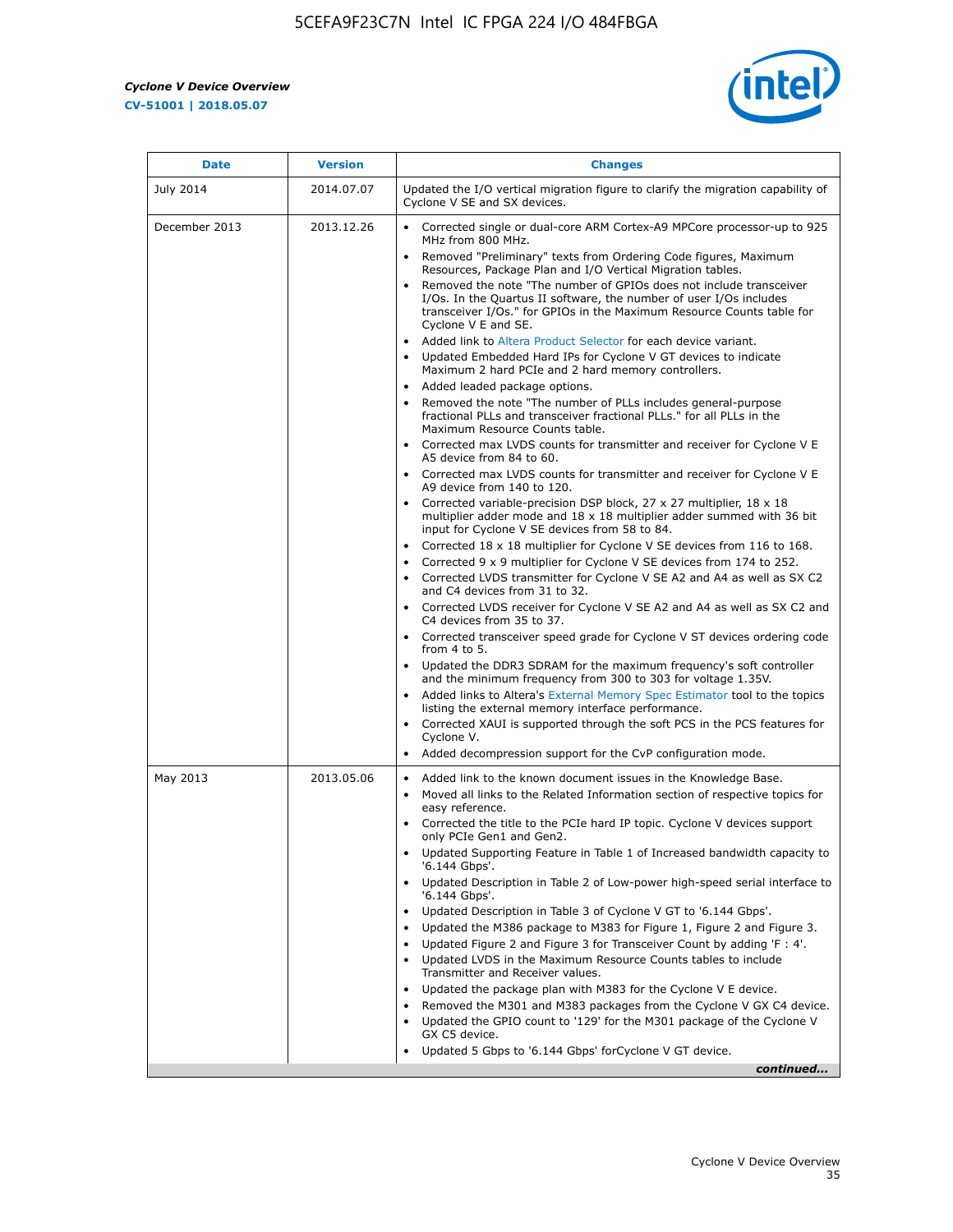

| Date          | <b>Version</b> | <b>Changes</b>                                                                                                                                      |
|---------------|----------------|-----------------------------------------------------------------------------------------------------------------------------------------------------|
|               |                | • Updated HPS I/O for U484 (19 mm) in Table 11 with '151' for A2, A4, A5<br>and A6.                                                                 |
|               |                | • Updated Memory (Kb) for Maximum Resource Counts for Cyclone V SE A4<br>and A6, SX C4 and C6, ST D6 devices.                                       |
|               |                | • Updated FPGA PLL for Maximum Resource Counts for Cyclone V SE A2, SX<br>C2, devices.                                                              |
|               |                | • Removed '36 x 36' from the Variable-Precision DSP Block.                                                                                          |
|               |                | Updated Variable-precision DSP Blocks and 18 x 18 Multiplier for<br>Maximum Resource Counts for Cyclone V SX C4 device.                             |
|               |                | • Updated the HPS I/O counts for Cyclone V SE, SX, and ST devices.                                                                                  |
|               |                | Updated Figure 7 which shows the I/O vertical migration table.<br>Updated Table 17 for Cyclone V SX C4 device.                                      |
|               |                | • Updated Embedded Memory Capacity and Distribution table for Cyclone V<br>SE A4 and A6, SX C4 and C6, ST D6 devices.                               |
|               |                | Removed 'Counter reconfiguration' from the PLL Features.                                                                                            |
|               |                | Updated Low-Power Serial Transceivers by replacing 5 Gbps with<br>6.144 Gbps.                                                                       |
|               |                | Removed 'Distributed Memory' symbol.<br>$\bullet$                                                                                                   |
|               |                | Updated the Capability in Table 22 of Backplane support to '6.144 Gbps'.                                                                            |
|               |                | • Updated Capability in Table 22 of Ring oscillator transmit PLLs with<br>6.144 Gbps.                                                               |
|               |                | Updated the PCS Support in Table 23 from 5 Gbps to '6 Gbps'.                                                                                        |
|               |                | Updated the Data Rates (Gbps) in Table 23 of 3 Gbps and 6 Gbps Basic to<br>$\bullet$<br>'6.144 Gbps'.                                               |
|               |                | Updated the Data Rates (Gbps) in Table 23 of CPRI 4.1 to '6.144 Gbps'.                                                                              |
|               |                | Clarified that partial reconfiguration is an advanced feature. Contact Altera<br>for support of the feature.                                        |
| December 2012 | 2012.12.28     | Updated the pin counts for the MBGA packages.<br>$\bullet$                                                                                          |
|               |                | Updated the GPIO and transceiver counts for the MBGA packages.                                                                                      |
|               |                | Updated the GPIO counts for the U484 package of the Cyclone V E A9, GX<br>C9, and GT D9 devices.                                                    |
|               |                | • Updated the vertical migration table for vertical migration of the U484<br>packages.                                                              |
|               |                | Updated the MLAB supported programmable widths at 32 bits depth.                                                                                    |
| November 2012 | 2012.11.19     | • Added new MBGA packages and additional U484 packages for Cyclone V E,                                                                             |
|               |                | GX, and GT.                                                                                                                                         |
|               |                | • Added ordering code for five-transceiver devices for Cyclone V GT and ST.                                                                         |
|               |                | Updated the vertical migration table to add MBGA packages.<br>Added performance information for HPS memory controller.                              |
|               |                | Removed DDR3U support.<br>$\bullet$                                                                                                                 |
|               |                | Updated Cyclone V ST speed grade information.                                                                                                       |
|               |                | Added information on maximum transceiver channel usage restrictions for<br>PCI Gen2 and CPRI at 4.9152 Gbps transmit jitter compliance.             |
|               |                | Added note on the differences between GPIO reported in Overview with                                                                                |
|               |                | User I/O numbers shown in the Quartus II software.<br>Updated template.                                                                             |
| July 2012     | 2.1            | Added support for PCIe Gen2 x4 lane configuration (PCIe-compatible)                                                                                 |
| June 2012     | 2.0            | Restructured the document.                                                                                                                          |
|               |                | Added the "Embedded Memory Capacity" and "Embedded Memory<br>Configurations" sections.                                                              |
|               |                | Added Table 1, Table 3, Table 16, Table 19, and Table 20.<br>$\bullet$                                                                              |
|               |                | Updated Table 2, Table 4, Table 5, Table 6, Table 7, Table 8, Table 9, Table<br>10, Table 11, Table 12, Table 13, Table 14, Table 17, and Table 18. |
|               |                | continued                                                                                                                                           |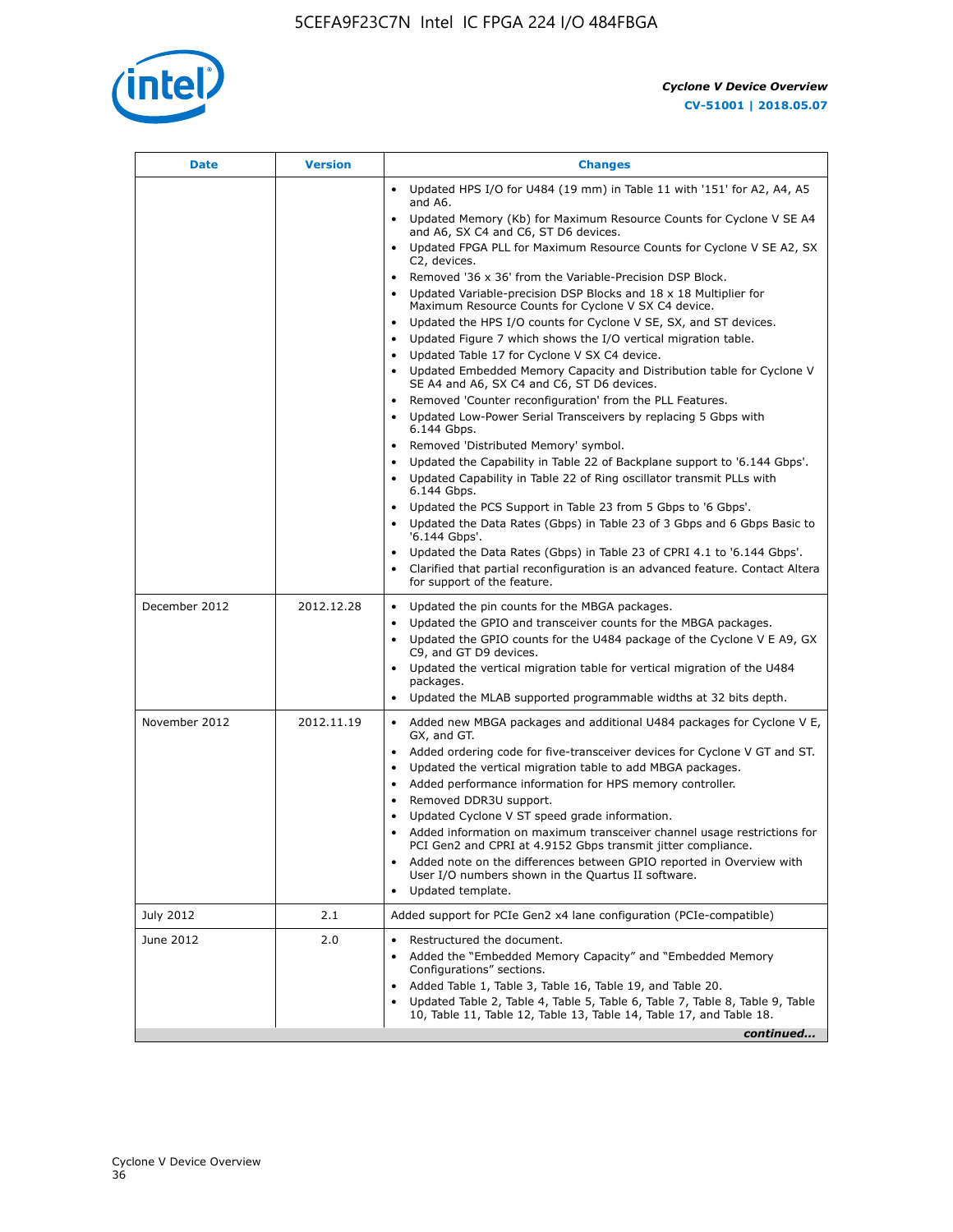

| <b>Date</b>   | <b>Version</b> | <b>Changes</b>                                                                                                                                                                                                                                                                                                                                                                                                                                                             |
|---------------|----------------|----------------------------------------------------------------------------------------------------------------------------------------------------------------------------------------------------------------------------------------------------------------------------------------------------------------------------------------------------------------------------------------------------------------------------------------------------------------------------|
|               |                | Updated Figure 1, Figure 2, Figure 3, Figure 4, Figure 5, Figure 6, and<br>Figure 10.<br>Updated the "FPGA Configuration and Processor Booting" and "Hardware<br>and Software Development" sections.<br>Text edits throughout the document.                                                                                                                                                                                                                                |
| February 2012 | 1.2            | Updated Table $1-2$ , Table $1-3$ , and Table $1-6$ .<br>Updated "Cyclone V Family Plan" on page 1-4 and "Clock Networks and<br>$\bullet$<br>PLL Clock Sources" on page 1-15.<br>Updated Figure 1-1 and Figure 1-6.                                                                                                                                                                                                                                                        |
| November 2011 | 1.1            | Updated Table $1-1$ , Table $1-2$ , Table $1-3$ , Table $1-4$ , Table $1-5$ , and Table<br>$1 - 6.$<br>Updated Figure 1-4, Figure 1-5, Figure 1-6, Figure 1-7, and Figure 1-8.<br>Updated "System Peripherals" on page 1-18, "HPS-FPGA AXI Bridges" on<br>page 1-19, "HPS SDRAM Controller Subsystem" on page 1-19, "FPGA<br>Configuration and Processor Booting" on page 1-19, and "Hardware and<br>Software Development" on page 1-20.<br>Minor text edits.<br>$\bullet$ |
| October 2011  | 1.0            | Initial release.                                                                                                                                                                                                                                                                                                                                                                                                                                                           |